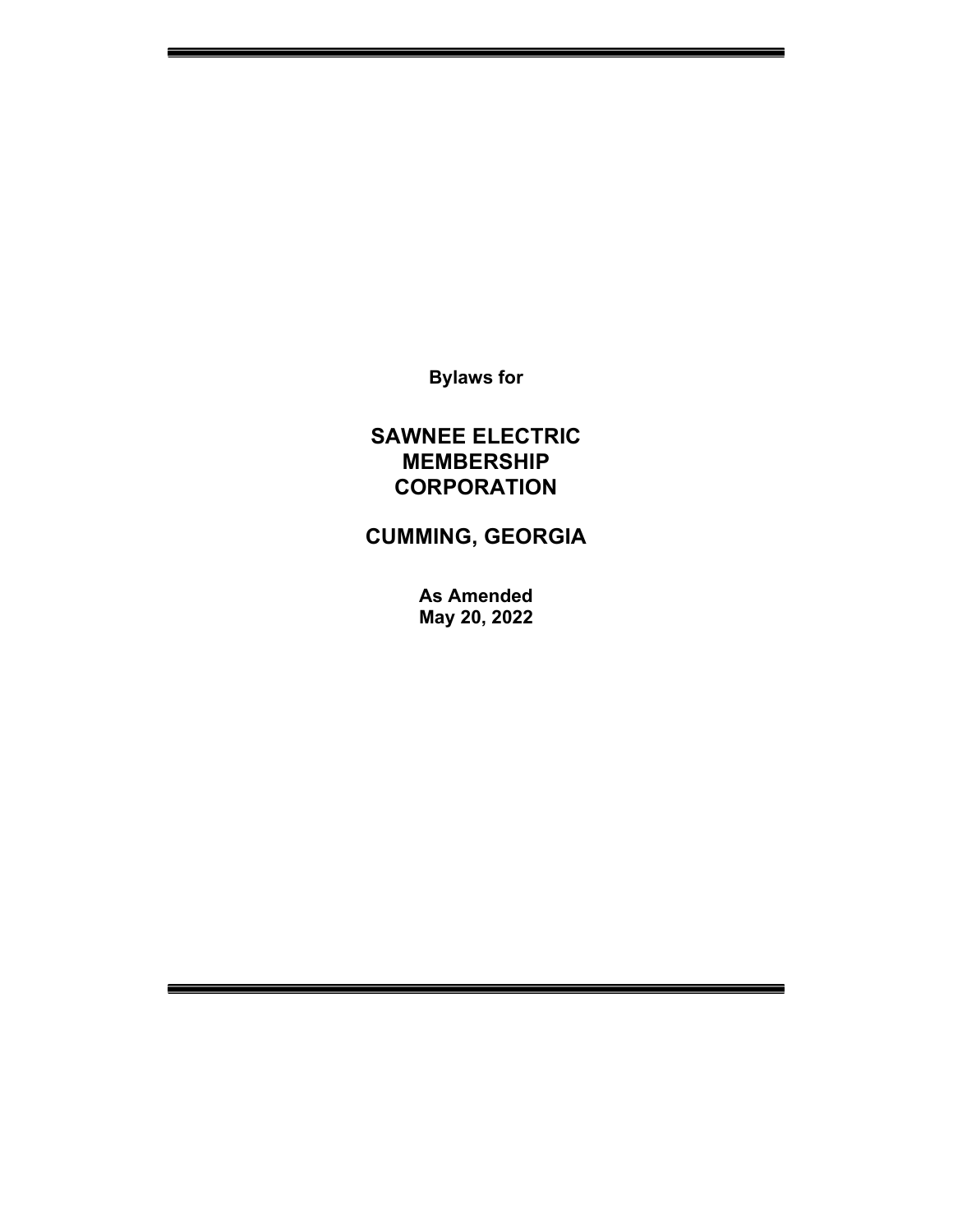In this fast-paced, modern world we live in today, it's difficult to imagine life without electricity…but in the 1930s, that's exactly the way it was for many rural Americans.

 Even though the people living in rural areas wanted the comfort and convenience electricity would offer them, investor-owned companies refused to extend electric lines into the rural areas because it was not profitable. Political leaders thought it a great injustice that rural Americans were being denied the increased quality of life brought about by electricity. As a result, part of President Franklin D. Roosevelt's "New Deal" with America was the creation of the Rural Electrification Administration, now known as the Rural Utilities Service. President Roosevelt signed the Executive Order to establish the Rural Electrification Administration on May 11, 1935, providing low interest loans to groups of rural Americans and enabling them to form their own electric companies, called "cooperatives".

 With the creation of the REA came the formation of electric cooperatives all across the nation. Community leaders secured REA loans, elected a Board of Directors to set rates, service fees and policies, opened business offices and built lines. Getting electricity was as simple as going into the local REA office, paying a membership fee and applying for electric service. That's all there was to it. Anyone who wanted electricity could get it…just by becoming a member of the cooperative. Cooperatives were formed only to provide members with electricity and not to make a profit.

 Community leaders of Forsyth County, Georgia were among those who wanted to provide better lives for the people of the area and on July 16, 1938, Forsyth County Electric Membership Corporation was incorporated. With the 'flip of a switch' on June 22, 1939, about 750 homes had electricity! At that time, there were 163 miles of line that cost \$125,000 to build. The rate for energy usage in 1939 was \$1.25 per month for 14 kilowatts and \$2.00 for 25 kilowatts.

 In August of 1950, the name of the Forsyth County Electric Membership Corporation was officially changed to Sawnee Electric Membership Corporation. The name "Sawnee" was chosen because of the location of the headquarters buildings, which sits at the foothills of Sawnee Mountain, a local landmark. The mountain was named for Chief Sawnee, a Cherokee Indian Chief.

 With all the changes that have taken place, many things about your cooperative have stayed the same. Sawnee still has a nine (9) member Board elected by the members, it still remains a non-for-profit entity, and SEMC still has the same goal…to provide dependable, reliable electric energy at competitive prices.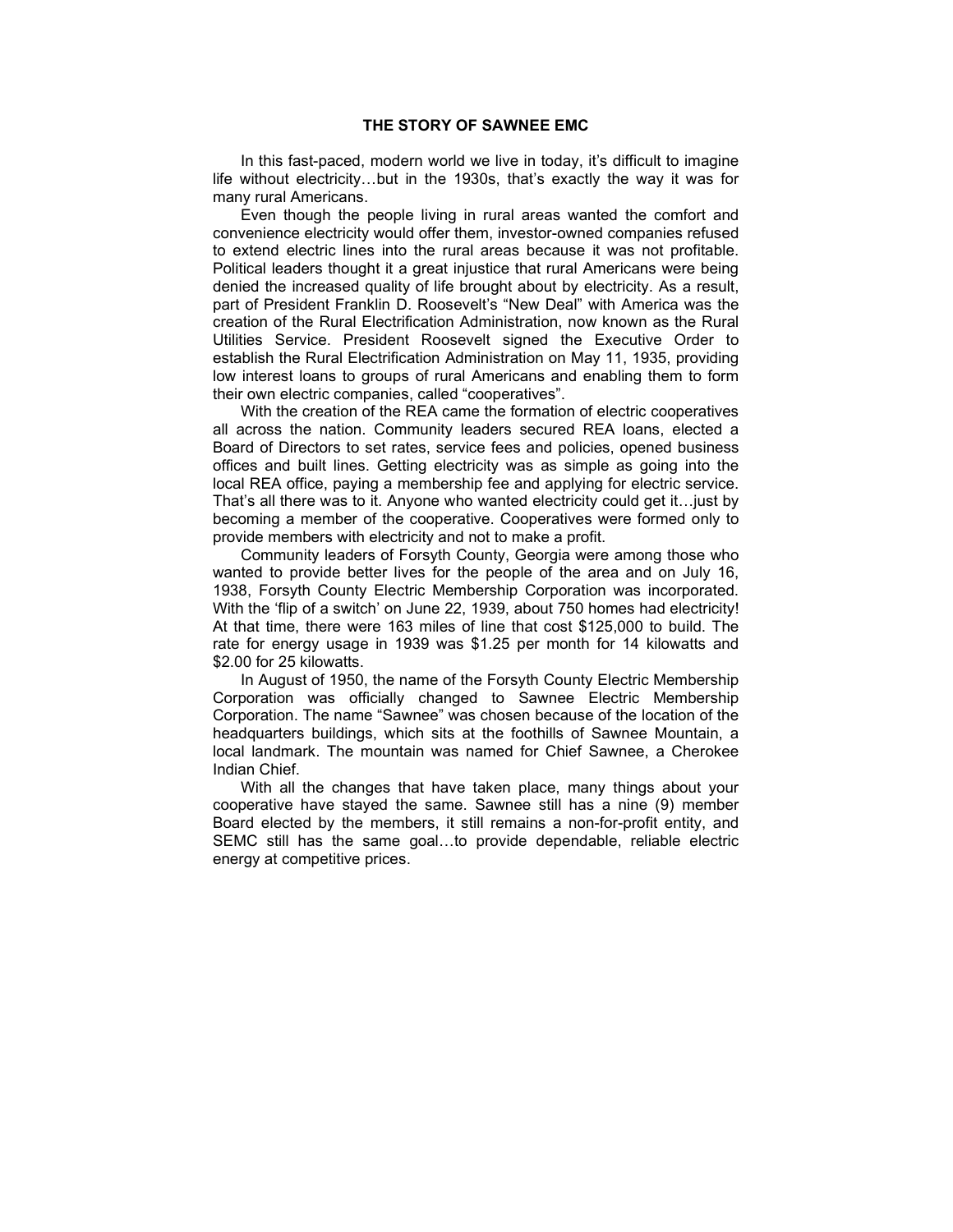## **CONTENTS**

| <u>Article</u> | <b>Section</b> | Subject                                                                                                                                                                                                     | Page |
|----------------|----------------|-------------------------------------------------------------------------------------------------------------------------------------------------------------------------------------------------------------|------|
| I              |                | MEMBERSHIP                                                                                                                                                                                                  | 1    |
|                | 1.01           | Eligibility                                                                                                                                                                                                 | 1    |
|                | 1.02           | Application for Membership;<br>Renewal of Prior Application                                                                                                                                                 | 1    |
|                | 1.03           | Membership Fee; Other<br>Payments, If Any                                                                                                                                                                   | 1    |
|                | 1.04           | Joint Membership                                                                                                                                                                                            | 2    |
|                | 1.05           | Acceptance into Membership                                                                                                                                                                                  | 2    |
|                | 1.06           | <b>Exceptions to Membership Procedure</b><br>and Requirements                                                                                                                                               | 2    |
|                | 1.07           | Purchase of Electric Power and<br>Energy; Power Production by<br>Member; Application of Payments<br>to All Accounts                                                                                         | 3    |
|                | 1.08           | <b>Excess Payments to be Credited</b><br>As Member-Furnished Capital                                                                                                                                        | 3    |
|                | 1.09           | Wiring of Premises; Responsibility<br>Therefor; Responsibility for Meter<br>Tampering or Bypassing and for<br>Damage to Cooperative Properties;<br>Extent of Cooperative Responsibility;<br>Indemnification | 3    |
|                | 1.10           | Member to Grant Easements to<br>Cooperative and to Participate in<br>Required Cooperative Load<br><b>Management Programs</b>                                                                                | 4    |
| П              |                | <b>MEMBERSHIP SUSPENSION</b><br>AND TERMINATION                                                                                                                                                             | 5    |
|                | 2.01           | Suspension; Reinstatement                                                                                                                                                                                   | 5    |
|                | 2.02           | Termination by Expulsion;<br>Renewed Membership;<br>Immediate Disconnection of<br>Service and Expulsion                                                                                                     | 5    |
|                | 2.03           | <b>Termination by Withdrawal</b><br>or Resignation                                                                                                                                                          | 5    |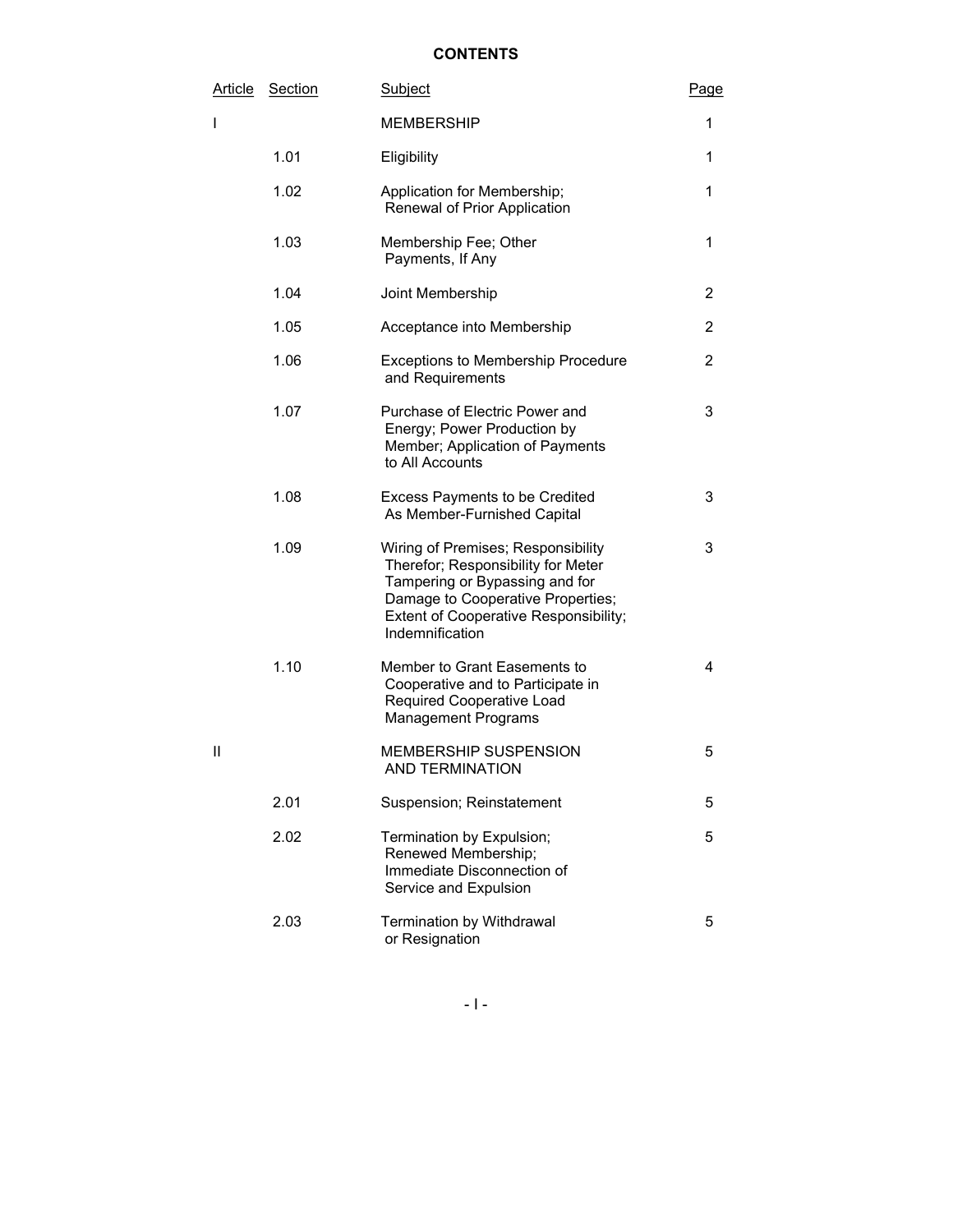| <u>Article</u> | <b>Section</b> | Subject                                                                                                          | Page |
|----------------|----------------|------------------------------------------------------------------------------------------------------------------|------|
|                | 2.04           | Termination by Death or<br>Cessation of Existence;<br>Continuation of Membership<br>in Remaining or New Partners | 5    |
|                | 2.05           | <b>Effect of Termination</b>                                                                                     | 6    |
|                | 2.06           | Effect of Death, Dissolution, or Requested<br>Removal Upon a Joint Membership                                    | 6    |
|                | 2.07           | Board Acknowledgment of<br>Membership Termination; Acceptance<br>of Members Retroactively                        | 6    |
| Ш              |                | MEETINGS OF MEMBERS                                                                                              | 7    |
|                | 3.01           | <b>Annual Meeting</b>                                                                                            | 7    |
|                | 3.02           | <b>Special Meetings</b>                                                                                          | 7    |
|                | 3.03           | Notice of Member Meetings                                                                                        | 7    |
|                | 3.04           | Quorum                                                                                                           | 8    |
|                | 3.05           | Voting                                                                                                           | 8    |
|                | 3.06           | Annual Meeting Credentials and<br><b>Election Committee</b>                                                      | 8    |
|                | 3.07           | <b>Order of Business</b>                                                                                         | 9    |
| IV             |                | <b>DIRECTORS</b>                                                                                                 | 10   |
|                | 4.01           | <b>Number and General Powers</b>                                                                                 | 10   |
|                | 4.02           | Qualifications                                                                                                   | 10   |
|                | 4.03           | <b>Directorate Districts</b>                                                                                     | 11   |
|                | 4.04           | <b>Directorate District Meetings</b>                                                                             | 14   |
|                | 4.05           | Tenure                                                                                                           | 15   |
|                | 4.06           | <b>Special Directorate District Meetings</b>                                                                     | 15   |
|                | 4.07           | Notice of Directorate District Member<br>Meetings                                                                | 15   |
|                | 4.08           | <b>Quorum for Directorate District</b><br>Meetings                                                               | 16   |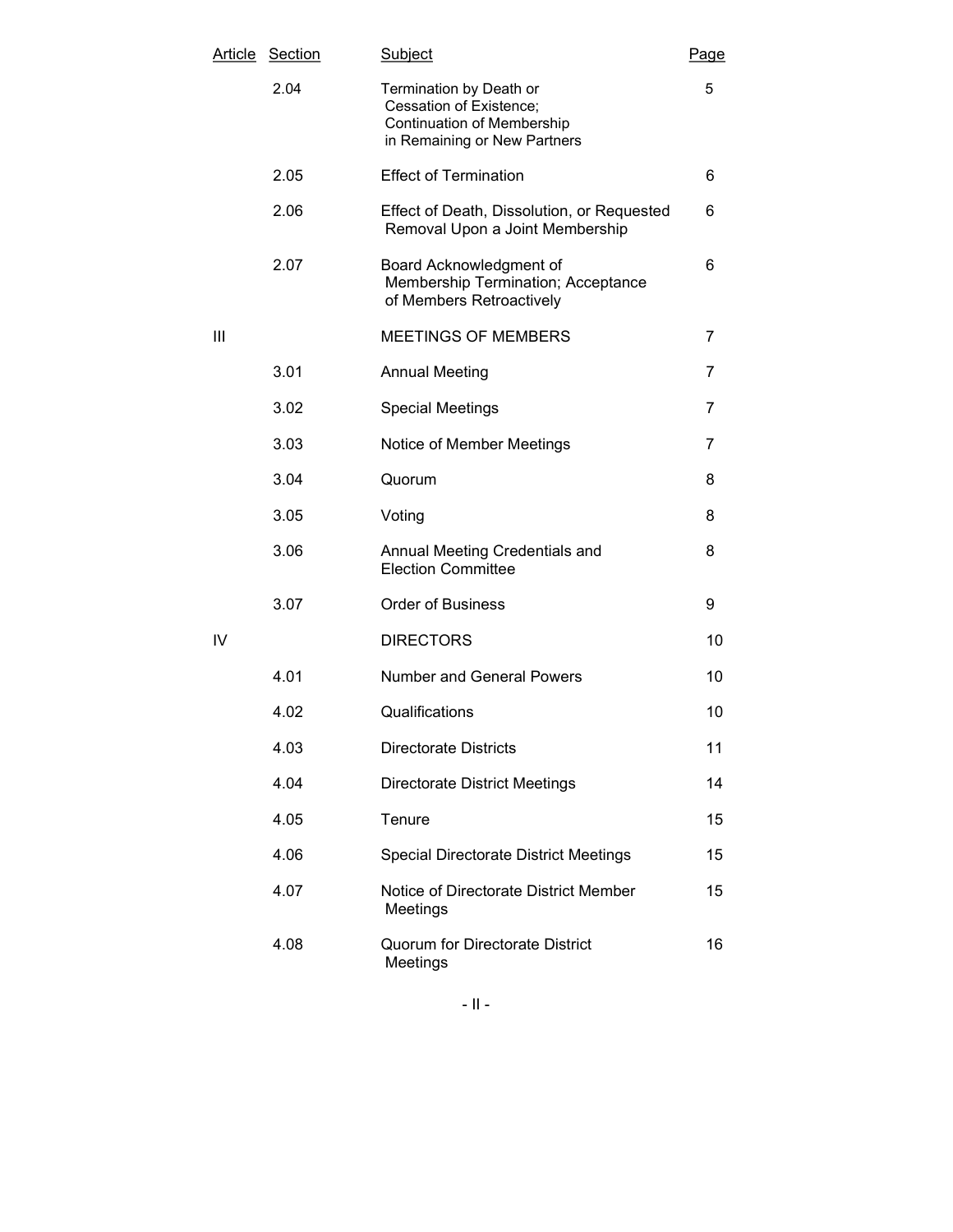| <u>Article</u> | <b>Section</b> | Subject                                                                                                    | Page |
|----------------|----------------|------------------------------------------------------------------------------------------------------------|------|
|                | 4.09           | Nominations                                                                                                | 16   |
|                | 4.10           | Directorate District Credentials and<br><b>Election Committees</b>                                         | 17   |
|                | 4.11           | Removal of Directors by Members                                                                            | 18   |
|                | 4.12           | Vacancies                                                                                                  | 19   |
|                | 4.13           | <b>Compensation; Expenses</b>                                                                              | 19   |
|                | 4.14           | Rules, Regulations, Rate Schedules<br>and Contracts                                                        | 19   |
|                | 4.15           | <b>Accounting System and Reports</b>                                                                       | 20   |
|                | 4.16           | Subscription to Cooperative's<br>Newsletter, "The Sawnee Highliner";<br>Subscription to "Georgia Magazine" | 20   |
|                | 4.17           | "Close Relative" Defined                                                                                   | 20   |
| V              |                | MEETINGS OF DIRECTORS                                                                                      | 20   |
|                | 5.01           | <b>Regular Meetings</b>                                                                                    | 20   |
|                | 5.02           | <b>Special Meetings</b>                                                                                    | 21   |
|                | 5.03           | Attendance at Board Meetings<br>by Telephone or Other<br><b>Telecommunications Device</b>                  | 21   |
|                | 5.04           | Notice of Directors Meetings                                                                               | 21   |
|                | 5.05           | Quorum                                                                                                     | 21   |
| VI             |                | OFFICERS; MISCELLANEOUS                                                                                    | 22   |
|                | 6.01           | Number and Title                                                                                           | 22   |
|                | 6.02           | Election and Term of Office                                                                                | 22   |
|                | 6.03           | Removal                                                                                                    | 22   |
|                | 6.04           | Vacancies                                                                                                  | 22   |
|                | 6.05           | Chairman                                                                                                   | 22   |
|                | 6.06           | Vice-Chairman                                                                                              | 22   |
|                | 6.07           | Secretary                                                                                                  | 23   |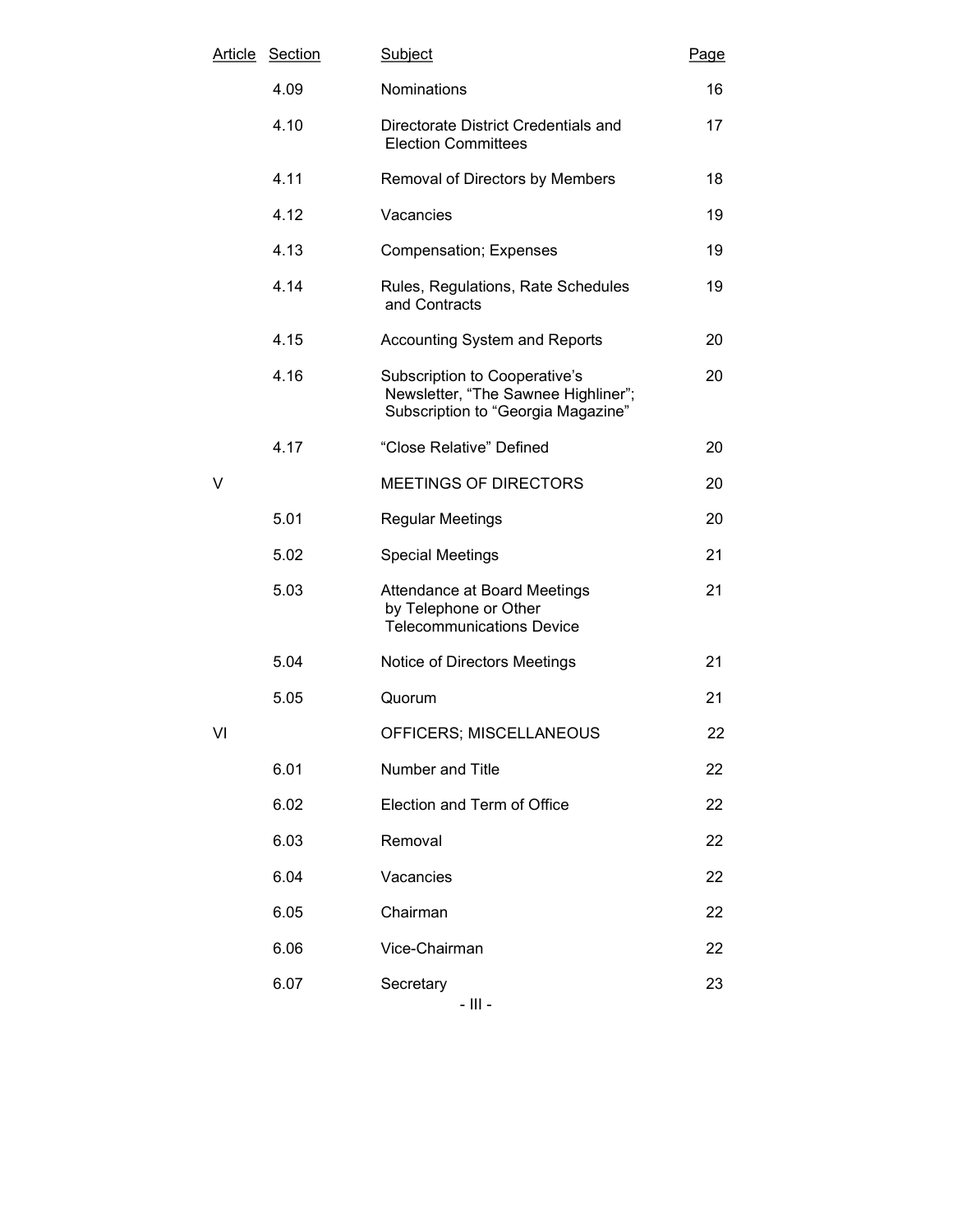| <u>Article</u> | <b>Section</b> | Subject                                                                                                       | Page |
|----------------|----------------|---------------------------------------------------------------------------------------------------------------|------|
|                | 6.08           | Treasurer                                                                                                     | 23   |
|                | 6.09           | Delegation of Secretary's and<br><b>Treasurer's Responsibilities</b>                                          | 23   |
|                | 6.10           | President; Chief Executive Officer                                                                            | 24   |
|                | 6.11           | <b>Bonds</b>                                                                                                  | 24   |
|                | 6.12           | Compensation; Indemnification                                                                                 | 24   |
|                | 6.13           | Reports                                                                                                       | 24   |
| VII            |                | CONTRACTS, CHECKS<br><b>AND DEPOSITS</b>                                                                      | 24   |
|                | 7.01           | Contracts                                                                                                     | 24   |
|                | 7.02           | Checks, Drafts, etc.                                                                                          | 24   |
|                | 7.03           | Deposits; Investments                                                                                         | 25   |
| VIII           |                | <b>MEMBERSHIP CERTIFICATES</b>                                                                                | 25   |
|                | 8.01           | Certificate of Membership                                                                                     | 25   |
|                | 8.02           | Issue of Membership Certificates                                                                              | 25   |
|                | 8.03           | Lost Certificate                                                                                              | 25   |
| ΙX             |                | NON-PROFIT OPERATION                                                                                          | 25   |
|                | 9.01           | Interest or Dividends on<br><b>Capital Prohibited</b>                                                         | 25   |
|                | 9.02           | Patronage Capital in Connection<br>with Furnishing Electric Energy and<br><b>Ancillary Goods and Services</b> | 25   |
| Χ              |                | <b>WAIVER OF NOTICE</b>                                                                                       | 27   |
| ΧI             |                | <b>DISPOSITION AND PLEDGING OF</b><br>PROPERTY; DISTRIBUTION OF<br>SURPLUS ASSETS ON DISSOLUTION              | 27   |
|                | 11.01          | Disposition and Pledging of Property                                                                          | 27   |
|                | 11.02          | Distribution of Surplus Assets on<br>Dissolution                                                              | 30   |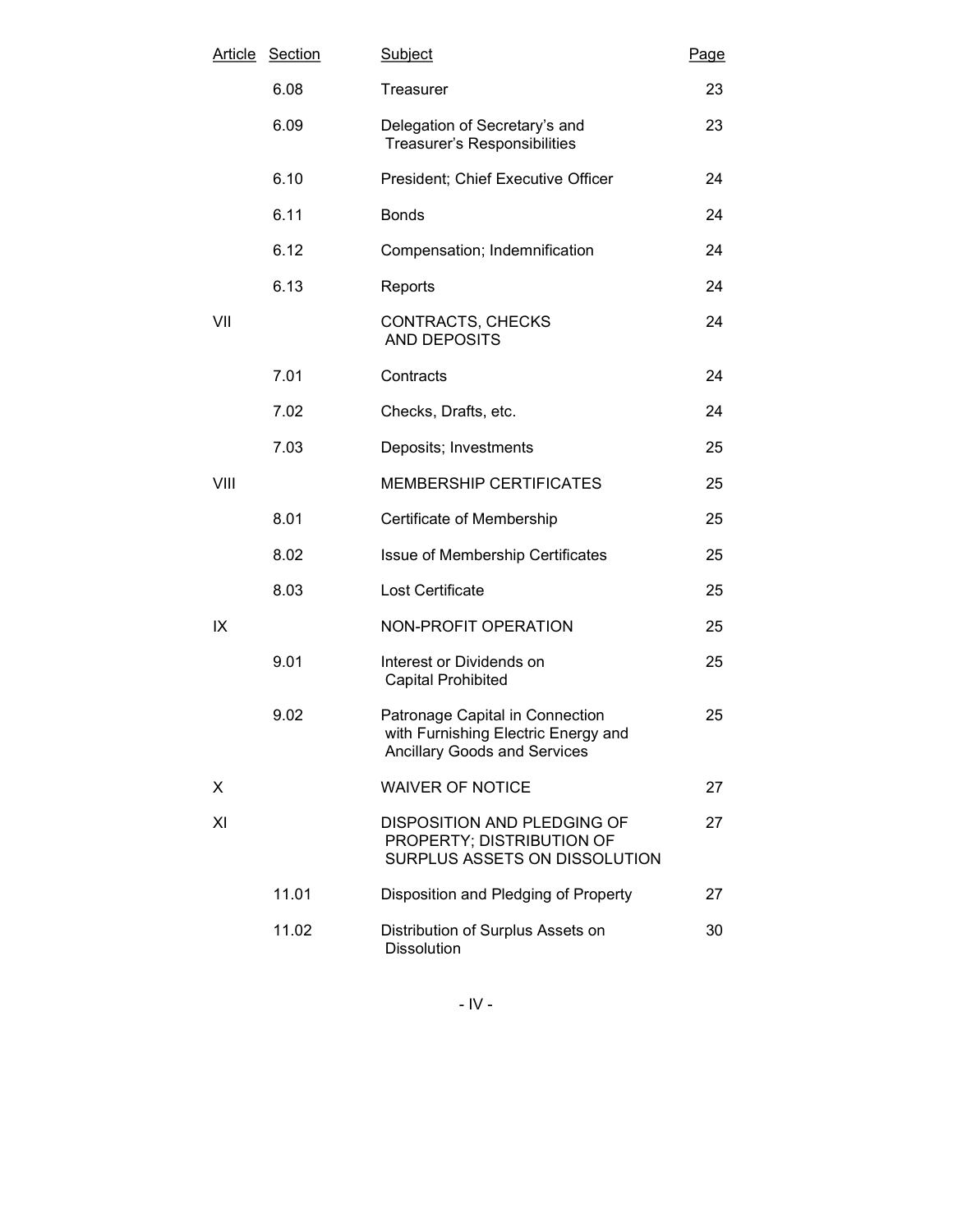|      | Article Section | Subject                | Page |
|------|-----------------|------------------------|------|
| XII  |                 | <b>FISCAL YEAR</b>     | 30   |
| XIII |                 | <b>RULES OF ORDER</b>  | 30   |
| XIV  |                 | <b>SEAL</b>            | 31   |
| XV   |                 | <b>AMENDMENTS</b>      | 31   |
|      | 15.01           | Power to Amend         | 31   |
|      | 15.02           | Procedure for Amending | 31   |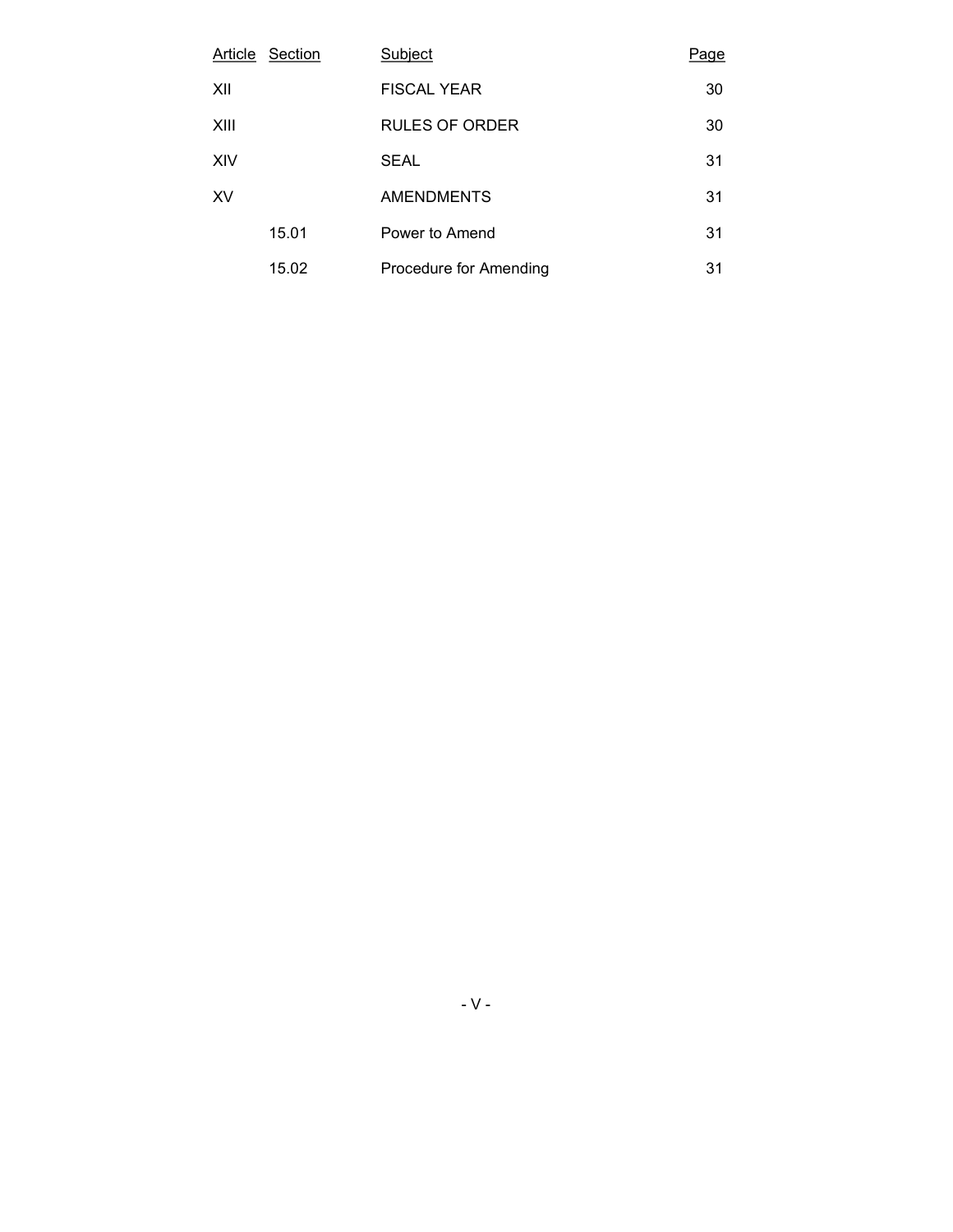## REVISED BYLAW PROVISIONS FOR SAWNEE ELECTRIC MEMBERSHIP CORPORATION

#### Cumming, Georgia

## ARTICLE I

#### MEMBERSHIP

SECTION 1.01. ELIGIBILITY. Any natural person, firm, association, electric membership corporation, foreign electric cooperative, corporation, domestic or foreign, business or other trust, partnership, Federal agency, state or political subdivision thereof, or any body politic authorized to enter into mutual, legally binding contracts for electric service (each hereinafter referred to as "person," "applicant," "him" or "his"), shall be eligible to become a member of, and, at one or more premises owned or directly occupied or used by him, to receive electric service from, Sawnee Electric Membership Corporation (hereinafter called the "Cooperative"). No person shall hold more than one membership in the Cooperative and no membership shall be transferable.

SECTION 1.02. APPLICATION FOR MEMBERSHIP; RENEWAL OF PRIOR APPLICATION. Application for membership - whereby the applicant agrees to purchase electric power and energy from the Cooperative and to be bound by and to comply with all of the other provisions of the Cooperative's Articles of Incorporation and Bylaws, and all rules, regulations, rate classifications and rate schedules established pursuant thereto, as all the same then exist or may thereafter be adopted, repealed or amended (the obligations embraced by such agreement being hereinafter called "membership obligations") - shall be made in writing on such form as is provided therefor by the Cooperative. With respect to any particular classification of service for which the Board of Directors ("Board") shall require it, such application shall be accompanied by a supplemental contract, executed by the applicant on such form as is provided therefor by the Cooperative. The membership application shall be accompanied by the membership fee provided for in Section 1.03, together with any service security deposit, service connection deposit or fee, facilities extension deposit, or contribution in aid of construction or executed supplemental contract that may be required by the Cooperative (hereinafter called "other payments, if any"), which fee and other payments, if any, shall be refunded in the event the application is denied. Any former member of the Cooperative may, by the sole act of paying a new membership fee and any outstanding account plus accrued interest thereon at a reasonable rate as from time to time established by the Board and in effect when such account first became overdue, compounded annually, together with other payments, if any, renew and reactivate any prior application for membership to the same effect as though the application had been newly made on the date of such payment.

SECTION 1.03. MEMBERSHIP FEE; OTHER PAYMENTS, IF ANY. The membership fee shall be as fixed from time to time by the Board. The membership fee, together with other payments, if any, shall entitle the member to one service connection. A service connection fee or deposit, in such amount as shall be prescribed by the Cooperative, together with other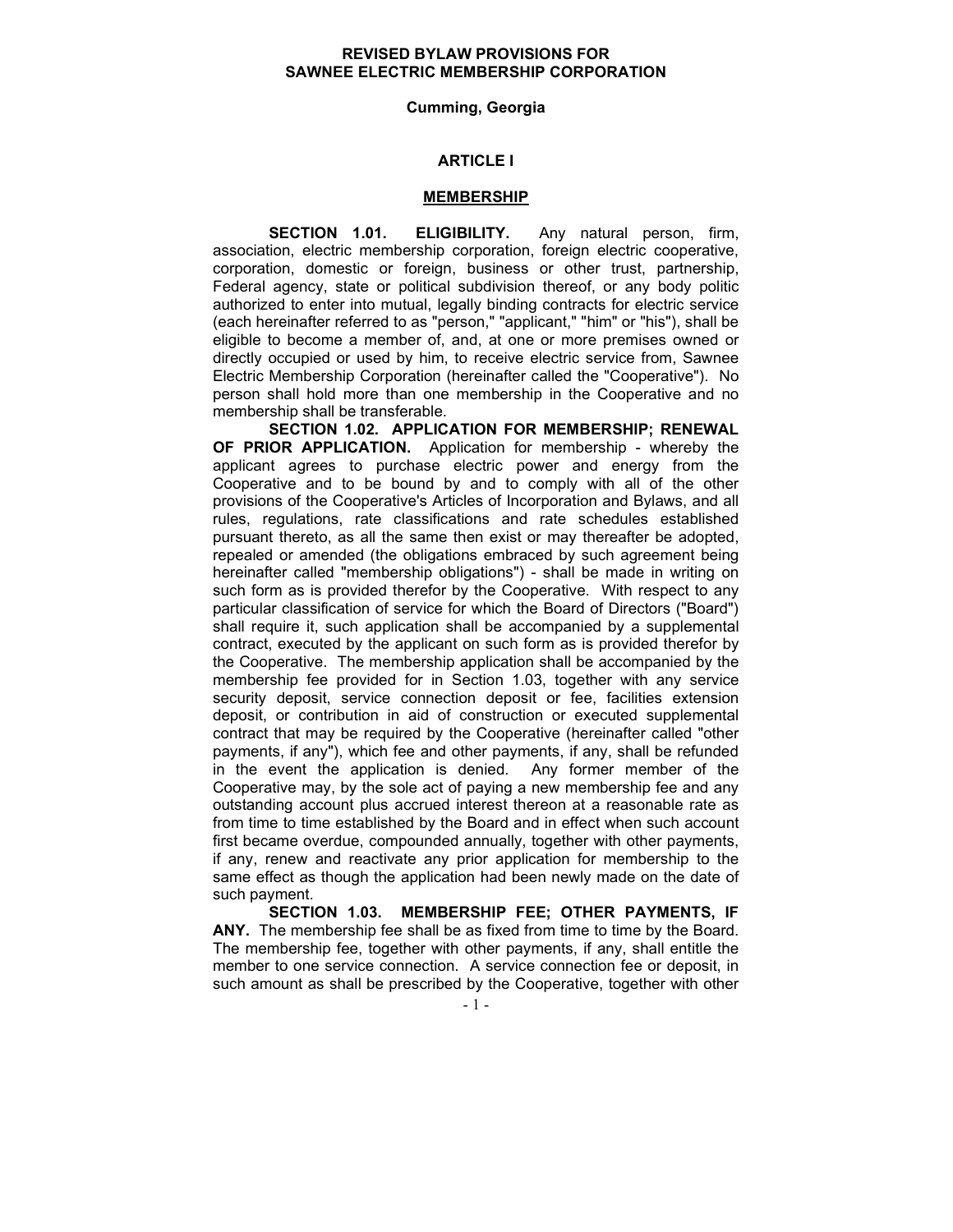payments, if any, shall be paid by the member for each additional service connection requested by him.

SECTION 1.04. JOINT MEMBERSHIP. By jointly executing a membership application, two or more persons may be accepted into joint membership, or, if one of them is already a member, may, upon specifically so requesting in writing, automatically convert such membership into a joint membership. The words "member," "applicant," "person," "his", "her" and "him," as used in these Bylaws, shall include two or more persons applying for or holding a joint membership, unless otherwise clearly distinguished in the text; and all provisions relating to the rights, powers, terms, conditions, obligations, responsibilities and liabilities of membership shall apply equally, severally and jointly to them. Without limiting the generality of the foregoing -

- (a) the presence at a meeting of any or all shall constitute the presence of one member and a joint waiver of notice of the meeting;
- (b) the vote of any or all shall constitute, respectively, one joint vote; PROVIDED, that if more than one be present but in disagreement on a vote, each shall cast a fractional vote (such fractional votes being allocated pro rata to all who seek to vote such that all together shall constitute a single vote);
- (c) notice to, or waiver of notice signed by or otherwise effected by, any shall constitute, respectively, a notice to all or waiver of notice by all;
- (d) suspension or termination in any manner of any shall constitute, respectively, suspension or termination of the joint membership;
- (e) any, but not more than one concurrently, shall be eligible to serve as an officer or director of the Cooperative, but only if the candidate meets the qualifications required therefor.

SECTION 1.05. ACCEPTANCE INTO MEMBERSHIP. Upon complying with the requirements set forth in Section 1.02, any applicant shall automatically become a member on the date of his connection for electric service; PROVIDED, the Cooperative may reject or deny an application and refuse to furnish service, or to continue service it has already begun furnishing, if, prior to connection of service, it determines, or thereafter it discovers, that the applicant is not willing or able to satisfy and abide by the Cooperative's terms and conditions of membership or that such application should be, or should have been, denied for other good cause, including but not limited to the fact that furnishing service to the applicant would be or is in violation of one or more of the Cooperative's service rules and regulations; PROVIDED, any person so denied and/or refused shall have the right to be heard on the matter by the Board upon timely filing a written request therefor.

SECTION 1.06. EXCEPTIONS TO MEMBERSHIP PROCEDURE AND REQUIREMENTS. Upon payment of the membership fee and/or other payments, if any, due the Cooperative, as outlined in Section 1.02 and 1.03, and notwithstanding the requirements of Section 1.02, an eligible person is automatically a member of the Cooperative from the time of initial use of electric service provided by the Cooperative and is bound by the Cooperative's bylaws, service rules and regulations and rate schedules as they may be adopted or amended, unless the person notifies the Cooperative, in writing, within ten (10) days of the Cooperative providing such electric service that such person does not consent to being a member.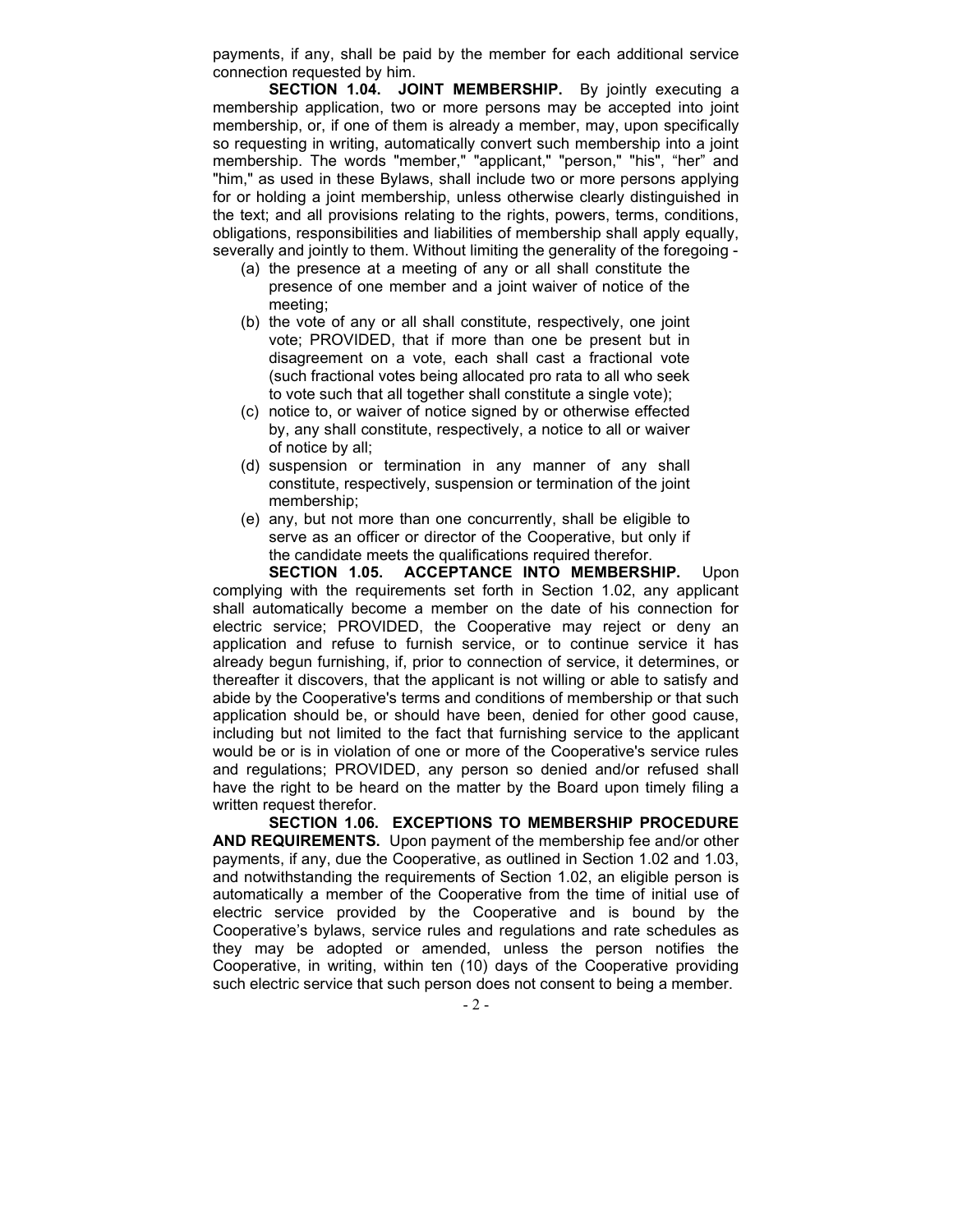SECTION 1.07. PURCHASE OF ELECTRIC POWER AND ENERGY; POWER PRODUCTION BY MEMBER; APPLICATION OF PAYMENTS TO ALL ACCOUNTS. The Cooperative shall use reasonable diligence to furnish its members with adequate and dependable electric service, although it cannot and does not guarantee a continuous and uninterrupted supply thereof; and each member, for so long as such premises are owned or directly occupied or used by him, shall purchase from the Cooperative all central station electric power and energy for use on all premises to which electric service has been furnished by the Cooperative pursuant to his membership, unless and except to the extent that the Board may in writing waive such requirement, and shall pay therefor at the times, and in accordance with the rules, regulations, rate classifications and rate schedules (including any monthly minimum amount that may be charged without regard to the amount of electric power and energy actually used) established by the Board and, if in effect, in accordance with the provisions of any supplemental contract that may have been entered into as provided for in Section 1.02. Production or use of electric energy on such premises, regardless of the source thereof, by means of facilities which shall be interconnected with Cooperative facilities, shall be subject to appropriate regulations as shall be fixed from time to time by the Cooperative. Each member shall also pay all other amounts owed by him to the Cooperative as and when they become due and payable, including the payment for all service consumed at the full applicable rate and any amount determined to be due as a result of under billing, regardless of whether such under billing resulted from the member's conduct. Each member agrees to monitor his billing and notify the cooperative within sixty (60) days of receipt of an erroneous invoice. When the member has more than one service connection from the Cooperative, any payment for service to him by the Cooperative shall be deemed to be allocated and credited on a pro rata basis to his outstanding accounts for all such service connections, notwithstanding that the Cooperative's actual accounting procedures do not reflect such allocation and proration.

SECTION 1.08. EXCESS PAYMENTS TO BE CREDITED AS MEMBER-FURNISHED CAPITAL. All amounts paid for electric service in excess of the cost thereof shall be furnished by members as capital, and each member shall be credited with the capital so furnished as provided in Article IX of these Bylaws.

SECTION 1.09. WIRING OF PREMISES; RESPONSIBILITY THEREFOR; RESPONSIBILITY FOR METER TAMPERING OR BYPASSING AND FOR DAMAGE TO COOPERATIVE PROPERTIES; EXTENT OF COOPERATIVE RESPONSIBILITY; INDEMNIFICATION. Each member shall cause all premises receiving electric service pursuant to his membership to become and to remain wired in accordance with the specifications of the National Electric Code, of any applicable state code or local government ordinances, and of the Cooperative. If the foregoing specifications are variant, the more exacting standards shall apply. Each member shall be responsible for - and shall indemnify the Cooperative and its employees, agents and independent contractors against death, injury, loss or damage resulting from any defect in or improper use or maintenance of - such premises and all wiring and apparatus connected thereto or used thereon. Each member shall make available to the Cooperative a suitable site, as determined by the Cooperative, whereon to place the Cooperative's physical facilities for the furnishing and metering of electric service and shall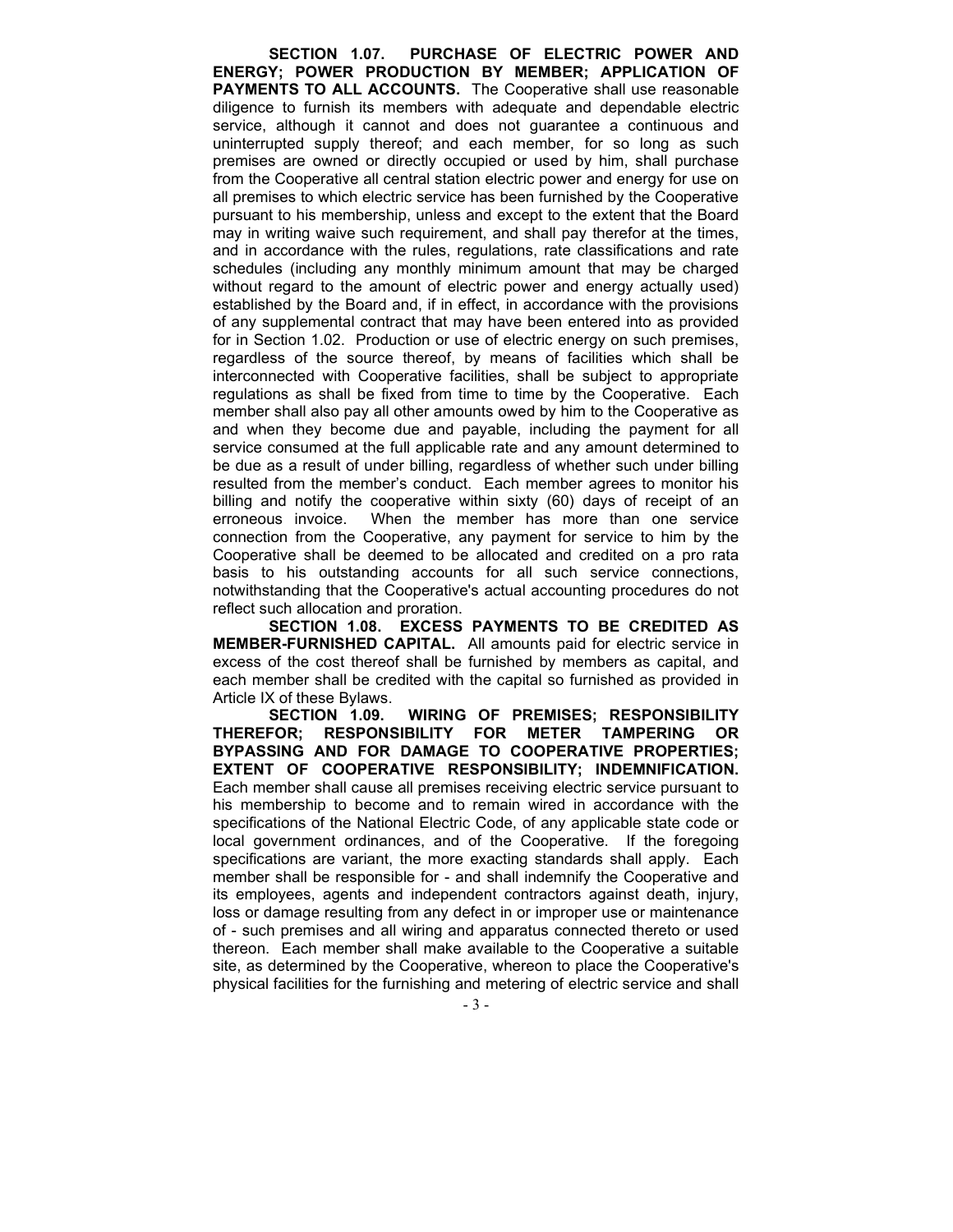permit the Cooperative's authorized employees, agents and independent contractors to have access thereto safely for meter reading and bill collecting and for inspection, maintenance, replacement, relocation, repair or disconnection of such facilities at all reasonable times. As part of the consideration for such service, each member shall be the Cooperative's bailee of such facilities and shall accordingly desist from interfering with, impairing the operation of or causing damage to such facilities, and shall use his best efforts to prevent others from so doing. Each member shall also provide such protective devices to his premises, apparatuses or meter base as the Cooperative shall from time to time require in order to protect the Cooperative's physical facilities and their operation and to prevent any interference with or damage to such facilities. In the event such facilities are interfered with, impaired in their operation or damaged by the member, or by any other person when the member's reasonable care and surveillance should have prevented such, the member shall indemnify the Cooperative and its employees, agents and independent contractors against death, injury, loss, including the loss of revenue, or other damage resulting therefrom, including but not limited to the Cooperative's cost of repairing, replacing or relocating any such facilities and its loss, if any, of revenues resulting from the failure or defective functioning of its metering equipment. The Cooperative shall, however, in accordance with its applicable service rules and regulations, indemnify the member for any overcharges for service that may result from either: (i) a malfunctioning of its metering equipment, or (ii) any error occurring in the Cooperative's billing procedures that result in a credit to the member. In no event shall the responsibility of the Cooperative extend beyond the point of delivery.

SECTION 1.10. MEMBER TO GRANT EASEMENTS TO COOPERATIVE AND TO PARTICIPATE IN REQUIRED COOPERATIVE LOAD MANAGEMENT PROGRAMS. As a condition of receiving service, each member shall, upon being requested to do so by the Cooperative, execute and deliver to the Cooperative, grants of easement or rights-of-way over, under and on such lands owned or leased by or mortgaged to the member, and on such reasonable terms and conditions, as the Cooperative shall require to furnish electric service to the member or for the construction, operation, maintenance or relocation of the Cooperative's electric facilities. The member also grants to the Cooperative, the right to maintain its easements and rights-of-way in accordance with prudent utility practices, which includes without limitation, the clearing of "danger trees" that pose a risk of interference with the utility facilities or the Cooperative's use of its rights-of-way and easements. Each member agrees that the Cooperative's provision of electric service to the member is just and adequate compensation for granting of such easements or rights-of-way and the other rights set forth herein. Each member shall participate in any required program and comply with related rates and service rules and regulations that may be established by the Cooperative to enhance load management, more efficiently to utilize or conserve electric energy or to conduct load research.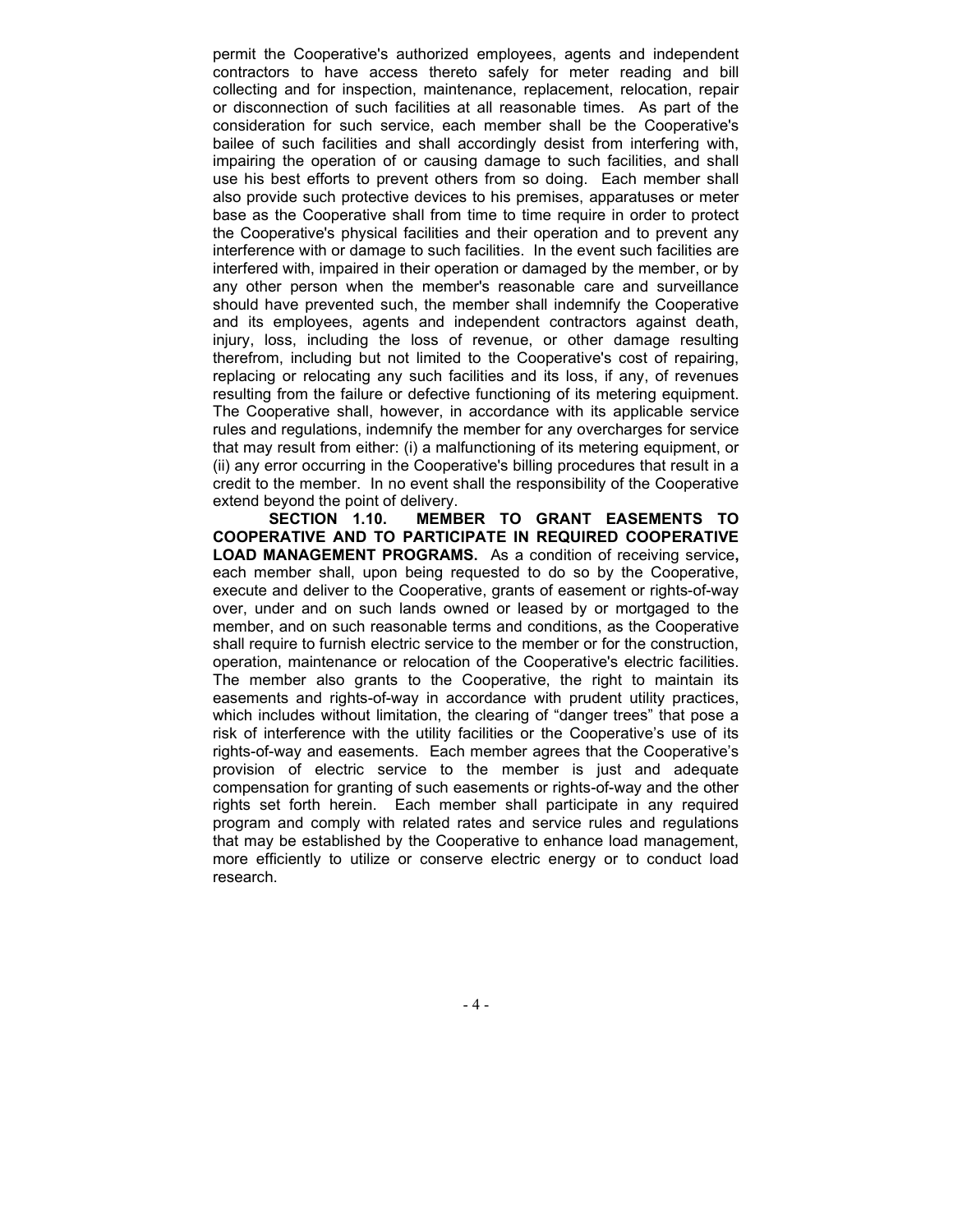## MEMBERSHIP SUSPENSION AND TERMINATION

SECTION 2.01. SUSPENSION; REINSTATEMENT. Upon his failure, after the expiration of the initial time limit prescribed either in a specific notice to him or in the Cooperative's generally publicized applicable rules and regulations, to pay the amounts due the Cooperative or to cease any other non-compliance with his membership obligations, a person's membership shall automatically be suspended; and he shall not during such suspension be entitled to receive electric service from the Cooperative or to cast a vote at any meeting of members. Payment of all amounts due the Cooperative, including any additional charges required for such reinstatement, and/or cessation of any other non-compliance with his membership obligations within the final time limit provided in such notice or rules and regulations shall automatically reinstate the membership, in which event the member shall thereafter be entitled to receive electric service from the Cooperative and to vote at the meetings of its members.

SECTION 2.02. TERMINATION BY EXPULSION; RENEWED MEMBERSHIP; IMMEDIATE DISCONNECTION OF SERVICE AND **EXPULSION.** Upon the failure of a suspended member to be automatically reinstated to full membership as provided in Section 2.01, he may, without further notice but only after due hearing before the Board if such is in writing requested by him, be expelled by resolution of the Board. After the expulsion of a member, he may not again become a member except upon new application therefor as provided in Sections 1.02 and 1.05. The Board, acting upon principles of general application in such cases, may establish such additional terms and conditions for renewed membership as it determines to be reasonably necessary to assure the applicant's compliance with his membership obligations. Notwithstanding any other provision of these Bylaws, the Cooperative may, forthwith and without prior notice, (a) disconnect a member's electric service upon its determination that such is required because of the existence of an imminent hazard, in which event the Cooperative shall so inform the affected member and shall reconnect such service as soon as practicable after the hazard has been removed or corrected; or (b) disconnect a member's service and expel him from membership upon its determination that the electric meter has been bypassed or tampered with or that electric service is being utilized in the commission of a felonious crime.

SECTION 2.03. TERMINATION BY WITHDRAWAL OR RESIGNATION. A member may withdraw from membership upon such generally applicable conditions as the Board shall prescribe and upon either (a) ceasing to (or, with the approval of the Board, resigning his membership in favor of a new applicant who also shall) own, lease as lessor or lessee, or directly occupy or use all premises being furnished electric service pursuant to his membership, or (b) except when the Board specifically waives such condition, abandoning totally and permanently the use of central station electric service on such premises.

SECTION 2.04. TERMINATION BY DEATH OR CESSATION OF EXISTENCE; CONTINUATION OF MEMBERSHIP IN REMAINING OR NEW PARTNERS. Except as provided in Section 2.06, the death of an individual human member shall automatically terminate his membership. The cessation of the legal existence of any other type of member shall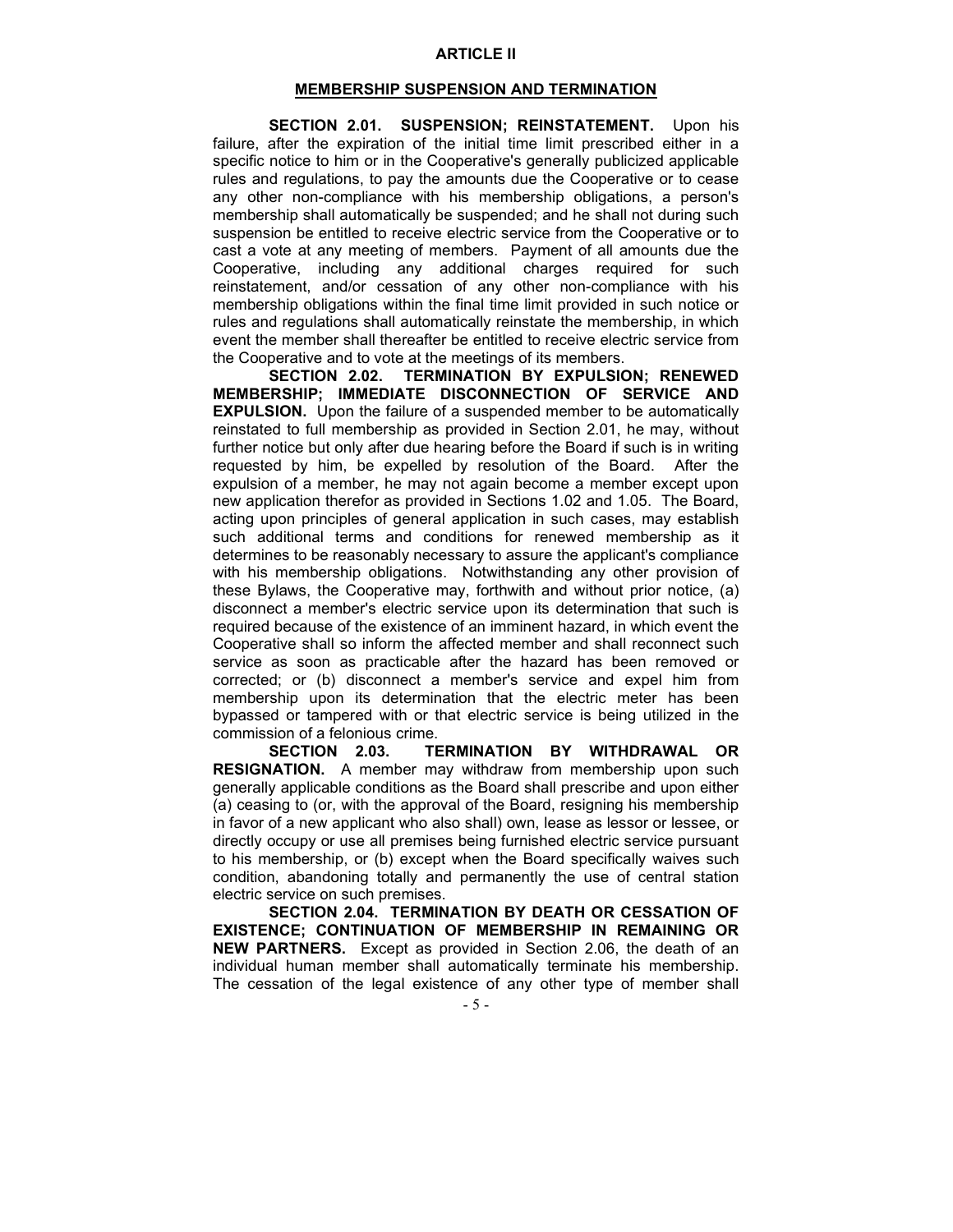automatically terminate such membership; PROVIDED, that upon the dissolution for any reason of a partnership, or upon the death, withdrawal or addition of any individual partner, such membership shall continue to be held by such remaining and/or new partner or partners as continue to own or directly to occupy or use the premises being furnished electric service pursuant to such membership in the same manner and to the same effect as though such membership had never been held by different partners; PROVIDED FURTHER, neither the withdrawing partner nor his estate shall be released from any debts then due the Cooperative.

SECTION 2.05. EFFECT OF TERMINATION. Upon the termination in any manner of a person's membership, he or his estate, as the case may be, shall be entitled to refund of his membership fee, if paid before August 1, 2001, and to his service security deposit(s), if any, less any amounts due the Cooperative, but neither he nor his estate, nor any former partner of a partnership member or his estate, as the case may be, shall be released from any debts or other obligations then remaining due the Cooperative. Notwithstanding the suspension or expulsion of a member, as provided for in Sections 2.01 and 2.02, such suspension or expulsion shall not, unless the Board shall expressly so elect, constitute such release of such person from his membership obligations as to entitle him to purchase from any other person any central station electric power and energy for use at the premises to which such service has theretofore been furnished by the Cooperative pursuant to such membership.

SECTION 2.06. EFFECT OF DEATH, DISSOLUTION, OR REQUESTED REMOVAL UPON A JOINT MEMBERSHIP. Upon the death of an individual, or the dissolution of a legal entity, who is a party to a joint membership, such membership shall continue to be held solely by the remaining person(s) in the joint membership. However, the estate of the deceased individual, the remaining joint members and any other person legally responsible for the obligation of any past or present joint membership shall not be released from any debts due the Cooperative by any such person or joint membership. Any person who is a party to a joint membership can be dismissed from the joint membership upon the request of all joint members. If a person who is a party to a joint membership requests his / her own, or another's dismissal from a joint membership, but all joint members are not in agreement with such request, the Board may, in its sole discretion, dismiss such person from the joint membership where the person to be dismissed no longer occupies the premises served through the joint membership.

SECTION 2.07. BOARD ACKNOWLEDGMENT OF<br>RSHIP TERMINATION; ACCEPTANCE OF MEMBERS! MEMBERSHIP TERMINATION; ACCEPTANCE OF RETROACTIVELY. Upon the termination of a person's membership for any reason, the Board, so soon as practicable after such termination is made known to it, shall by appropriate resolution formally acknowledge such termination, effective as of the date on which the Cooperative ceased furnishing electric service to such person. Upon discovery that the Cooperative has been furnishing electric service to any person other than a member, it shall cease furnishing such service unless such person applies for, and the Board approves, membership retroactively to the date on which such person first began receiving such service, in which event the Cooperative, to the extent practicable, shall correct its membership and all related records accordingly.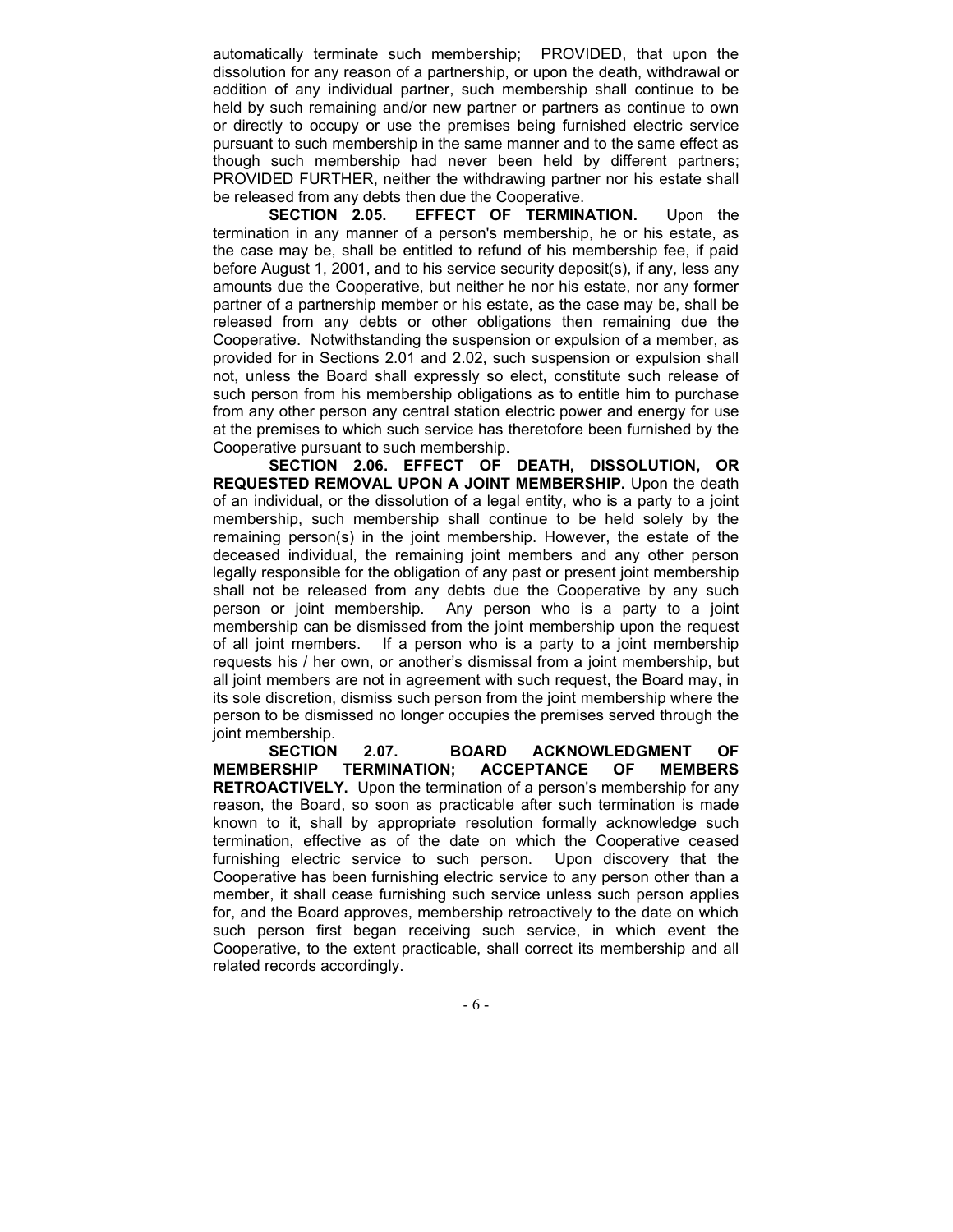#### ARTICLE III

#### MEETINGS OF MEMBERS

SECTION 3.01. ANNUAL MEETING. For the purposes of hearing and passing upon reports covering the previous fiscal year, and of transacting such other business as may properly come before the meeting, the annual meeting of the members shall be held on the first Saturday of the month of October of each year, at such place in one of the counties in Georgia in which the Cooperative operates, and beginning at such hour, as the Board shall from year to year fix; PROVIDED, for cause sufficient to it, the Board may fix a different date for such annual meeting, or it may determine an alternative means of conducting the business of the annual meeting. It shall be the responsibility of the Board to make adequate plans and preparations for, and to encourage member participation in, the business to be conducted. Failure to hold the annual meeting, or to otherwise conduct the business of the annual meeting, shall not work a forfeiture or dissolution of the Cooperative.

SECTION 3.02. SPECIAL MEETINGS. A special meeting of the members may be called by the Board, by any four (4) directors, or by petition signed by not less than ten (10%) percent of the then-total members of the Cooperative, and it shall thereupon be the duty of the Secretary to cause notice of such meeting to be given as hereinafter provided in Section 3.03. Such a meeting shall be held at such place in one of the counties in Georgia in which the Cooperative operates, on such date, not sooner than forty (40) days after the call for such meeting is made or a petition therefor is filed, and beginning at such hour as shall have been designated by him or those calling or petitioning for the same.

SECTION 3.03. NOTICE OF MEMBER MEETINGS. Written or printed notice of the place, day and hour of the meeting and, in the case of a special meeting or of an annual meeting at which business requiring special notice is to be transacted, the purpose or purposes of the meeting shall, except as provided in Article XI and in Georgia Code Sections 46-3-382, 46- 3-401 and 46-3-420, be delivered to each member not less than five (5) days nor more than ninety (90) days before the date of the meeting, by any reasonable means, by or at the direction of the Chairman, the Secretary, or other officer or persons calling the meeting. Reasonable means of providing such notice shall include but not be limited to United States mail, personal delivery, the Cooperative's monthly newsletter, or member service billings. No matter the carrying of which, as provided by law or these Bylaws, requires the affirmative votes of at least two-thirds (2/3rds) of the members voting thereon shall be acted upon at any meeting of the members unless notice of such matter shall have been contained in the notice of the meeting. If mailed, such notice shall be deemed to be delivered when deposited in the United States mail, addressed to the member at his address as it appears on the Cooperative's records, with postage thereon prepaid and, whether mailed first-class or not, postmarked at least five (5) days prior to the meeting date. In making such computation, the date of the meeting shall not be counted. The incidental and non-intended failure of any member to receive such notice shall not invalidate any action which may be taken by the members at any such meeting, and the attendance in person of a member at any meeting of the members shall constitute a waiver of notice of such meeting unless such attendance shall be for the express purpose of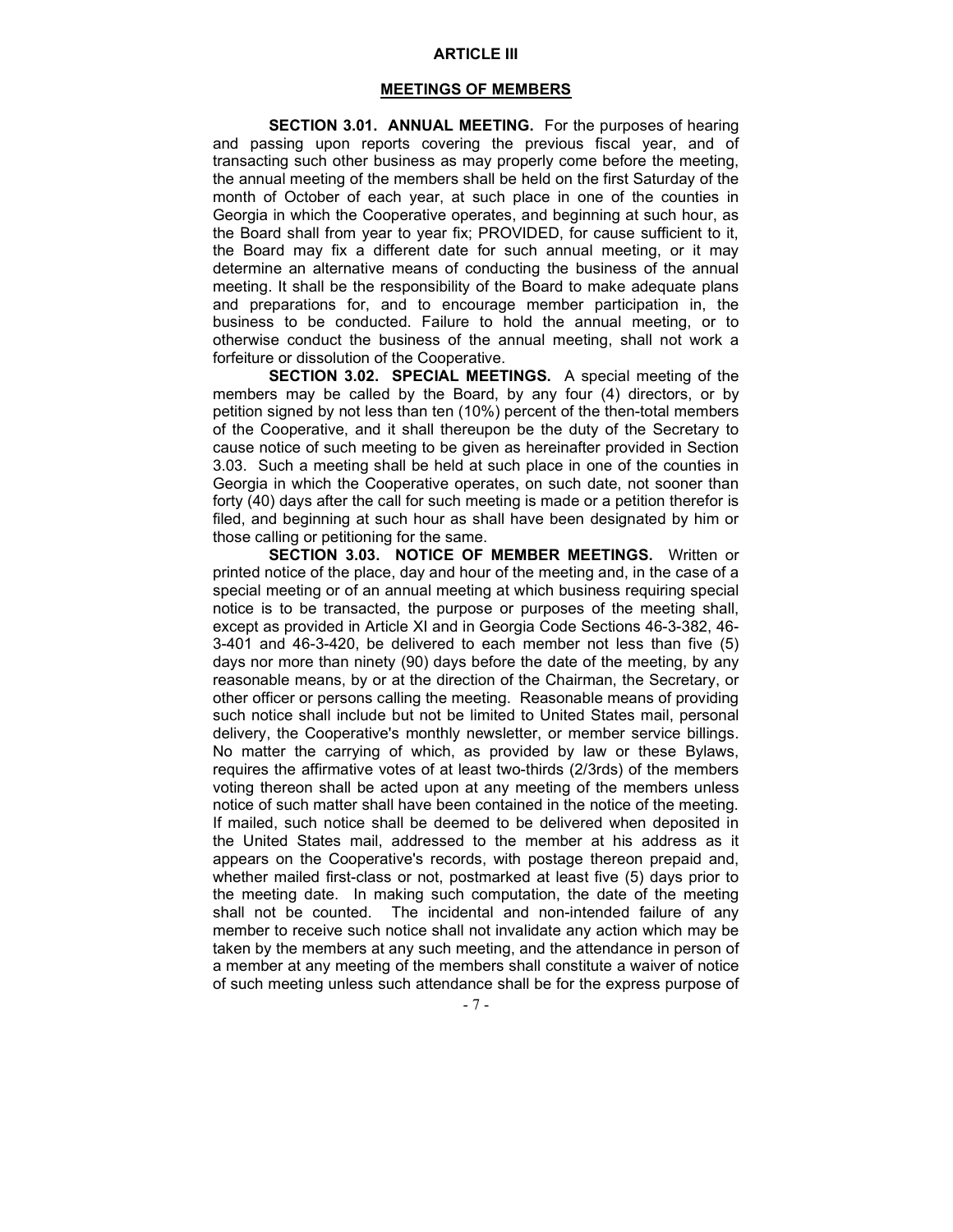objecting to the transaction of any business, or one of more items of business, on the ground that the meeting shall not have been lawfully called or convened or on some other lawful ground. Any member attending any meeting for the purpose of making such objection shall in writing stating the objection so notify the Secretary prior to or at the beginning of the meeting of his objection.

SECTION 3.04. QUORUM. Business may not be transacted at the annual meeting of the members unless at least 150 members have been registered in person to participate, except that, if a quorum is never established, a majority of those present in person may adjourn the meeting to another time and date not less than forty (40) days later and to any place within one of the counties in Georgia in which the Cooperative operates; PROVIDED, the Secretary shall notify all members of the new time, date and place of such adjourned meeting by delivering notice thereof as provided in Section 3.03. At all meetings of the members, whether a quorum be present or not, the Secretary shall annex to the meeting minutes, or incorporate therein by reference, a list of those members who were registered to participate. Once a quorum is attained, the members who remain present in person may continue to do business at the meeting, or at any adjournment thereof, notwithstanding the withdrawal of enough members to leave less than a quorum.

SECTION 3.05. VOTING. Each member who is not in a status of suspension, as provided for in Section 2.01, shall be entitled to one vote and no more upon each matter submitted to a vote at any meeting of the members, including Directorate District meetings as hereinafter provided for. Voting by members other than members who are natural persons shall be allowed upon the presentation to the Cooperative, prior to, or upon registration at, each Directorate District, annual or special member meeting, of satisfactory evidence entitling the person presenting the same to vote. At all meetings of the members, including Directorate District meetings, all questions shall be decided by a majority of the members voting thereon, except as otherwise provided by law or by the Cooperative's Articles of Incorporation or these Bylaws. Members may not cumulate their votes or

vote by proxy or by mail.<br>**SECTION** 3.06. ANNUAL MEETING CREDENTIALS AND ELECTION COMMITTEE. The Board shall, at least ten (10) days before any meeting of the members (not including Directorate District Meetings), appoint an annual meeting Credentials and Election Committee consisting of nine (9) Cooperative members who are not members of a nominating committee or existing Cooperative employees, agents, officers, directors or candidates for director, and who are not close relatives (as hereinafter defined) or members of the same household of such a person. The Board shall appoint one member from each of the Cooperative's nine (9) Directorate Districts to serve on the Committee. The Committee shall elect its own Chairman and Secretary, the latter of whom may be a member of the Cooperative's staff, prior to the annual meeting. With respect to the annual meeting, it shall be the responsibility of this Committee to establish or approve the manner of conducting member registration and any ballot or other voting, to rule upon all questions that may arise with respect to the registration of members in person, to count all ballots or other votes cast on any matter, to rule upon the effect of any ballots or other vote irregularly or indecisively marked or cast, to rule upon all other questions that may arise relating to member voting, and to rule upon any protest or objection filed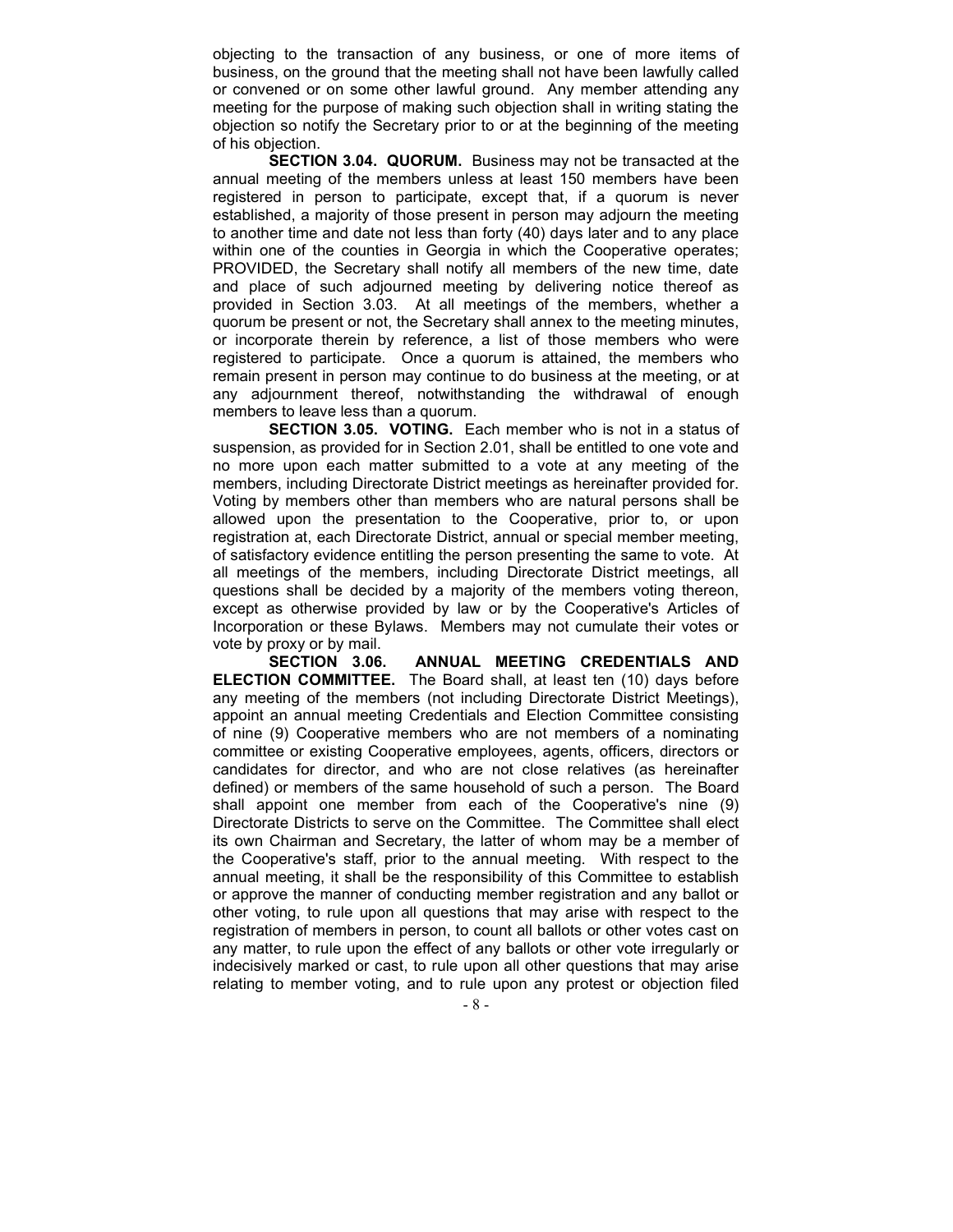with respect to any voting or to conduct affecting the results of any voting. In the exercise of its responsibility, the Committee shall have available to it the advice of counsel provided by the Cooperative. In the event a protest or objection is filed concerning any vote, such protest or objection must be filed during, or within three (3) business days following the adjournment of, the annual meeting in which the voting is conducted. The Committee shall thereupon be reconvened, upon notice from its Chairman, not less than ten (10) days after such protest or objection is filed. The Committee shall hear such evidence as is presented by the protestor(s) or objector(s), who may be heard in person, by counsel, or both, and any opposing evidence, and the Committee, by a vote of a majority of those present and voting, shall, within a reasonable time but not later than thirty (30) days after such hearing, render its decision, the result of which may be to affirm the vote, to change the outcome thereof, or to set it aside. The Committee's decision (as reflected by a majority of those actually present and voting) on all matters covered by this Section shall be final. Without limiting the foregoing duties and prerogatives of the Committee, on request of the person presiding at the annual meeting or on the request of any member entitled to vote thereat, such Committee shall make a report in writing of any challenge, question, count, or matter determined by the Committee and execute a certificate of any fact found by them. Any such report or certificate made by them shall be prima-facie evidence of the facts stated and of the vote as certified by them.

SECTION 3.07. ORDER OF BUSINESS. The order of business at the annual meeting of the members and, insofar as practicable or desirable, at all other meetings of the members, including Directorate District meetings, shall be essentially as follows:

- (1) Report on the number of members registered to participate (and, where appropriate, the number of members represented through participation in the early voting period (as specified in Article IV)) in order to determine the existence of a quorum;
- (2) Reading of the notice of the meeting and proof of the due giving thereof, or of the waiver or waivers of notice of the meeting, as the case may be;
- (3) Reading of unapproved minutes of previous meetings of the members and the taking of necessary action thereon;
- (4) Presentation and consideration of reports of officers, directors and committees;
- (5) Election of directors (at Directorate District meetings only);
- (6) Unfinished business;
- (7) New business; and
- (8) Adjournment.

Notwithstanding the foregoing, the Board may from time to time establish a different order of business for the purpose of assuring the earlier consideration of and action upon any item of business the transaction of which is necessary or desirable in advance of any other item of business; PROVIDED, no business other than adjournment of the meeting to another time and place may be transacted until and unless the existence of a quorum is first established.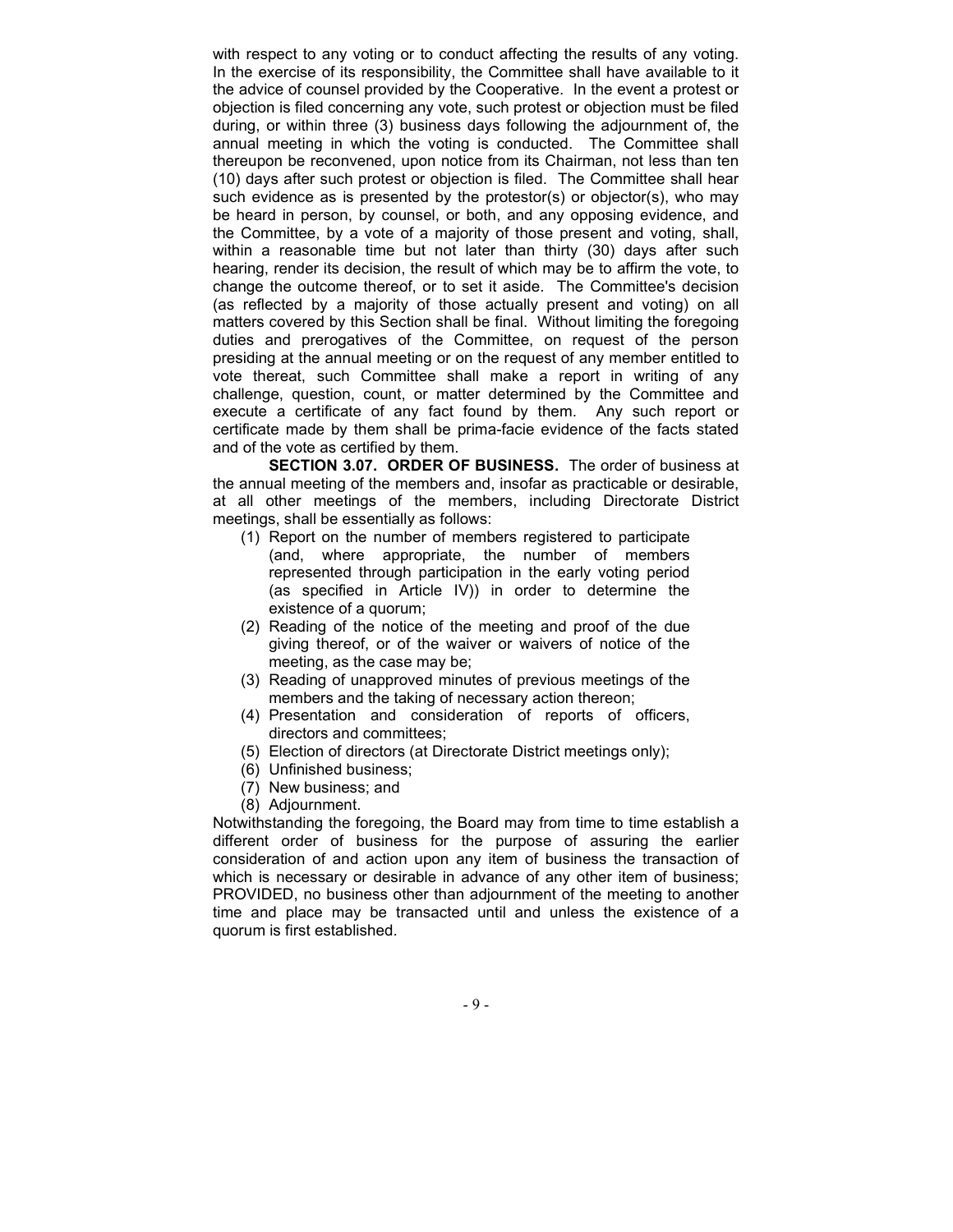## ARTICLE IV

## DIRECTORS

SECTION 4.01. NUMBER AND GENERAL POWERS. The business and affairs of the Cooperative shall be managed by a Board of nine (9) directors, which shall exercise all of the powers of the Cooperative except such as are by law or by the Cooperative's Articles of Incorporation or Bylaws conferred upon or reserved to the members. The Board shall not appoint or elect any committee to exercise the authority of the Board. However, the Board may appoint or elect from its own membership one or more committees, each consisting of at least two directors, for the purpose of serving in an advisory or recommendatory capacity to the Board.

SECTION 4.02. QUALIFICATIONS. No person shall be eligible to become or remain a director of the Cooperative who:

- (a) while serving on the Board or during the five (5) years preceding his nomination thereto shall have been finally adjudged to be guilty of a felony; or
- (b) becomes, or at any time during the five (5) years preceding his nomination shall have been, employed by the Cooperative, employed by (or be a close relative of a person who becomes, or at any time within such preceding five (5) years shall have been, employed by) a labor union which represents, or has represented, or has endeavored to represent any employees of the Cooperative; or
- (c) is, and if elected and seated as a director will continue to be, an employee, a close relative of an incumbent director or of an employee of the Cooperative;
- (d) has not continuously been, for at least one (1) year prior to his nomination, or who ceases after his election to be, a member in good standing of the Cooperative, receiving service therefrom at his primary residential abode in the Directorate District from which he is elected, (except as provided in the first proviso in this Section, in which instance the entity which qualifies a person's eligibility to be elected a director must be and remain a member in good standing); PROVIDED, notwithstanding that he may not receive service from the Cooperative at his primary residential abode, a natural person who is the chief operating executive of any member which is not a natural person, such as a corporation, church or other non-natural person entity, or his designee, shall be so eligible from the Directorate District in which such entity is located if he or such designee (A) is in substantially permanent occupancy, direction or use of such entity's premises and (B) is a permanent and yearround resident within the outer boundaries of, or in close proximity to, an area served by the Cooperative; PROVIDED, no more than two (2) such persons may serve on the Board at the same time.

No person shall be eligible to become or remain a director of, or to hold any other position of trust in, the Cooperative who is not at least eighteen (18) years old or is in any way employed by or financially interested in a substantially competing enterprise or a business selling electric energy or supplies to the Cooperative.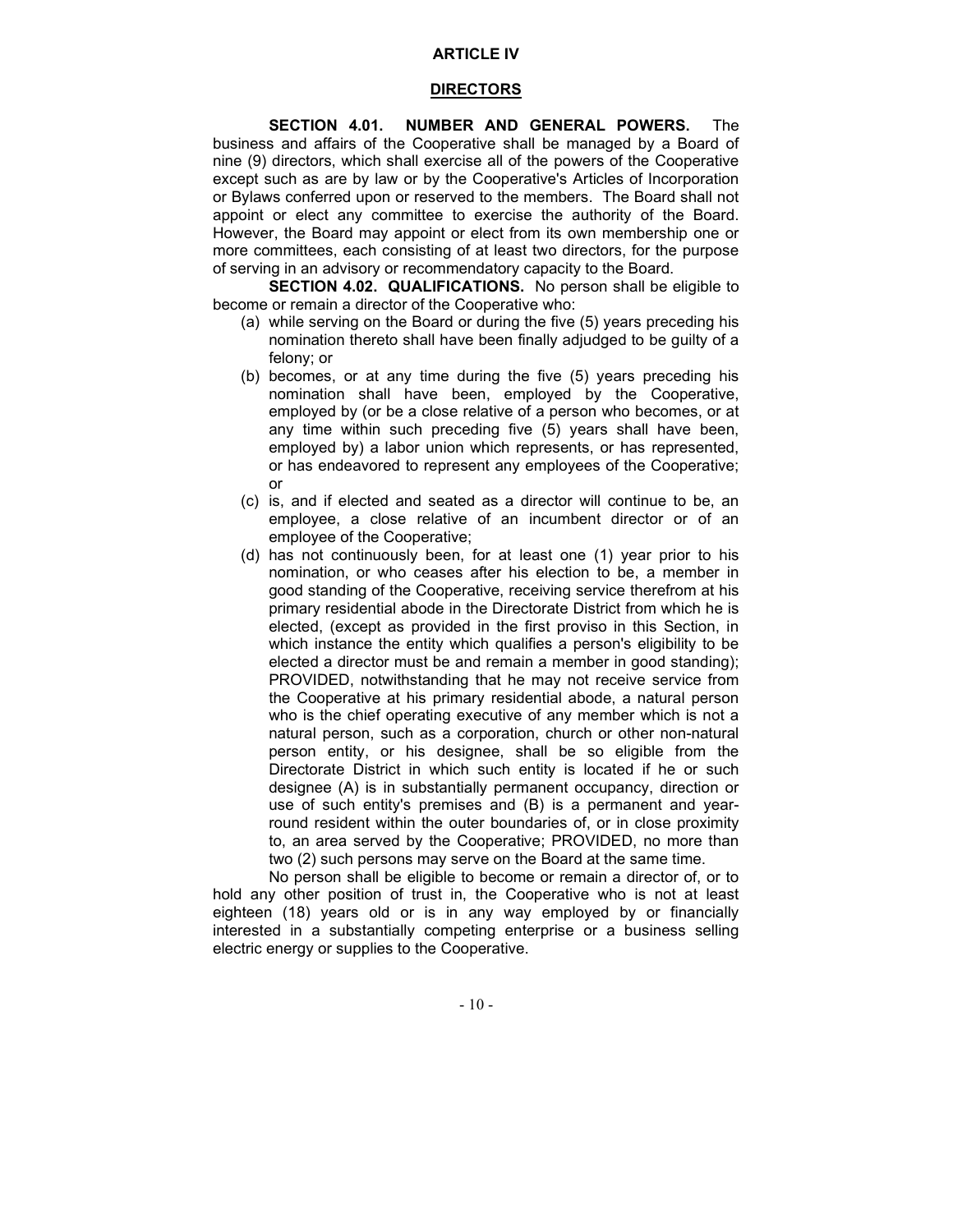Notwithstanding the restrictive provisions of this Section that are based upon close relative relationships, no incumbent director shall lose eligibility to remain a director or to be re-elected a director if, during his incumbency, he becomes a close relative of another incumbent director or of a Cooperative employee because of a marriage or an adoption to which he was not a party.

Upon establishment of the fact that a nominee for director lacks eligibility under this Section or as may be provided elsewhere in these Bylaws, it shall be the duty of the Board to disqualify him. Upon the establishment of the fact that any person being considered for, or already holding, a directorship or other position of trust in the Cooperative lacks eligibility under this Section, it shall be the duty of the Board to withhold such position from such person or to cause him to be removed therefrom, as the case may be. Also, the office of a director shall automatically become vacant if he misses three (3) regular meetings of the Board during any twelve (12) consecutive regular meetings, unless two-thirds (2/3) of the remaining directors resolve that the three (3) absences should be disregarded based upon a finding that (1) there was good cause for each such absence, and (2) such cause or causes will not likely result in an unreasonable number of absences during the next ensuing twelve (12) consecutive regular Board meetings.

Nothing contained in this Section shall, or shall be construed to, affect in any manner whatsoever the validity of any action taken at any meeting of the Board unless such action is taken with respect to a matter in which one or more of the directors have a personal interest in conflict with that of the Cooperative.

The territories served by the Cooperative are divided in these Bylaws into Directorate Districts for the purpose of assuring insofar as is deemed practicable, the equitable and geographical representation of members on the Board. These Districts are for the purpose of convenience to, and widespread participation in the voting by, all members within each District. In addition to the qualifications above set forth, no member shall be eligible for the office of director unless he resides in, or unless he is the chief executive (or is the designee of the operating or chief executive) of a nonhuman member which is located in, the District which he proposes to represent. In the event a director moves from his District or otherwise loses the qualifications necessary for his eligibility to remain a director, as provided in the foregoing provisions of this Section, his office shall be automatically vacant and subject to being filled as provided for in these bylaws.

SECTION 4.03. DIRECTORATE DISTRICTS. The territory served by the Cooperative shall be divided into nine (9) Directorate Districts. Each District shall be represented by one director. The Districts shall be apportioned through the use of the grid system employed by the Cooperative on its Key Maps. The grid system is represented by Map References numbered 1 through 99. The Map references are further subdivided by blocks. The Directorate Districts are as follows:

DISTRICT NO. 1, Birmingham, shall consist of all of that portion of the Cooperative's service area included in the Map References and Blocks defined as follows: 25, 36, 37, 46, 47, 48, 49, 58, 59, 60, 61, 70, 71, 72, and 73.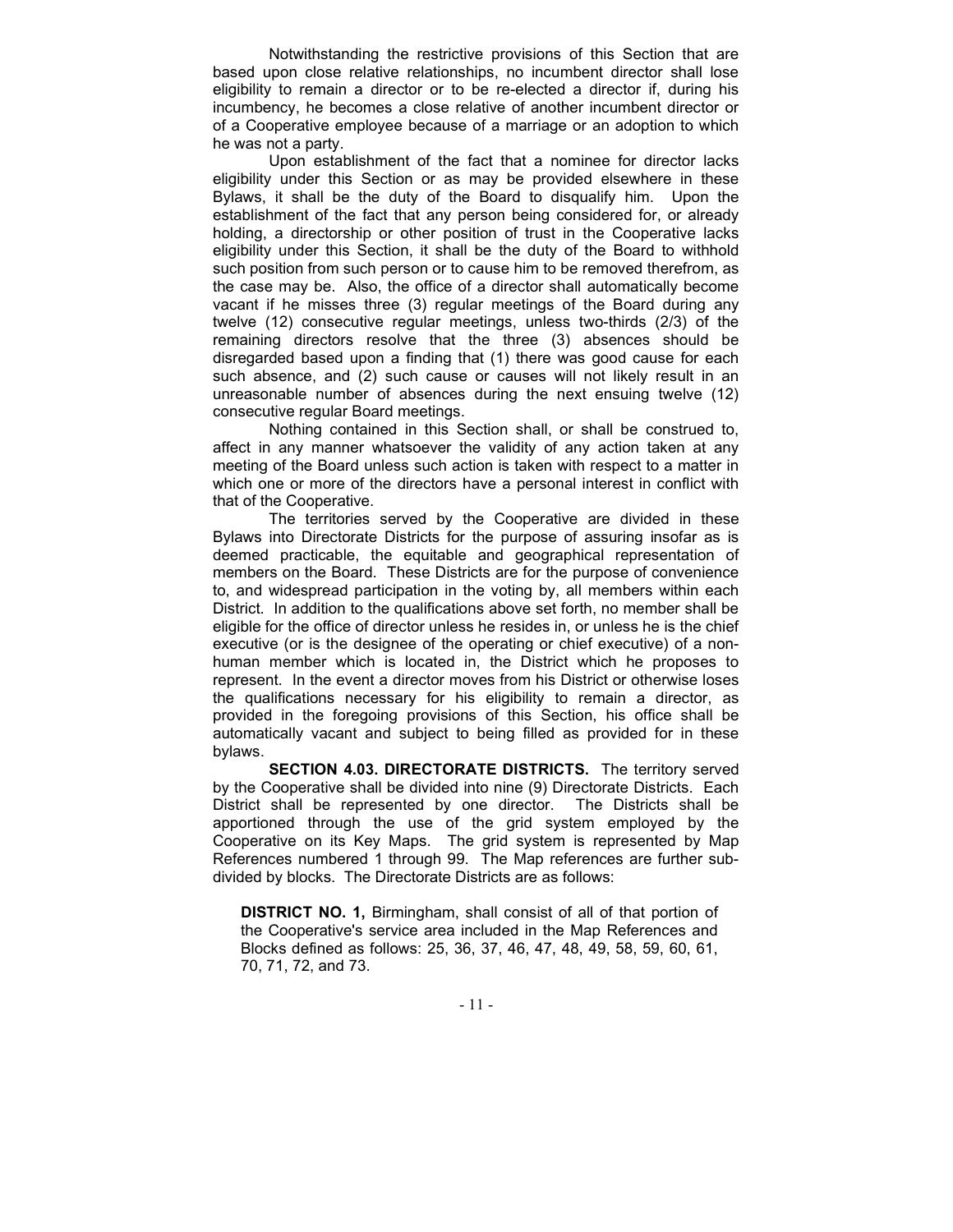DISTRICT NO. 2, Chestatee, shall consist of all of that portion of the Cooperative's service area included in the Map References and Blocks defined as follows: 32, 33, 34, 43, 44, 45, 55, 56, 57, 66-19, 66-20, 66-24, 66-25, 67, 68, 69, 78-4, 78-5, 78-9, 78-10, 78-13, 78- 14, 78-15, 78-18, 78-19, 78-20, 78-22, 78-23, 78-24, 78-25, 79, 86-2, 86-3, 86-4, 86-5, 86-6, 86-7, 86-8, 86-9, 86-10, 86-11, 86-12, 86-13, 86-14, 86-15, 86-16, 86-17, 86-18, 86-19, 86-20, 86-21, 86-22, 86- 23, 86-24, 86-25, and 87.

**DISTRICT NO. 3, Cumming, shall consist of all of that portion of the** Cooperative's service area included in the Map References and Blocks defined as follows: 31-3, 31-4, 31-5, 31-8, 31-9, 31-10, 31-13, 31-14, 31-15, 31-20, 31-23, 31-24, 31-25, 42, 53-5, 53-10, 53-15, 53- 21, 53-22, 53-23, 53-24, 53-25, 54, 65, 66-1, 66-2, 66-3, 66-4, 66-5, 66-6, 66-7, 66-8, 66-9, 66-10, 66-11, 66-12, 66-13, 66-14, 66-15, 66- 16, 66-17, 66-18, 66-21, 66-22, 66-23, 77, 78-1, 78-2, 78-3, 78-6, 78- 7, 78-8, 78-11, 78-12, 78-16, 78-17 and 78-21.

**DISTRICT NO. 4, Dougherty, shall consist of all of that portion of the** Cooperative's service area included in the Map References and Blocks defined as follows: 1, 2, 3, 4, 5, 6, 7, 8, 9, 12-1, 12-2, 12-3, 12-4, 12-5, 12-6, 12-7, 12-8, 12-9, 12-10, 13, 14, 15, 22, 23, and 24.

DISTRICT NO. 5, Ducktown, shall consist of all of that portion of the Cooperative's service area included in the Map References and Blocks defined as follows: 40, 50, 51, 52, 62, 63, 74, 75-1, 75-2, 75- 3, 75-6, 75-7, 75-8, 75-11, 75-12, 75-13, 82-1, 82-2, 82-3, 82-4, 82-6, 82-7, 82-8, and 82-9.

DISTRICT NO. 6, Matt, shall consist of all of that portion of the Cooperative's service area included in the Map References and Blocks defined as follows: 10, 11, 12-11, 12-12, 12-13, 12-14, 12-15, 12-16, 12-17, 12-18, 12-19, 12-20, 12-21, 12-22, 12-23, 12-24, 12- 25, 16, 17, 18, 19, 20, 21, 26, 27, 28, 29, 30, 31-1, 31-2, 31-6, 31-7, 31-11, 31-12, 31-16, 31-17, 31-18, 31-19, 31-21, 31-22, 38, 39, 41, 53-1, 53-2, 53-3, 53-4, 53-6, 53-7, 53-8, 53-9, 53-11, 53-12, 53-13, 53-14, 53-16, 53-17, 53-18, 53-19, and 53-20.

**DISTRICT NO. 7.** Italy, shall consist of all of that portion of the Cooperative's service area included in the Map References and Blocks defined as follows: 64, 75-4, 75-5, 75-9, 75-10, 75-14, 75-15, 75-18, 75-19, 75-20, 75-23, 75-24, 75-25, 76, 83-3, 83-4, 83-5, 83-8, 83-9, 83-10, 83-13, 83-14, 83-15, 83-17, 83-18, 83-19, 83-20, 83-22, 83-23, 83-24, 83-25, 84, 85-1, 85-2, 85-3, 85-4, 85-5, 85-6, 85-7, 85- 8, 85-9, 85-10, 85-11, 85-12, 85-13, 85-14, 85-15, 85-16, 85-17, 85- 19, 85-20, and 86-1.

**DISTRICT NO. 8,** Ocee, shall consist of all of that portion of the Cooperative's service area included in the Map References and Blocks defined as follows: 85-18, 85-21, 85-22, 85-23, 85-24, 85-25, 90, 91-1, 91-2, 91-3, 91-4, 91-5, 91-6, 91-7, 91-8, 91-9, 91-10, 91-11, 91-12, 91-13, 91-14, 91-15, 91-16, 91-17, 91-18, 91-19, 91-20, 91- 21, 91-22, 91-23, 91-24, 91-25, 94-16, 94-17, 94-18, 94-21, 94-22, 94-23, 94-24, 94-25, 95, 96, 97, 98, and 99.

DISTRICT NO. 9, Webb, shall consist of all of that portion of the Cooperative's service area included in the Map References and Blocks defined as follows: 75-16, 75-17, 75-21, 75-22, 82-5, 82-10, 82-11, 82-12, 82-13, 82-14, 82-15, 82-16, 82-17, 82-18, 82-19, 82- 20, 82-21, 82-22, 82-23, 82-24, 82-25, 83-1, 83-2, 83-6, 83-7, 83-11,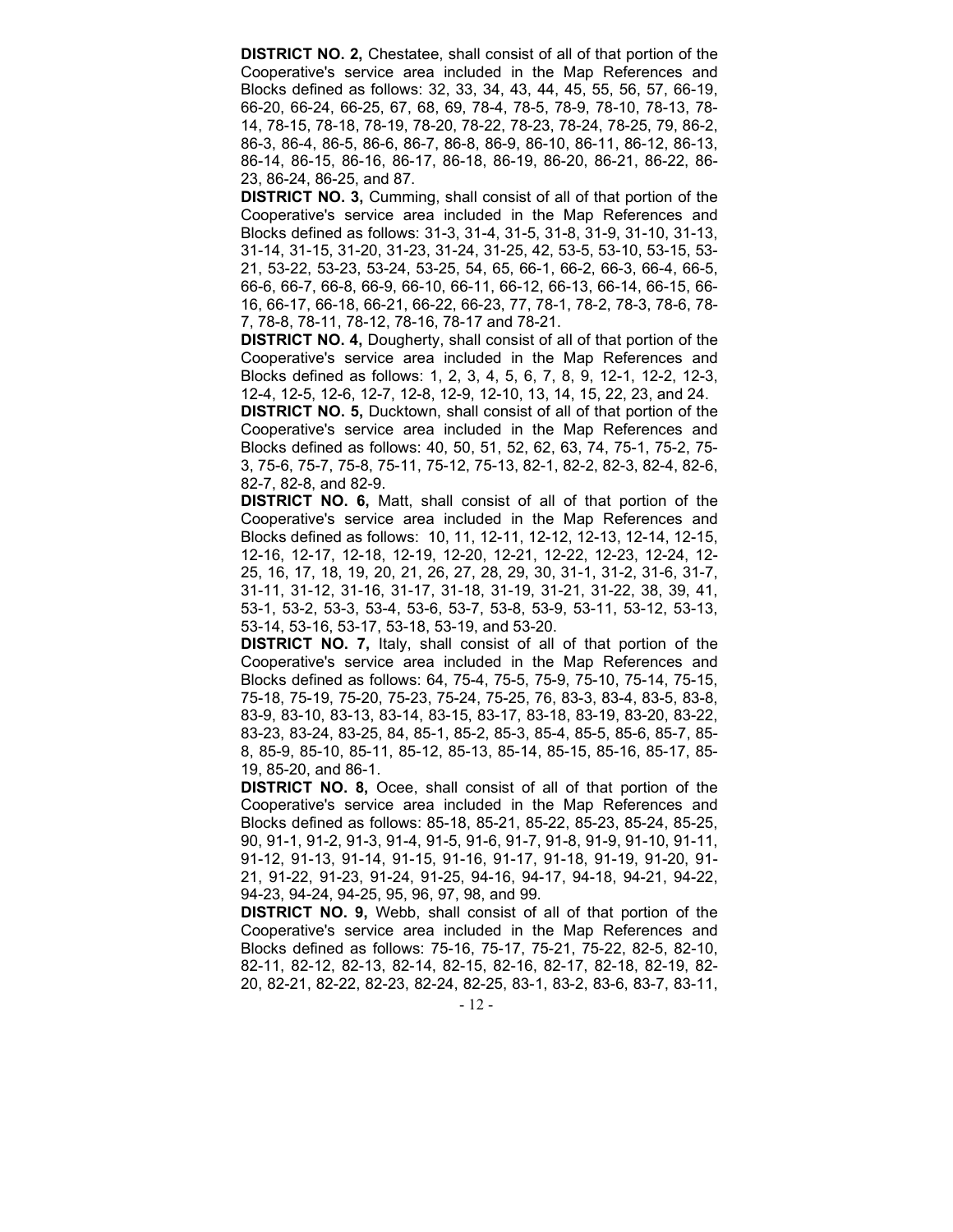83-12, 83-16, 83-21, 88, 89, 94-1, 94-2, 94-3, 94-4, 94-5, 94-6, 94-7, 94-8, 94-9, 94-10, 94-11, 94-12, 94-13, 94-14, 94-15, 94-19, 94-68, 94-69, 94-78, and 94-79.

All of the above-described Districts are precisely outlined according to a map described as Sawnee Electric Membership Corporation, Directorate District Boundary Identification, located at Sawnee Electric Membership Corporation headquarters in Cumming, Georgia. Said maps and boundaries are incorporated herein by reference and are available for inspection by members during regular office hours. Maps, membership records, and related data defining the nine (9) Directorate Districts shall at all times be kept on file at the Cooperative's headquarters in Cumming, Forsyth County, Georgia.

Notwithstanding the foregoing Directorate District descriptions and number of Districts and directors presently provided for in this section and in other sections of this Article IV, every year the Board, prior to the first date on which a District meeting may be scheduled pursuant to these Bylaws to be held, shall review said District and Directorates. If the Board determines that the boundaries or number of Districts should be altered as to either size or location or that the number of directors should be increased or reduced so as to correct any substantially inequitable factors regarding the residencies of members, the number or the geographic location of Districts or the number of District directors, the Board shall amend these Bylaws accordingly and may, after such amendments become effective, appoint any additional directors provided for by such amendments, and may fix their respective initial terms, not to exceed three years. In the event the Board alters either the size, boundaries, or number of districts so as to substantially increase or decrease the number of members in any of said districts, the Board shall also have the authority to alter the quorum requirements specified in Section 4.08, Quorum For Directorate District Meetings, of these bylaws to correct any inequities created by said reapportionment. The Board shall cause all such amendments and the names, addresses and initial terms of any such newly appointed additional directors to be noticed in writing precisely to the members not less than ten (10) days prior to the date on which the Committee on Nominations for such meeting shall first convene, and shall also, in timely advance of such Committee meeting, inform the members of the names, addresses and telephone numbers of the Nominating Committee and of the date, hour and place of that Committee's first meeting.

From and after the date of the notice of amendments, these Bylaws shall have been effectively amended accordingly, except that such Districts and/or the number of District directors may also be changed by amendment of these Bylaws by the members from time to time; PROVIDED, any change so made by action of the Board shall be in full force and effect until at least the completion of the election of directors at the Directorate District meetings of the members first held thereafter; AND PROVIDED FURTHER, no such amendment by the Board or by the members shall become effective so as to compel the vacancy of any director's office prior to the time such director's term would normally expire, unless he consents thereto in writing.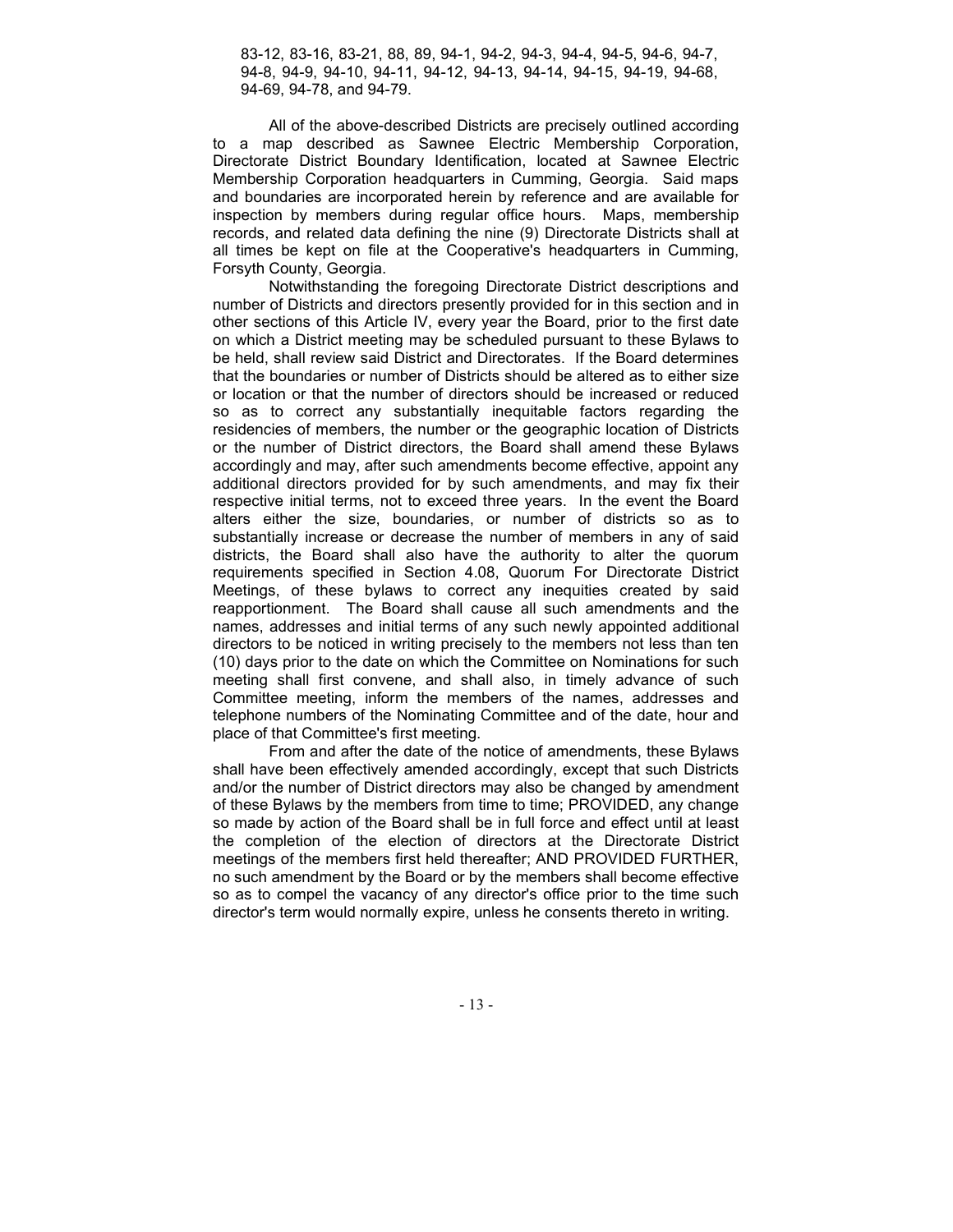SECTION 4.04. DIRECTORATE DISTRICT MEETINGS. Each year three Directorate District meetings shall be held for the purpose of electing directors, the dates of such meetings to be as follows:

| <b>GROUP ONE</b>    |  | Beginning with year 1985;                                             |
|---------------------|--|-----------------------------------------------------------------------|
| District 1          |  | Birmingham, the first Tuesday in<br>September;                        |
| District 4          |  | Dougherty, Wednesday following the<br>first Tuesday in September; and |
| District 6          |  | Matt, Thursday following the first<br>Tuesday in September.           |
| <b>GROUP TWO</b>    |  | Beginning with year 1986;                                             |
| District 2          |  | Chestatee, the first Tuesday in<br>September;                         |
| District 7          |  | Italy, Wednesday following the first<br>Tuesday in September; and     |
| District 9          |  | Webb, Thursday following the first<br>Tuesday in September.           |
| <b>GROUP THREE-</b> |  | Beginning with year 1987;                                             |
| District 3          |  | Cumming, the first Tuesday in<br>September;                           |
| District 5          |  | Ducktown, Wednesday following the<br>first Tuesday in September; and  |
| District 8          |  | Ocee, Thursday following the first<br>Tuesday in September.           |

Every third year thereafter, each Group of Districts as above provided for shall have their respective meetings on the dates above specified and at such places and times, in or within the vicinity of each such District, as the Board determines to be most convenient for the holding of such meetings.

Notwithstanding the foregoing, the Board, for cause sufficient to it, may fix a different date for the holding of any District meeting on a day ten (10) or fewer days prior or subsequent to the date above provided for each District. Additionally, if the day fixed for any such meeting shall be a legal holiday, such meeting shall be held on the next succeeding business day. Should the meeting not be held on the day specified or as provided for in this Section, or if the election of a director shall not be held as specified herein or at an adjournment of such meeting, the Board may cause the election of the director to be held at a special Directorate District meeting as soon thereafter as conveniently may be. Failure to hold any such meetings at a designated time shall not work a forfeiture of dissolution of the Cooperative.

Directors shall be elected by secret written ballot or secret electronic voting by the members of that Directorate District. Whenever there are two or more candidates for the same Directorate District, the one receiving the majority of votes (50% plus 1) shall win. Should no candidate receive a majority of the votes, the representative of the Directorate District shall be chosen by additional secret ballots between the two candidates receiving the highest number of votes in the prior balloting. The runoff election shall be conducted under the supervision and at the direction of the Directorate District Credentials and Election Committee at a specially called Directorate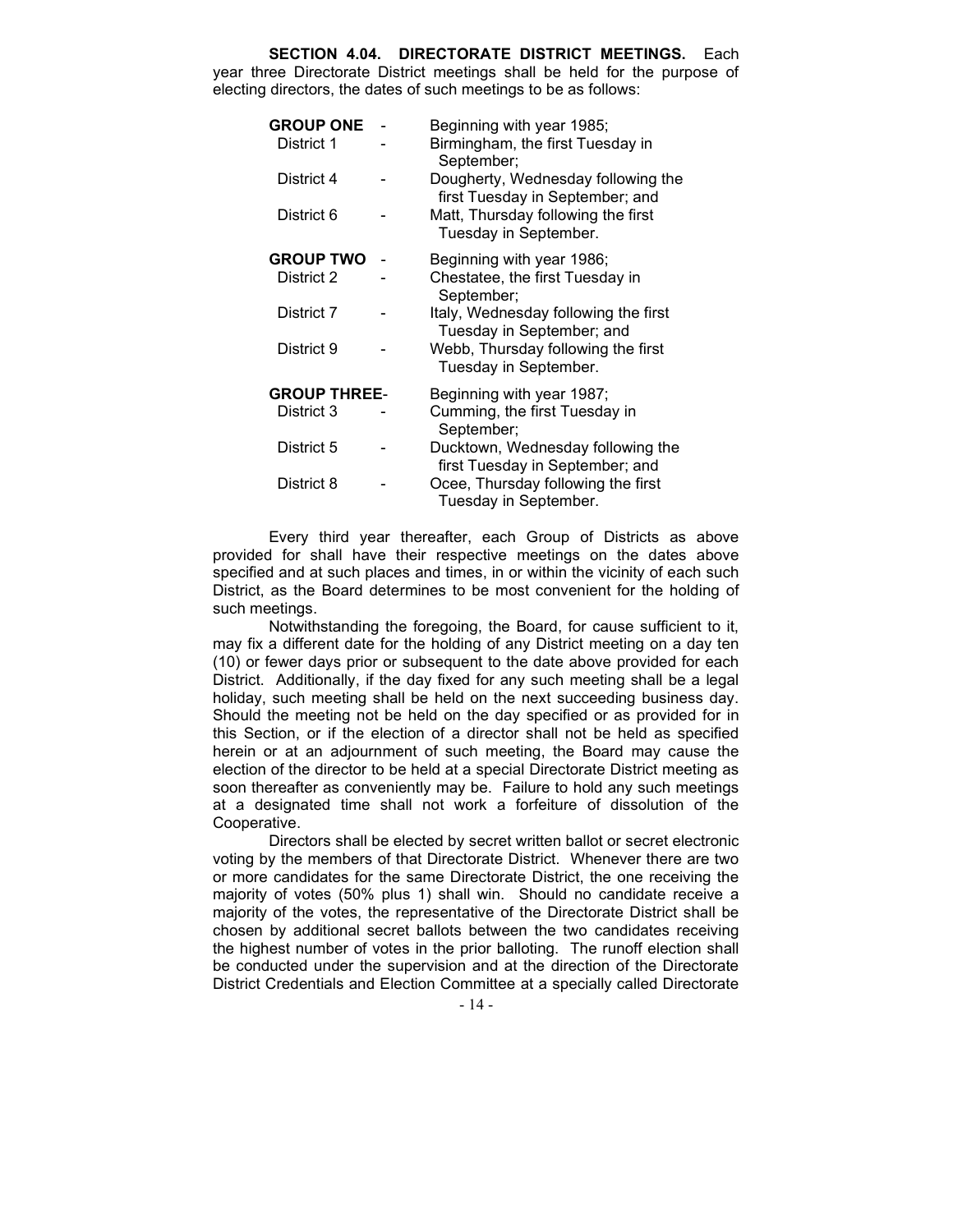District meeting and its associated early voting period, in general conformity with Section 4.04 of these Bylaws. Such runoff election shall occur no sooner than thirty (30), and no later than sixty (60), days after the date of the earlier Directorate District meeting in which no candidate received a majority of the votes cast.

Votes shall be cast in all director elections in person and may be cast either: (1) while present at a Directorate District meeting, or (2) during the early voting period for contested elections. As used herein, the early voting period shall be a period of up to eight (8) days immediately prior to a Directorate District meeting during which members shall be allowed to vote at such location(s) and time(s), and pursuant to such rules and procedures, as shall be determined by the Credentials and Elections Committee. Members who cast a vote during the early voting period, regardless of whether such member is present at any portion of that Directorate District meeting, shall be included in the number of members represented for the purpose of determining whether a quorum is achieved to conduct the election of directors.

SECTION 4.05. TENURE. Directors shall be so nominated and elected that one director from or with respect to each of Directorate Districts Nos. 3, 5 and 8 shall be elected for three-year terms at annual Directorate District meetings; a director from each of Directorate Districts Nos. 1, 4 and 6 shall be elected for three-year terms at annual Directorate District meetings the next succeeding year; and a director from each of Directorate Districts Nos. 2, 7 and 9 shall be elected for three-year terms at annual Directorate District meetings in the next succeeding year, and so forth. Upon their election, directors shall, subject to the provisions of these Bylaws with respect to the removal of directors and the election of any directors so removed by a member meeting at which all members may vote, serve until the Directorate District meeting for their District of the year in which their terms expire or until their successors shall have been elected and shall have qualified. If for any reason an election of directors shall not be held at a Directorate District meeting duly fixed and called pursuant to these Bylaws, such election may be held at an adjournment of such meeting or at a subsequently held special meeting or at the next Directorate District meeting. Failure of an election for a given year shall allow the incumbents whose directorships would have been voted on to hold over only until the next Directorate District meeting at which a quorum is present.

SECTION 4.06. SPECIAL DIRECTORATE DISTRICT MEETINGS. A special meeting of the members for any Directorate District may be called by resolution of the Board or upon written request signed by not less than the higher number of members from said District which is required for a quorum, as set forth in Section 4.08; and it shall thereupon be the duty of the Secretary to cause notice of such meeting to be given as hereinafter provided in Section 4.07. Such a meeting shall be held at such place, within or in the vicinity of such District, on such date, and beginning at such hour as shall have been designated by those calling the same.

SECTION 4.07. NOTICE OF DIRECTORATE DISTRICT MEMBER MEETINGS. Written or printed notice of the purpose or purposes, place, day and hour of any regular or special Directorate District meeting shall be delivered to each member of such District not less than five (5) days nor more than ninety (90) days prior to the date of the meeting (or the opening of the early voting period, if there is a contested election), by any reasonable means, by or at the direction of the Secretary or, if he defaults in this duty,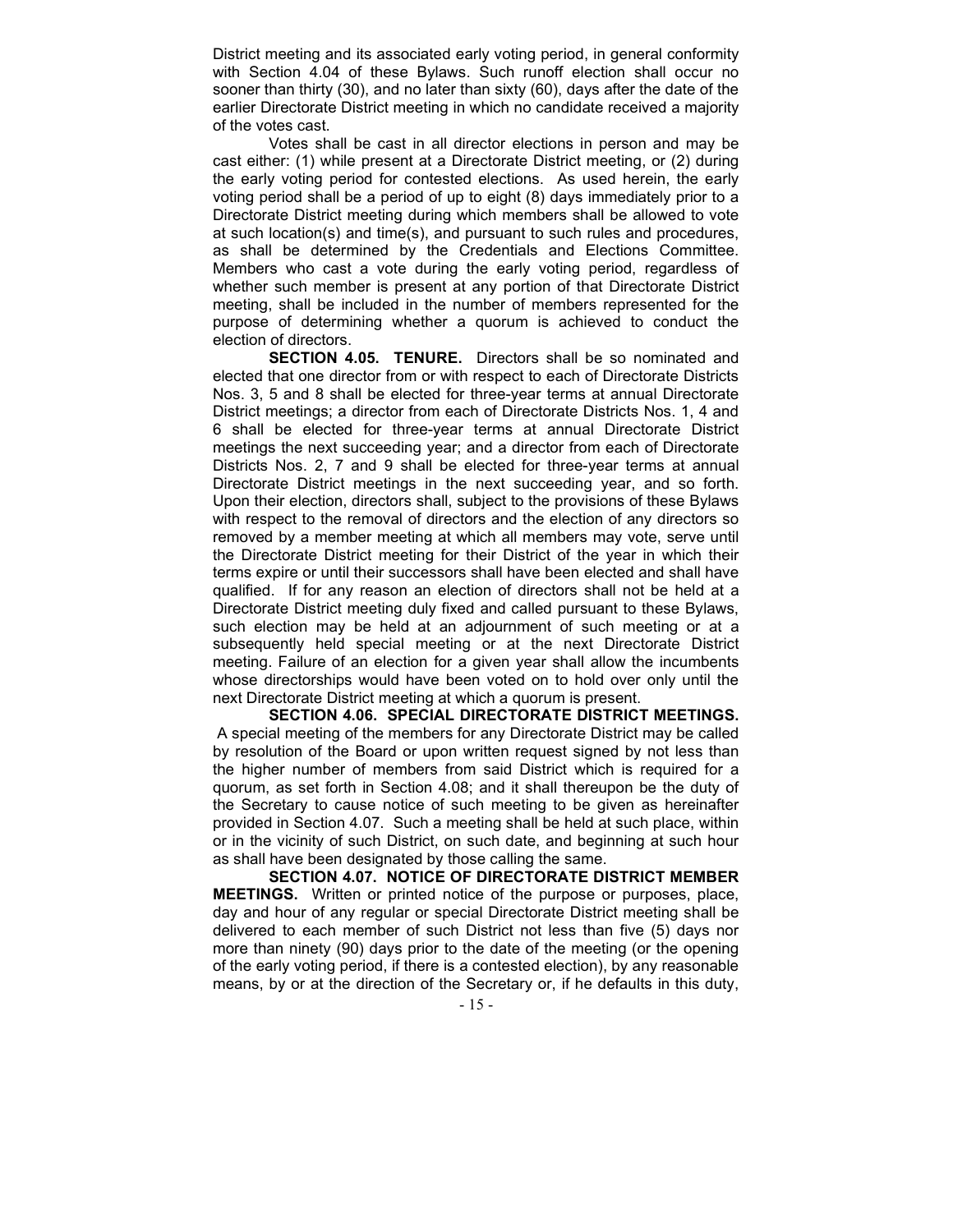the Board or any other officer thereof. Reasonable means of providing such notice shall include but not be limited to United States mail, personal delivery, the Cooperative's monthly newsletter, or member service billings. If mailed, such notice shall be deemed to be delivered when deposited in the United States mail, addressed to the member at his address as it appears on the Cooperative's records, with postage thereon prepaid and, whether mailed first-class or not, postmarked at least five (5) days prior to the meeting date (or the early voting period). In making such computation, the date of the meeting shall not be counted. The incidental and nonintended failure of any member to receive such notice shall not invalidate any action which may be taken by the members at any such meeting, and the attendance in person of a member at any such meeting shall constitute a waiver of notice of such meeting unless such attendance shall be for the express purpose of objecting to the transaction of any business, or one or more items of business, on the ground that the meeting shall not have been lawfully called or convened or on some other lawful ground. Any member attending any meeting for the purpose of making such objection shall in writing stating the objection so notify the Secretary prior to or at the beginning of the meeting of his objection.

SECTION 4.08. QUORUM FOR DIRECTORATE DISTRICT MEETINGS. Except as is provided in Section 4.04 (providing that members casting votes during the early voting period shall count towards a quorum for conducting the election of directors), other business may not be transacted at any Directorate District meeting unless there are present in person at the organization of the meeting the lesser of ten percent (10%) or 45 members of such district. If a quorum is never established, a majority of those present in person may adjourn the meeting to another time and date not less than ten (10) days later and to any place within or in the vicinity of the District; PROVIDED, the Secretary shall notify all members of such District of the time, date and place of such adjourned meeting by delivering notice thereof as provided in Section 4.07. At all regular or special Directorate District meetings, whether a quorum be present or not, the Secretary shall annex to the meeting minutes, or incorporate therein by reference, a list of those members who were registered as present. When a quorum is once present to organize a meeting, the members who remain present may continue to do business at the meeting, or at any adjournment thereof, notwithstanding the withdrawal of enough members to leave less than a quorum.

SECTION 4.09. NOMINATIONS. It shall be the duty of the Board Directors to appoint, not less than sixty (60) nor more than ninety (90) days prior to the date of each Directorate District meeting of the members at which directors are to be elected, a Committee on Nominations, consisting of three (3) members from such Directorate District who are not existing employees, agents, officers, directors or known candidates for directors, and who are not close relatives (as hereinafter defined) or members of the same household of such a person. The Committee shall prepare and post at the principal office of the Cooperative at least thirty (30) days prior to the District meeting a list of nomination(s) for directors to be elected from or with respect to that District. The Committee may include more nominees than there are to be elected. Any one percent (1%) or more of the total number of members from the Directorate District, as of the most recent January 1<sup>st</sup>, acting together, may make additional nominations in writing over their signatures, not less than thirty-five (35) days prior to the Directorate District meeting. The Secretary shall post such nominations at the same place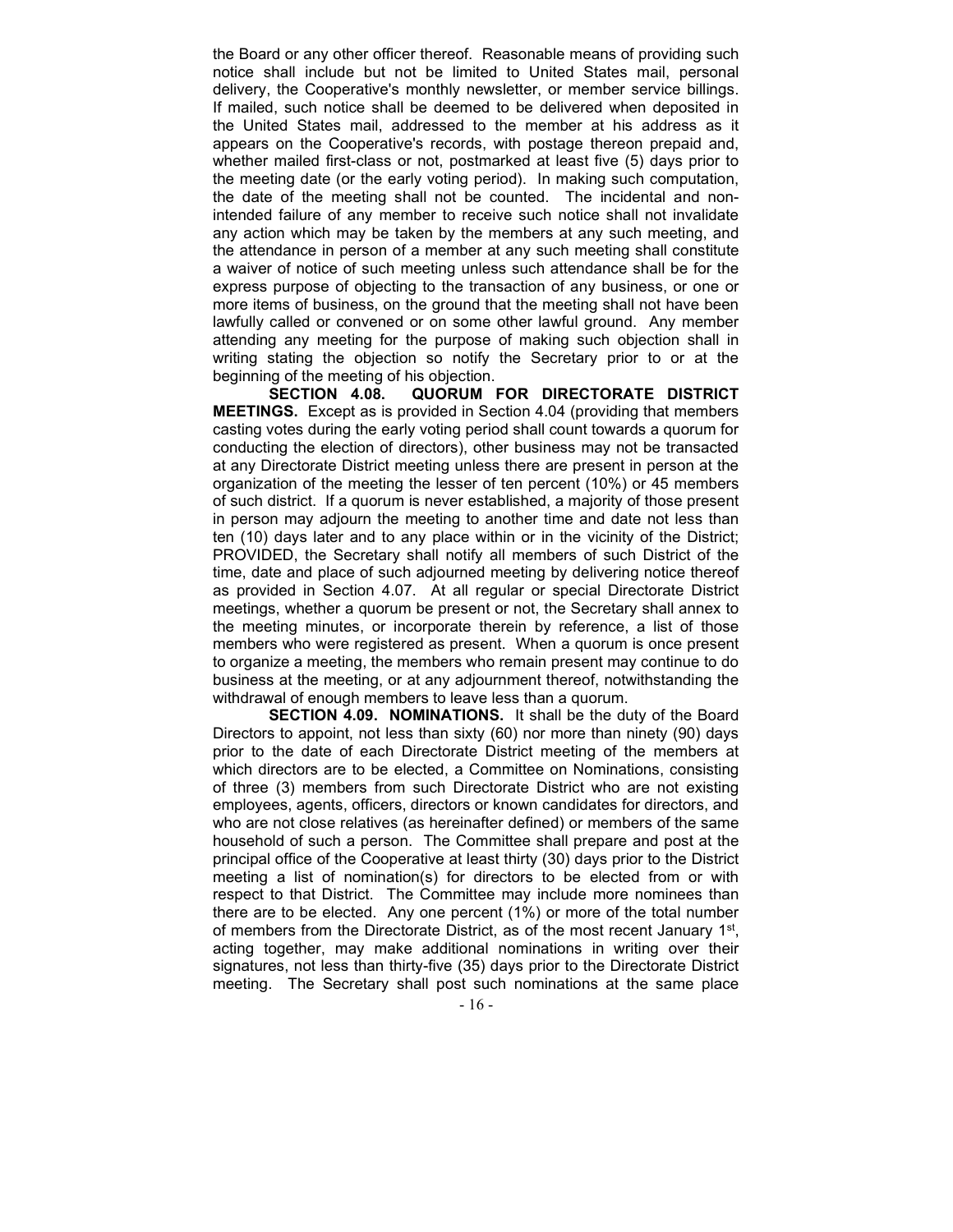where the list of nominations made by the Committee is posted. The Secretary shall mail to the members of each District with the notice of the meeting, or separately, but at least five (5) days prior to the date of the meeting or the opening of the early voting period for contested elections, a statement of the names and addresses of all nominees, showing separately those nominated by the Committee and those nominated by petition, if any. After all nominations so made have been duly announced, nominations shall be closed and no nominations shall be made from the floor; PROVIDED, one or more nominations may be made from the floor if any nominee made by the Committee shall have declined such nomination, or be determined to be ineligible and disqualified for such nomination, or has died or otherwise become incapable of serving. Notwithstanding any other provision of these Bylaws, if the Nominating Committee nominates only one person for director from a Directorate District and if there are no additional nominations for director by petition, the meeting for such District otherwise in the bylaws provided for shall not be held (unless the Board of Directors decides to hold such meeting for some purpose other than the election of a director) and the Committee's nominee shall be deemed to be elected by the members from that District.

SECTION 4.10. DIRECTORATE DISTRICT CREDENTIALS AND ELECTION COMMITTEES. The Board shall, at least ten (10) days before any District meeting, appoint a Directorate District Credentials and Election Committee consisting of three (3) Cooperative members who are not members of a nominating committee or existing Cooperative employees, agents, officers, directors or candidates for director, and who are not close relatives (as hereinafter defined) or members of the same household of such a person. The Committee shall elect its own Chairman and Secretary, the latter of whom may be a member of the Cooperative's staff.

With respect to the Directorate District Meeting, it shall be the responsibility of this Committee to establish or approve the manner of conducting member registration and any ballot or other voting, to rule upon all questions that may arise with respect to the registration of members in person, to count all ballots or other votes cast in any election or in any other matter, to rule upon the effect of any ballots or other vote irregularly or indecisively marked or cast, to rule upon all other questions that may arise relating to member voting and the election of directors (including but not limited to the validity of petitions of nomination or the qualifications of candidates and the regularity of the nomination and election of directors), and to rule upon any protest or objection filed with respect to any election or to conduct affecting the results of any election.

The Board shall furnish at all District meetings sufficient persons, including election tellers, and sufficient ballots, tally sheets, ballot boxes and all other records, etc. necessary for the conduct of the election, such persons to act under the guidance and direction of the Directorate District Credentials and Election Committee. Upon completion of the count of the ballots, the election tellers shall certify the result to the Chairman of the Directorate District Credentials and Election Committee, who shall advise the District meeting chairman, and such chairman shall announce, before the adjournment of said District meeting, the results of the balloting. The District meeting chairman shall thereupon place one copy of said certification with the ballots, which shall be sealed by the Committee and delivered to the Cooperative's Secretary, who shall cause the same to be placed in the vaults of the Cooperative for safekeeping for a period of sixty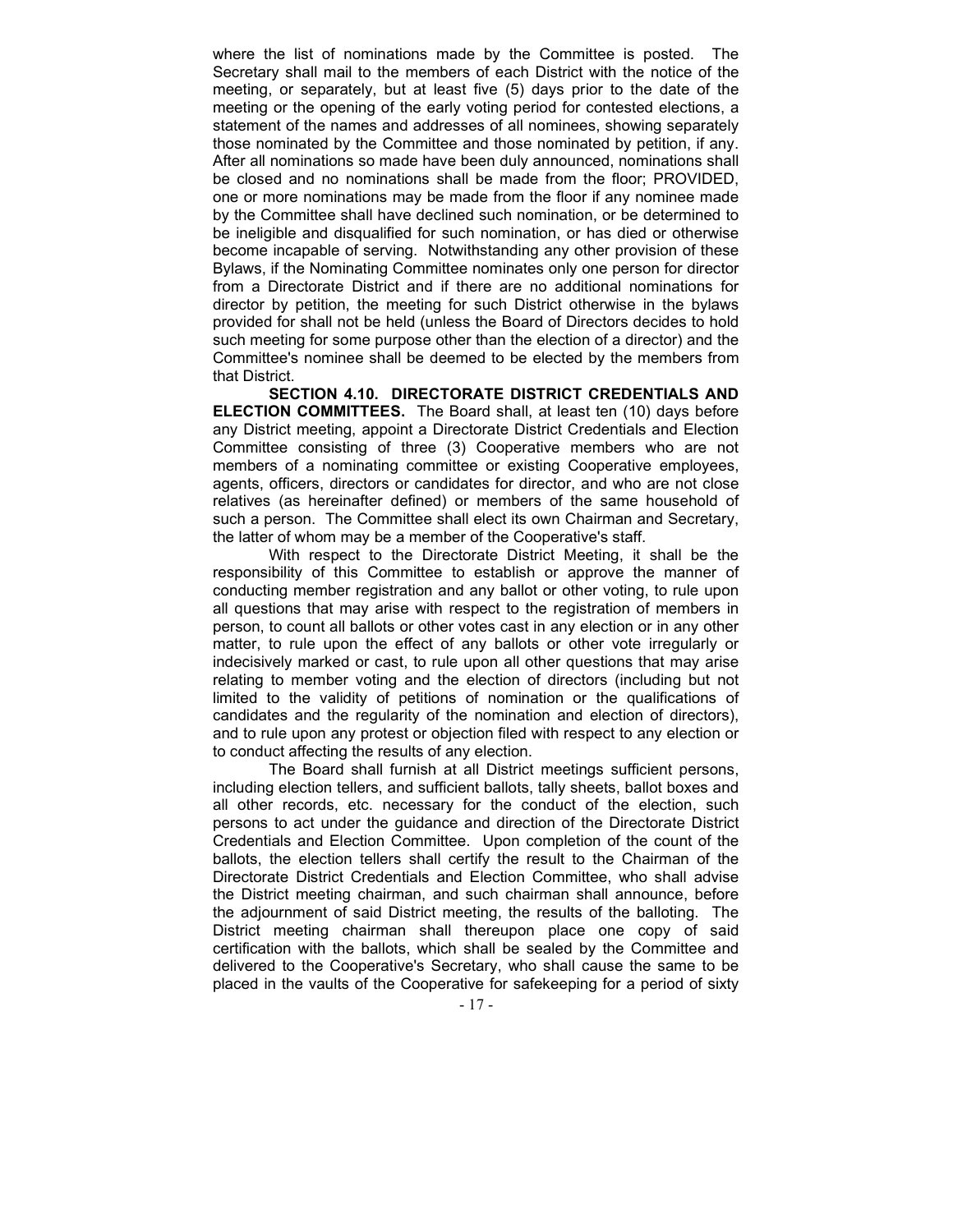(60) days, after which time they may be destroyed. An additional copy of said certification shall be by the Secretary transmitted to the Board to become a part of the records of the Cooperative.

In the exercise of its responsibility, the Committee shall have available to it the advice of counsel provided by the Cooperative. In the event a protest or objection is filed concerning any election, such protest or objection must be filed during, or within three (3) business days following the adjournment of, the District meeting in which the voting is conducted. The Committee shall thereupon be reconvened, upon notice from its Chairman, not less than seven (7) days after such protest or objection is filed. The Committee shall hear such evidence as is presented by the protestor(s) or objector(s), who may be heard in person, by counsel, or both, and any opposing evidence; and the Committee, by a vote of a majority of those present and voting, shall, within a reasonable time but not later than thirty (30) days after such hearing, render its decision, the result of which may be to affirm the election, to change the outcome thereof, or to set it aside. The Committee's decision (as reflected by a majority of those actually present and voting) on all matters covered by this Section shall be final. Without limiting the foregoing duties and prerogatives of the Committee, on request of the person presiding at the District meeting or on the request of any member entitled to vote thereat, such Committee shall make a report in writing of any challenge, question, count, or matter determined by the Committee and execute a certificate of any fact found by them. Any such report or certificate made by them shall be prima-facie evidence of the facts stated and of the vote as certified by them. Any Committee member who is a close relative (as defined in these bylaws) to any candidate for director shall refrain from participating in any deliberation or vote of the Committee concerning such candidate.

SECTION 4.11. REMOVAL OF DIRECTORS BY MEMBERS. Any member of a Directorate District may bring one or more charge(s), but only for cause, against any one or more director of such District and may request the removal of such director(s) by reason thereof; PROVIDED, a charge shall not be "for cause," nor may a director be removable under this Section 4.11, on the grounds that a director has in a lawful manner opposed or resisted an effort (1) to cause the sale, lease, lease-sale, exchange, transfer, conveyance or other disposition of all or substantially all of the Cooperative's property and assets or (2) to cause the Cooperative to dissolve. Such member(s) must file with the Secretary such charge(s) in writing, together with a petition signed by not less than ten (10%) percent of such Directorate District members, which petition calls for a special Directorate District member meeting thereon and specifies the place, time and date thereof not less than forty (40) days after the filing of such petition, or which requests that the matter be acted upon at the subsequent regular Directorate District member meeting if such meeting will be held no sooner than forty (40) days after the filing of such petition. Each page of the petition shall, in the forepart thereof, state the name(s) and address(es) of the member(s) filing such charge(s) and a verbatim statement of such charge(s) and the name(s) of the director(s) against whom such charge(s) is(are) being made. The petition shall be signed by each member in the same name as he is billed by the Cooperative and shall state the signatory's address as the same appears on such billings. Notice of such charge(s) verbatim, of the director(s) against whom the charge(s) have been made, and of the member(s) filing the charge(s) shall be contained in the notice of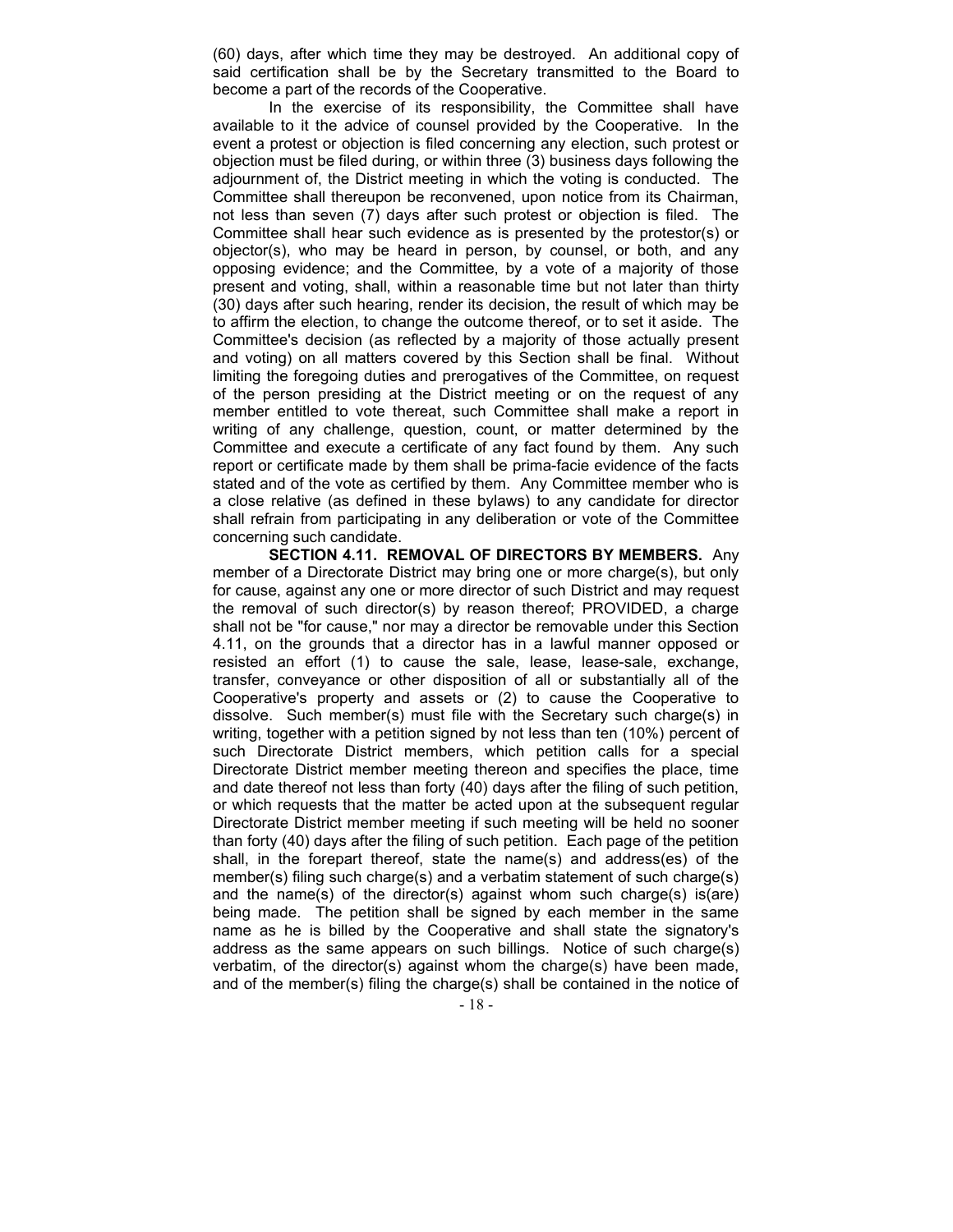the meeting, or separately noticed to the members, not less than five (5) nor more than ninety (90) days prior to the Directorate District member meeting at which the matter will be acted upon. Such director shall be informed in writing of the charges after they have been validly filed and at least twenty (20) days prior to the meeting, shall have an opportunity at the meeting to be heard in person, by witnesses, by counsel or by any combination of such, and to present evidence in respect of the charges, and shall be heard last; and the member(s) bringing the charges against him shall have the same opportunity, and shall be heard first. The question of the removal of such director(s) shall, separately for each if more than one has been charged, be considered and voted upon at such meeting. Removal of a director shall require the affirmative votes of at least two-thirds (2/3rds) of the members voting. Any vacancy created by such removal shall be filled by vote of the Directorate District members at such meeting without compliance with the foregoing provisions of these bylaws with respect to nominations, except that nominations shall be made from the floor. A newly elected director shall be from or with respect to the same Directorate District as was the director whose office he succeeds and shall serve out the unexpired portion of the removed director's term.

SECTION 4.12. VACANCIES. Subject to the provisions of these Bylaws with respect to the filling of vacancies caused by the removal of directors by the members, a vacancy occurring in the Board shall be filled by the Board. A director thus elected shall serve out the unexpired term of the director whose office was originally vacated and until his successor is elected and qualified; PROVIDED, such a director shall be from or with respect to the same Directorate District as was the director whose office was vacated.

SECTION 4.13. COMPENSATION; EXPENSES. For their services as such, directors shall, on a per diem basis, receive such compensation, which may include insurance benefits, as is fixed by resolution of the Board. Directors shall also receive advancement or reimbursement of any travel and out-of-pocket expenses actually, necessarily and reasonably incurred in performing their duties. No director shall receive compensation for serving the Cooperative in any other capacity, nor shall any close relative of a director receive compensation for serving the Cooperative, unless the payment and amount of such compensation shall be specifically authorized by a vote of the members or such payment and amount shall be specifically authorized by the Board upon their certification of such as an emergency measure; PROVIDED, a director who is also an officer of the Board, and who as such officer performs regular or periodic duties of a substantial nature for the Cooperative in its fiscal affairs, may be compensated in such amount as shall be fixed and authorized in advance of such service by the Board.

SECTION 4.14. RULES, REGULATIONS, RATE SCHEDULES AND CONTRACTS. The Board shall have power to make, adopt, amend, abolish and promulgate such rules, regulations, rate classifications, rate schedules, contracts, security deposits and any other types of deposits, payments or charges, including contributions in-aid-of-construction, not inconsistent with law or the Cooperative's Articles of Incorporation or Bylaws, as it may deem advisable for the management, administration and regulation of the business and affairs of the Cooperative.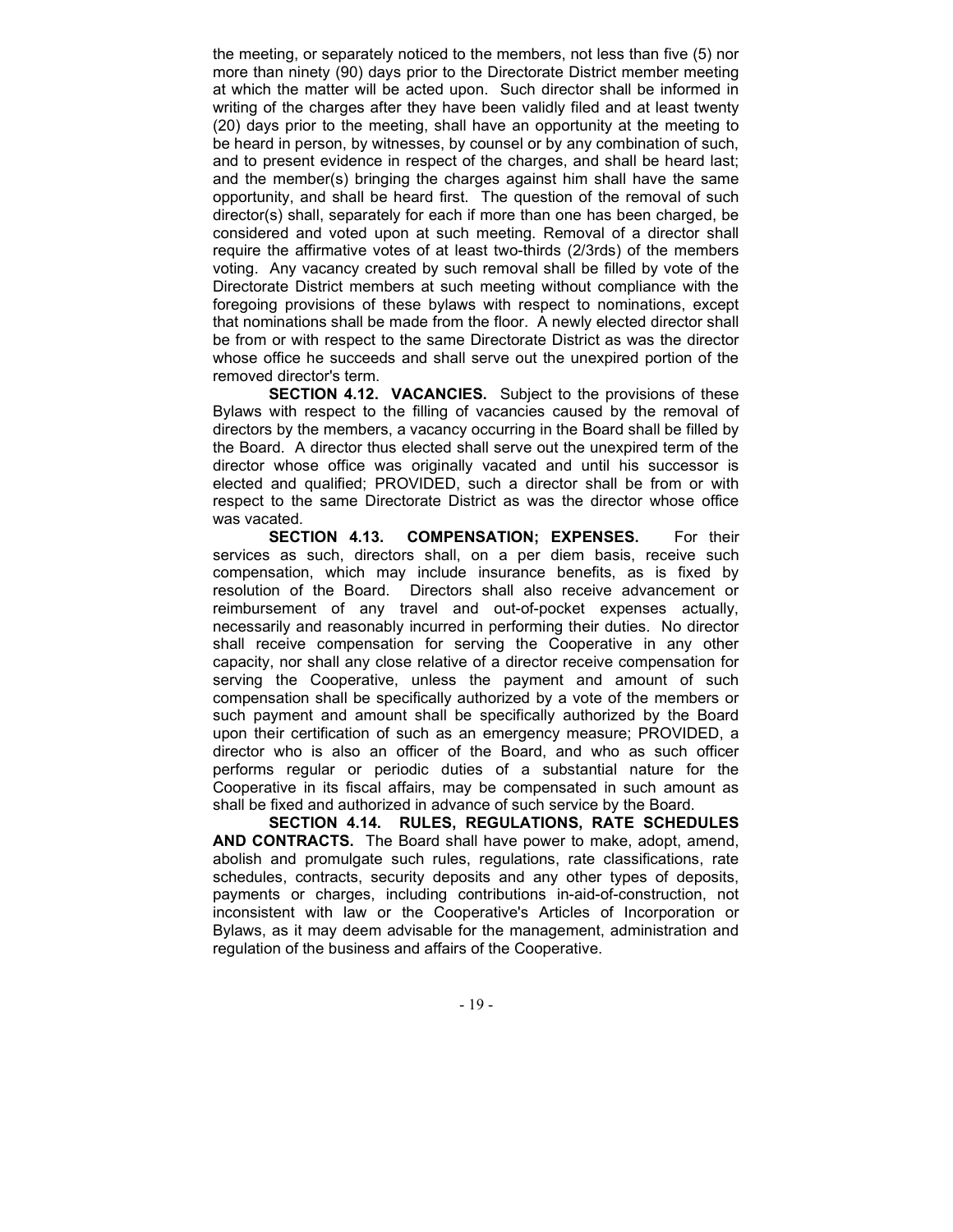SECTION 4.15. ACCOUNTING SYSTEM AND REPORTS. The Board shall cause to be established and maintained a complete accounting system of the Cooperative's financial operations and condition, and shall, after the close of each fiscal year, cause to be made a full, complete and independent audit of the Cooperative's accounts, books and records reflecting financial operations during, and financial condition as of the end of, such year. A summary of such audit reports shall be submitted to the members at or prior to the following annual meeting of the members. The Board may authorize special audits, complete or partial, at any time and for any specified period of time.

SECTION 4.16. SUBSCRIPTION TO COOPERATIVE'S NEWSLETTER, "THE SAWNEE HIGHLINER"; SUBSCRIPTION TO "GEORGIA MAGAZINE". For the purpose of disseminating information devoted to the economical, effective and conservative use of electric energy, the Board shall be empowered, on behalf of and for circulation to the members periodically, to subscribe to the Cooperative's newsletter, "The Sawnee Highliner", the annual subscription price for which shall not be less than 25 cents nor more than \$3.60, and which shall be deducted from any funds accruing in favor of such members, so as to reduce such funds in the same manner as would any other expense of the Cooperative. The Board shall also be empowered, on behalf of and for circulation to the members periodically, to subscribe to "Georgia Magazine", the annual subscription price for which shall not be less than 25 cents nor more than \$3.60, and which shall be deducted from any funds accruing in favor of such members, so as to reduce such funds in the same manner as would any other expense of the Cooperative.

SECTION 4.17. "CLOSE RELATIVE" DEFINED. As that term is used in these Bylaws, "close relative" means a person who, by blood or in law, including step, half, foster and adoptive kin, is either a spouse, child, grandchild, parent, grandparent, brother, sister, aunt, uncle, nephew or niece of the principal.

## ARTICLE V

## MEETINGS OF DIRECTORS

SECTION 5.01. REGULAR MEETINGS. A regular meeting of the Board can be held, without notice, immediately after the adjournment of the annual meeting of the members, or as soon thereafter as conveniently may be, at such site as designated by the Board in advance of the annual member meeting. A regular meeting of the Board shall also be held monthly at such date, time and place as the Board may provide by resolution. Except when business to be transacted thereat shall require special notice, such regular monthly meeting may be held without notice other than such resolution fixing the date, time and place thereof; PROVIDED, any director absent from any meeting of the Board at which such a resolution initially determines or makes any change in the date, time or place of a regular meeting shall be entitled to receive written notice of such determination or change at least five (5) days prior to the next meeting of the Board; AND PROVIDED FURTHER, if a policy therefor is established by the Board, the Chairman may change the date, time or place of a regular monthly meeting for good cause and upon at least five (5) days notice thereof to all directors.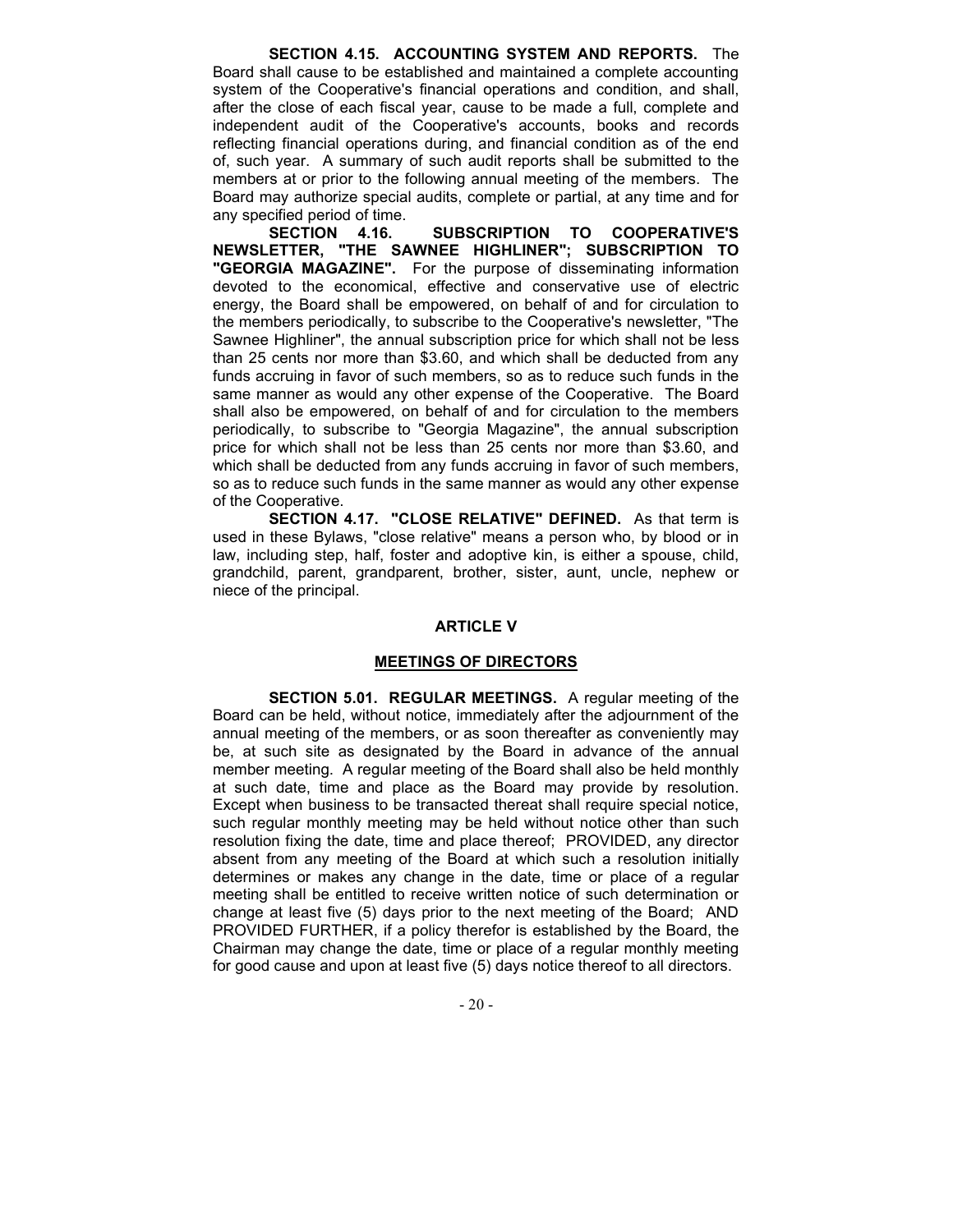SECTION 5.02. SPECIAL MEETINGS. Special meetings of the Board may be called by Board resolution, by the Chairman or by any four (4) directors, and it shall thereupon be the duty of the Secretary to cause notice of such meeting to be given as hereinafter provided in Section 5.04. The Board, the Chairman or the directors calling the meeting shall fix the date, time and place for the meeting, which shall be held in one of the counties in Georgia within which the Cooperative serves, unless all directors consent to its being held in some other place in Georgia or elsewhere. Special meetings may also be held via telephone conference call, without regard to the actual location of the directors at the time of such a telephone conference meeting, if all the directors consent thereto.

SECTION 5.03. ATTENDANCE AT BOARD MEETINGS BY TELEPHONE OR OTHER TELECOMMUNICATIONS DEVICE. If no other director objects, a director may attend and participate in a Board meeting by being continuously connected thereto by telephone or other telecommunications device in such a manner that he may speak to and be heard by such meeting and all other directors there present may speak to and be heard by him, and he may hear all others at the meeting speaking to the meeting.

SECTION 5.04. NOTICE OF DIRECTORS MEETINGS. Written notice of the date, time, place (or telephone conference call) and purpose or purposes of any special meeting of the Board and, when the business to be transacted thereat shall require such, of any regular meeting of the Board shall be delivered to each director not less than five (5) days prior thereto, either personally or by mail, by or at the direction of the Secretary or, upon his default in this duty, by him or those calling it in the case of a special meeting or by any other director in the case of any meeting whose date, time and place have already been fixed by Board resolution. If mailed, such notice shall be deemed to be delivered when deposited in the United States mail, addressed to the director at his address as it appears on the Cooperative's records, with first class postage thereon prepaid, and postmarked at least five (5) days prior to the meeting date. The attendance of a director at any meeting of the board shall constitute a waiver of notice of such meeting unless such attendance shall be for the express purpose of objecting to the transaction of any business, or of one or more items of business, on the ground that the meeting shall not have been lawfully called or convened or on some other lawful ground.

SECTION 5.05. QUORUM. The presence in person of a majority of the directors in office shall be required for the transaction of business and the affirmative votes of at least a majority of the directors present and voting shall be required for any action to be taken; PROVIDED, a director who by law or these Bylaws is disqualified from voting on a particular matter shall not, with respect to consideration of and action upon that matter, be counted in determining the number of directors in office or present; AND PROVIDED FURTHER, if less than a quorum be present at a meeting, a majority of the directors present may adjourn the meeting from time to time, but shall cause any absent directors to be duly and timely notified of the date, time and place of such adjourned meeting.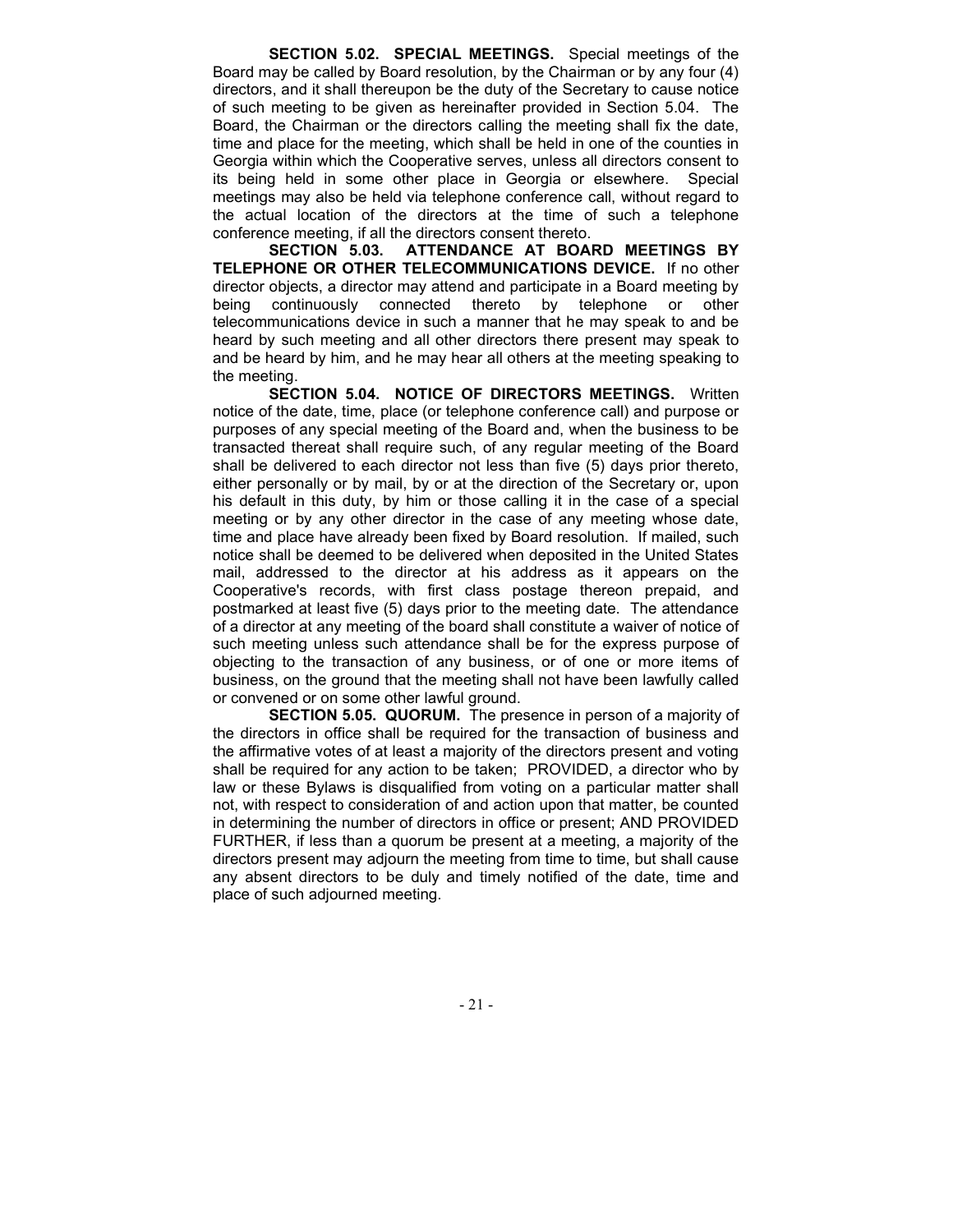## ARTICLE VI

## OFFICERS; MISCELLANEOUS

SECTION 6.01. NUMBER AND TITLE. The officers of the Cooperative shall be a Chairman, Vice-Chairman, Secretary, Treasurer and such other officers as may from time to time be determined by the Board. The offices of Secretary and Treasurer may be held by the same person.

SECTION 6.02. ELECTION AND TERM OF OFFICE. The officers named in Section 6.01 shall be elected annually and without prior nomination, by and from the Board at the meeting of the Board held in September. If the election of such officers shall not be held at such meeting, it shall be held as soon thereafter as conveniently may be. Each such officer shall hold office until the next succeeding September Board meeting or until his/her successor shall have been duly elected and shall have qualified, subject to the provisions of the Bylaws with respect to the removal of directors by the members and to the removal of officers by the Board. Any other officers may be elected by the Board from among such persons, and with such title, tenure, responsibilities and authorities, as the Board may from time to time deem advisable. When necessary, tie votes for any of the officers named in Section 6.01 shall be resolved by drawing of lots.

SECTION 6.03. REMOVAL. Any officer, agent or employee elected or appointed by the Board may be removed by the Board whenever in its judgment the best interests of the Cooperative will thereby be served.

SECTION 6.04. VACANCIES. A vacancy in any office elected or appointed by the Board shall be filled by the Board for the unexpired portion of the term.

SECTION 6.05. CHAIRMAN. The Chairman shall -

- (a) be the principal executive officer of the Board and shall preside at all meetings of the Board, and, unless determined otherwise by the Board, at all meetings of the members;
- (b) sign, with the Secretary, certificates of membership the issuance and execution of which shall have been authorized by resolution of the Board, and may sign any deeds, mortgages, deeds of trust, notes, bonds, contracts or other instruments authorized by the Board to be executed, except in cases in which the signing and execution thereof shall be expressly delegated by the Board or by these Bylaws to some other officer or agent of the Cooperative, or shall be required by law to be otherwise signed or executed; and
- (c) in general, perform all duties incident to the office of Chairman and such other duties as may be prescribed by the Board from time to time.

SECTION 6.06. VICE-CHAIRMAN. In the absence of the Chairman, or in the event of his inability or refusal to act, the Vice-Chairman shall perform the duties of the Chairman, and, when so acting, shall have all the powers of and be subject to all the restrictions upon the Chairman; and shall perform such other duties as from time to time may be assigned to him by the Board.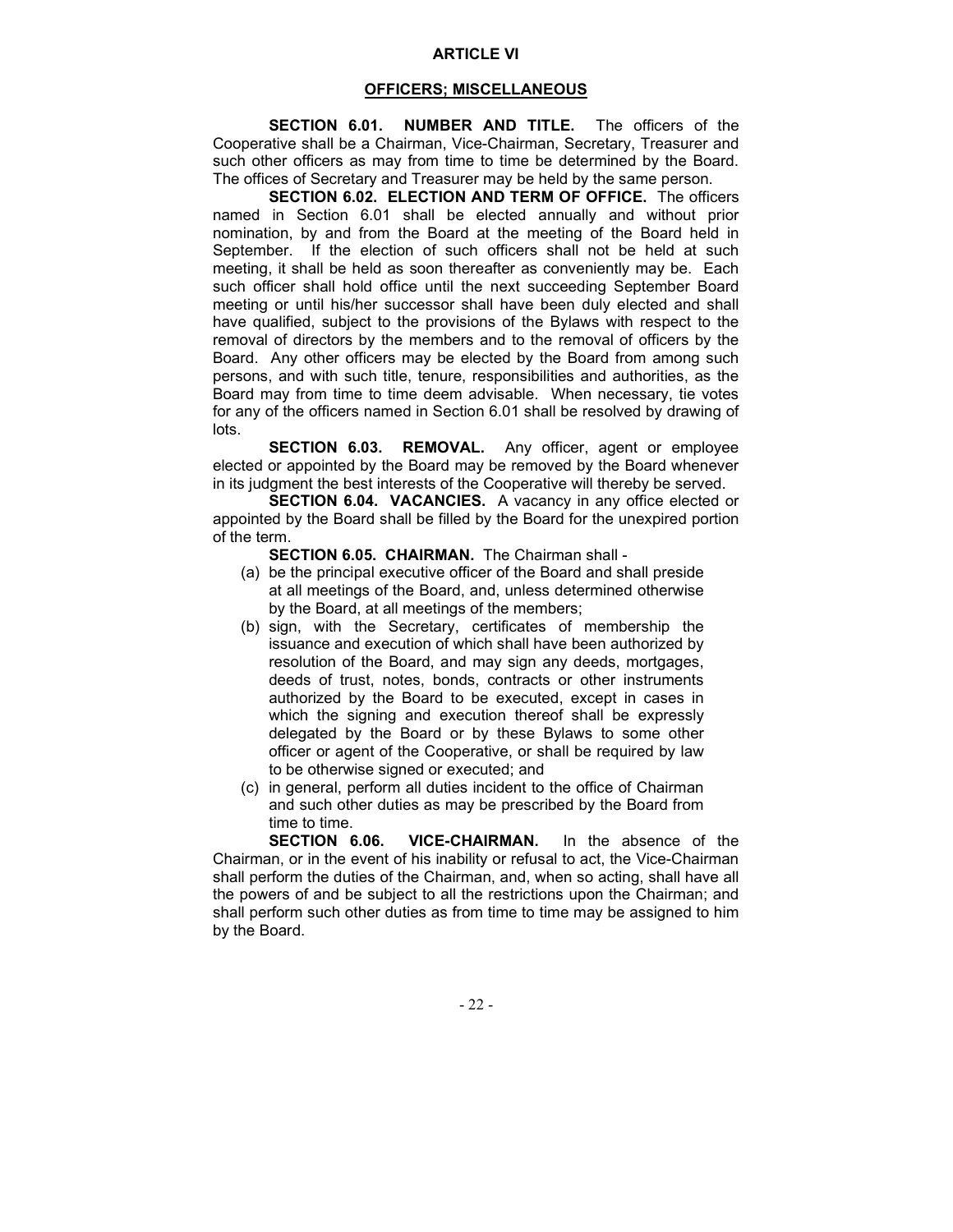SECTION 6.07. SECRETARY. The Secretary shall -

- (a) keep, or cause to be kept, the minutes of meetings of the members and of the Board in one or more books provided for that purpose;
- (b) see that all notices are duly given in accordance with these Bylaws or as required by law;
- (c) be custodian of the corporate records and of the seal of the Cooperative and see that the seal of the Cooperative is affixed to all certificates of membership prior to the issue thereof and to all documents the execution of which, on behalf of the Cooperative under its seal, is duly authorized in accordance with the provisions of these Bylaws or is required by law;
- (d) keep, or cause to be kept, a register of the name and post office address of each member, which address shall be furnished to the Cooperative by such member;
- (e) sign, with the Chairman, certificates of membership the issuance and execution of which shall have been authorized by resolution of the Board;
- (f) have general charge of the books of the Cooperative in which a record of the members is kept;
- (g) keep on file at all times a complete copy of the Cooperative's Articles of Incorporation and of its Bylaws, together with all amendments thereto, which copies shall always be open to the inspection of any member, and, at the expense of the Cooperative, furnish a copy of such documents and of all amendments thereto upon request to any member; and
- (h) in general, perform all duties incident to the office of the Secretary and such other duties as from time to time may be assigned to him by the Board.

SECTION 6.08. TREASURER. The Treasurer shall -

- (a) have charge and custody of and be responsible for all funds and securities of the Cooperative;
- (b) receive and give receipts for monies due and payable to the Cooperative from any source whatsoever, and deposit or invest all such monies in the name of the Cooperative in such bank or banks or in such financial institutions or securities as shall be selected in accordance with the provisions of these Bylaws; and
- (c) in general, perform all the duties incident to the office of Treasurer and such other duties as from time to time may be assigned to him by the Board.

SECTION 6.09. DELEGATION OF SECRETARY'S AND TREASURER'S RESPONSIBILITIES. Notwithstanding the duties, responsibilities and authorities of the Secretary and of the Treasurer hereinbefore provided in Sections 6.07 and 6.08, the Board of Directors by resolution may, except as otherwise limited by law, delegate, wholly or in part, the responsibility and authority for, and the regular or routine administration of, one or more of such officer's such duties to one or more agents, other officers or employees of the Cooperative who are not directors. To the extent that the Board does so delegate with respect to either such officer, that officer as such shall be released from such duties, responsibilities and authorities.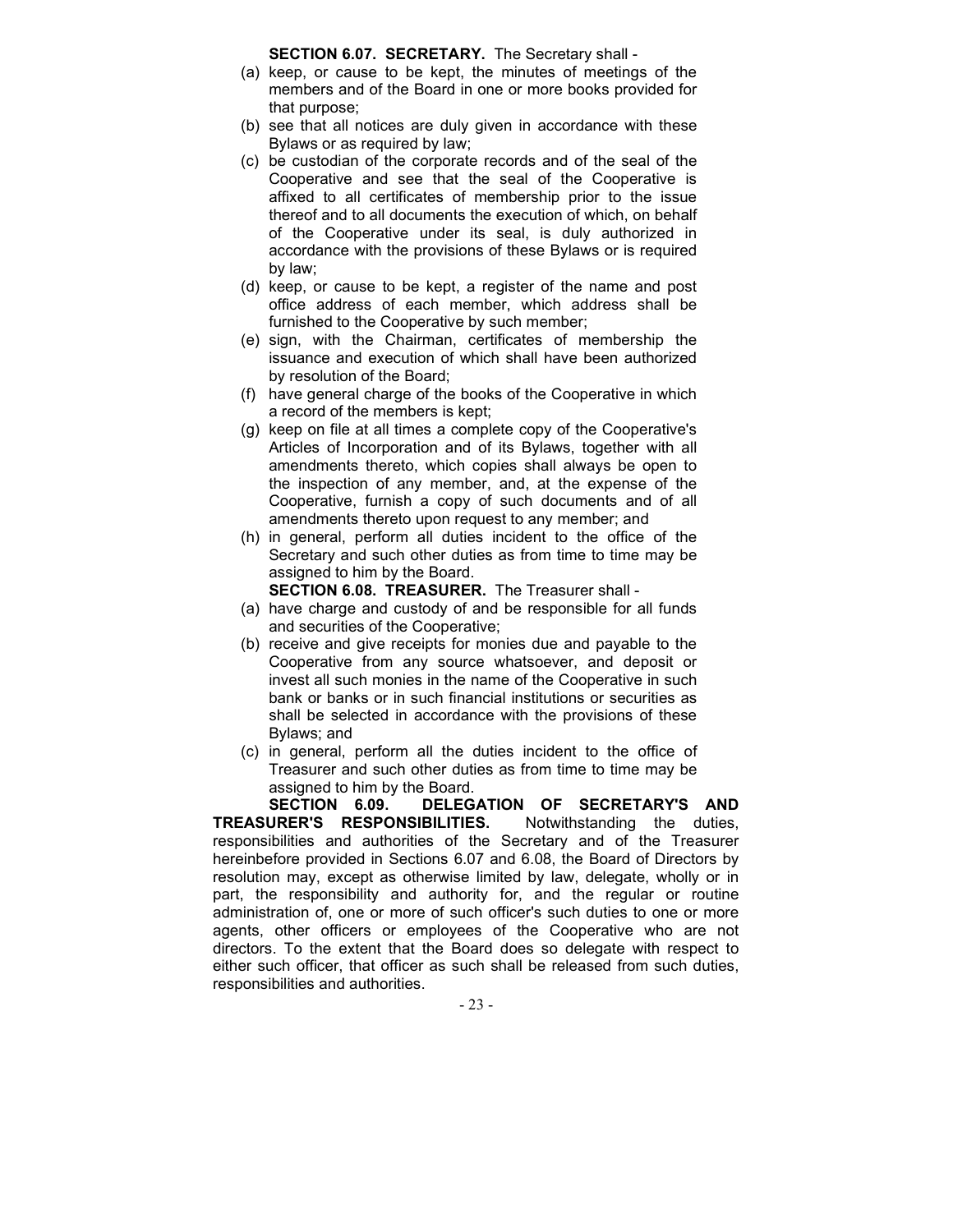SECTION 6.10. PRESIDENT; CHIEF EXECUTIVE OFFICER. The Board may appoint a President; Chief Executive Officer, who may be, but who shall not be required to be, a member of the Cooperative. Such officer shall perform such duties as the Board may from time to time require and shall have such authority as the Board may from time to time vest in him; and the Board shall set forth and maintain, and shall from time to time review and as appropriate revise, a written description of such duties and authorities.

SECTION 6.11. BONDS. The Board shall require the Treasurer and any other officer, agent or employee of the Cooperative charged with responsibility for the custody of any of its funds or property to give bond in such sum and with such surety as the Board shall determine. The Board in its discretion may also require any other officer, agent or employee of the Cooperative to give bond in such amount and with such surety as it shall determine. The costs of all such bonds shall be borne by the Cooperative.

SECTION 6.12. COMPENSATION; INDEMNIFICATION. The compensation, if any, of any officer, agent or employee who is also a director or close relative of a director shall be determined as provided in Section 4.13 of these Bylaws, and the powers, duties and compensation of any other officers, agents and employees shall be fixed or a plan therefor approved by the Board. The Cooperative shall indemnify and hold harmless its past and present directors and officers, including the President and Chief Executive Officer--and may but shall not be obligated to so indemnify and hold harmless one or more of its past and present agents and other employees--against liability and related costs, including reasonable attorneys' fees, because of any act or omission in connection with their relationship to the Cooperative in such capacities, to the maximum extent allowable by law, including, and supplementary and subject to, but not limited to, Georgia Code Section 46-3-306; and may purchase insurance to cover such indemnification.

SECTION 6.13. REPORTS. The officers of the Cooperative shall submit at each annual meeting of the members reports covering the business of the Cooperative for the previous fiscal year and showing the condition of the Cooperative at the close of such fiscal year.

## ARTICLE VII

## CONTRACTS, CHECKS AND DEPOSITS

SECTION 7.01. CONTRACTS. Except as otherwise provided by law or these Bylaws, the Board may authorize any Cooperative officer, agent or employee to enter into any contract or execute and deliver any instrument in the name and on behalf of the Cooperative, and such authority may be general or confined to specific instances.

SECTION 7.02. CHECKS, DRAFTS, ETC. All checks, drafts or other orders for the payment of money, and all notes, bonds or other evidences of indebtedness, issued in the name of the Cooperative, shall be signed or countersigned by such officer, agent or employee of the Cooperative and in such manner as shall from time to time be determined by resolution of the Board.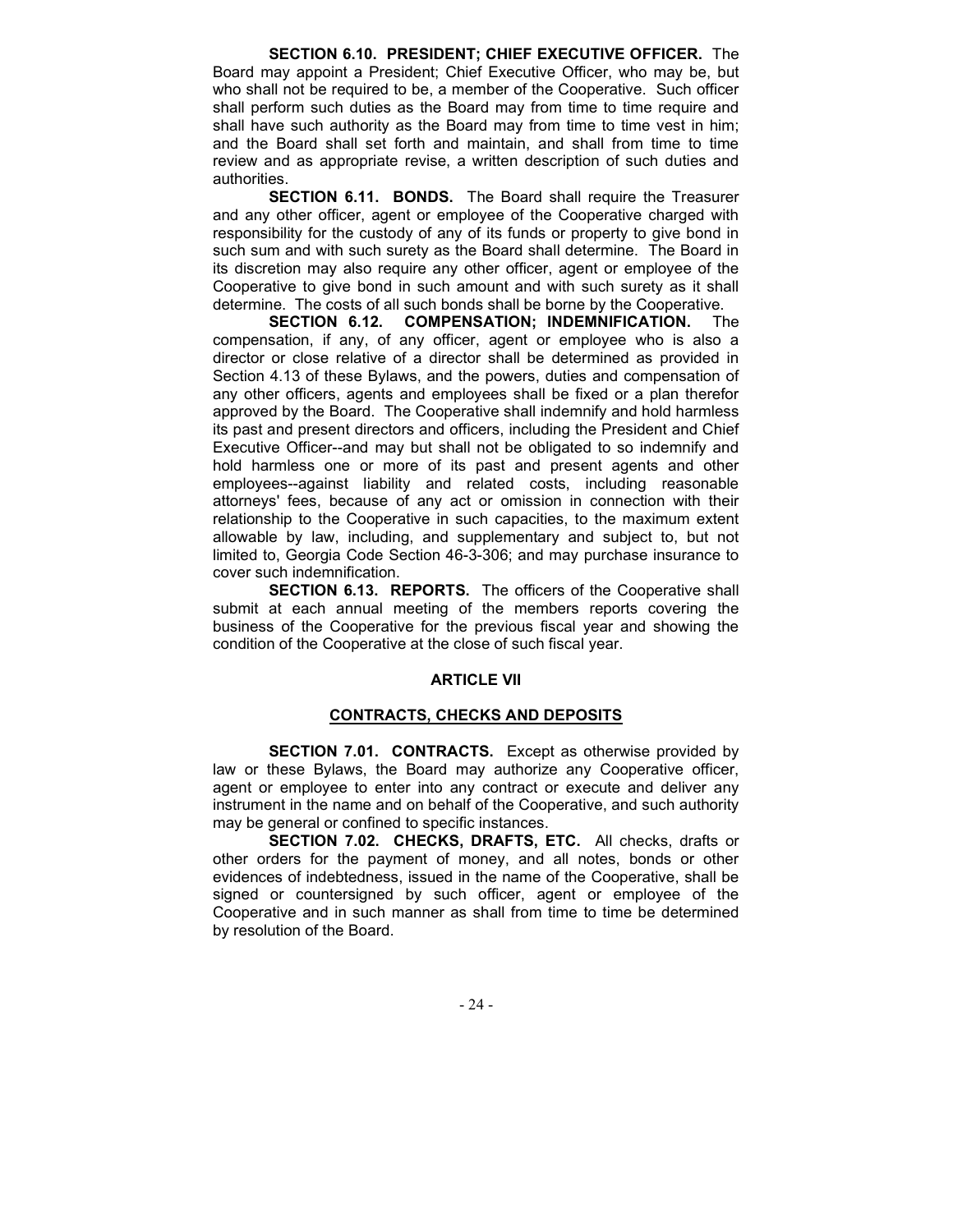SECTION 7.03. DEPOSITS; INVESTMENTS. All funds of the Cooperative shall be deposited or invested from time to time to the credit of the Cooperative in such bank or banks or in such other financial securities or institutions as the Board may select.

## ARTICLE VIII

## MEMBERSHIP CERTIFICATES

SECTION 8.01. CERTIFICATE OF MEMBERSHIP. Membership in the Cooperative may, if the Board so resolves, be evidenced by a certificate of membership, which shall be in such form and shall contain such provisions as shall be determined by the Board not contrary to, or inconsistent with, the Cooperative's Articles of Incorporation or its Bylaws. Such certificate, if authorized to be issued by the Board, shall be signed by the Chairman and by the Secretary, and the corporate seal shall be affixed thereto; PROVIDED, the seal and the signatures of the Chairman and the Secretary may be imprinted thereon by facsimile.

SECTION 8.02. ISSUE OF MEMBERSHIP CERTIFICATES. No membership certificate shall be issued for less than the membership fee fixed by these Bylaws nor until such membership fee and required additional payments, if any, have been fully paid.

SECTION 8.03. LOST CERTIFICATE. In case of a lost, destroyed or mutilated certificate, a new certificate may be issued therefor upon such terms and such indemnity to the Cooperative as the Board may prescribe.

## ARTICLE IX

## NON-PROFIT OPERATION

SECTION 9.01. INTEREST OR DIVIDENDS ON CAPITAL PROHIBITED. The Cooperative shall at all times be operated on a cooperative non-profit basis for the mutual benefit of its patrons. No interest or dividends shall be paid or payable by the Cooperative on any capital furnished by its patrons.

SECTION 9.02. PATRONAGE CAPITAL IN CONNECTION WITH FURNISHING ELECTRIC ENERGY AND ANCILLARY GOODS AND SERVICES. In the furnishing of electric energy and ancillary goods and services, the Cooperative's operations shall be so conducted that all patrons will, through their patronage, furnish capital for the Cooperative. In order to induce patronage and to assure that the Cooperative will operate on a nonprofit basis, the Cooperative is obligated to account on a patronage basis to all its patrons for all amounts received and receivable from the furnishing of electric energy and ancillary goods and services in excess of operating costs and expenses properly chargeable against the furnishing of electric energy and ancillary goods and services. All such amounts in excess of operating costs and expenses at the moment of receipt by the Cooperative are received with the understanding that they are furnished by the patrons as capital. The Cooperative is obligated to pay by credits to a capital account for each patron all such amounts in excess of operating costs and expenses. The books and records of the Cooperative shall be set up and kept in such a manner that at the end of each fiscal year the amount of capital, if any, so furnished by each patron is clearly reflected and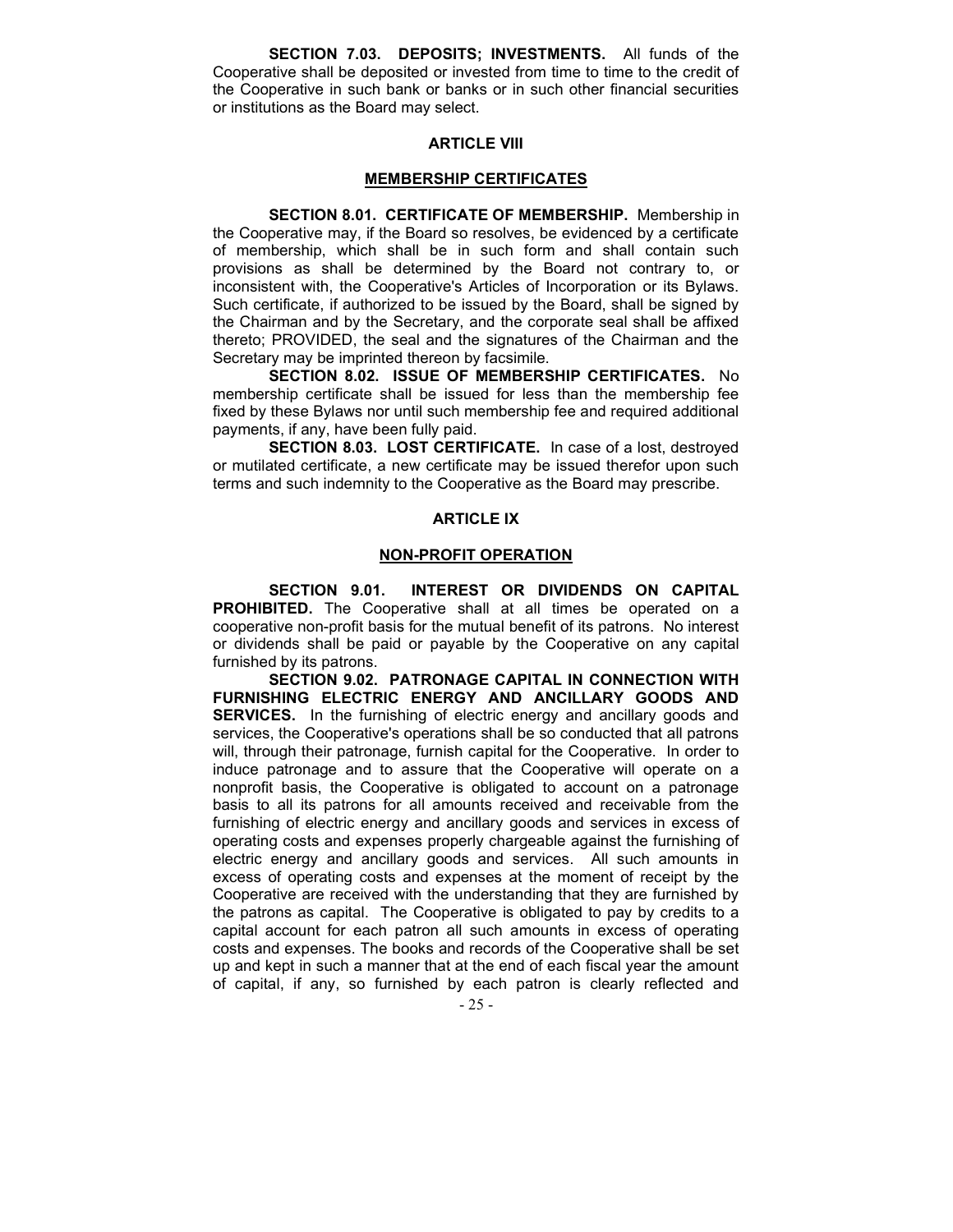credited in an appropriate record to the capital account of each patron, and the Cooperative shall within a reasonable time after the close of the fiscal year notify each patron of the amount of capital so credited to his account; PROVIDED, individual notices of such amounts furnished by each patron shall not be required if the Cooperative notifies all patrons of the aggregate amount of such excess and provides a clear explanation of how each patron may compute and determine for himself the specific amount of capital so credited to him. All such amounts credited to the capital account of any patron shall have the same status as though they had been paid to the patron in cash in pursuance of a legal obligation to do so and the patron had then furnished the Cooperative corresponding amounts for capital.

All other amounts received by the Cooperative from its operations in excess of costs and expenses shall, insofar as permitted by law, be (a) used to offset any losses incurred during the current or any prior fiscal year and (b) to the extent not needed for that purpose, allocated to its patrons on a patronage basis and any amount so allocated shall be included as a part of the capital credited to the accounts of patrons, as herein provided.

In the event of dissolution or liquidation of the Cooperative, after all outstanding indebtedness of the Cooperative shall have been paid, outstanding capital credits shall be retired without priority on a pro rata basis before any payments are made on account of property rights of members; PROVIDED, insofar as gains may at that time be realized from the sale of any appreciated asset, such gains shall be distributed to all persons who were patrons during the period the asset was owned by the Cooperative in proportion to the amount of business done by such patrons during that period insofar as is practicable, as determined by the Board, before any payments are made on account of property rights of members. Notwithstanding any other provision of these Bylaws to the contrary, the Board of Directors, in its discretion, may allocate capital credits for individual members, or a class of members, based upon the rates and cost of service for that Member or class of members. If, at any time prior to dissolution or liquidation, the Board shall determine that the financial condition of the Cooperative will not be impaired thereby, the capital then credited to patrons' accounts may be retired in full or in part. The Board shall determine the method of allocation, and the method, basis, priority and order of retirement, if any, for all amounts furnished as patronage capital. The Board shall also have the power to adopt rules providing for the separate retirement of that portion ("power supply or other service or supply portion") of capital credited to the accounts of patrons which corresponds to capital credited to the account of the Cooperative by an organization furnishing power supply or any other service or supply to the Cooperative. Such rules shall (a) establish a method for determining the portion of such capital credited to each patron for each applicable fiscal year, (b) provide for separate identification on the Cooperative's books of such portion or portions of capital credited to the Cooperative's patrons, (c) provide for appropriate notifications to patrons with respect to such portion or portions of capital credited to their accounts and (d) preclude a general retirement of such portion or portions of capital credited to patrons for any fiscal year prior to the general retirement of other capital credited to patrons for the same year or of any capital credited to patrons for any prior fiscal year.

Capital credited to the account of each patron shall be assignable only on the books of the Cooperative pursuant to written instructions from the assignor and only to successors in interest or successors in occupancy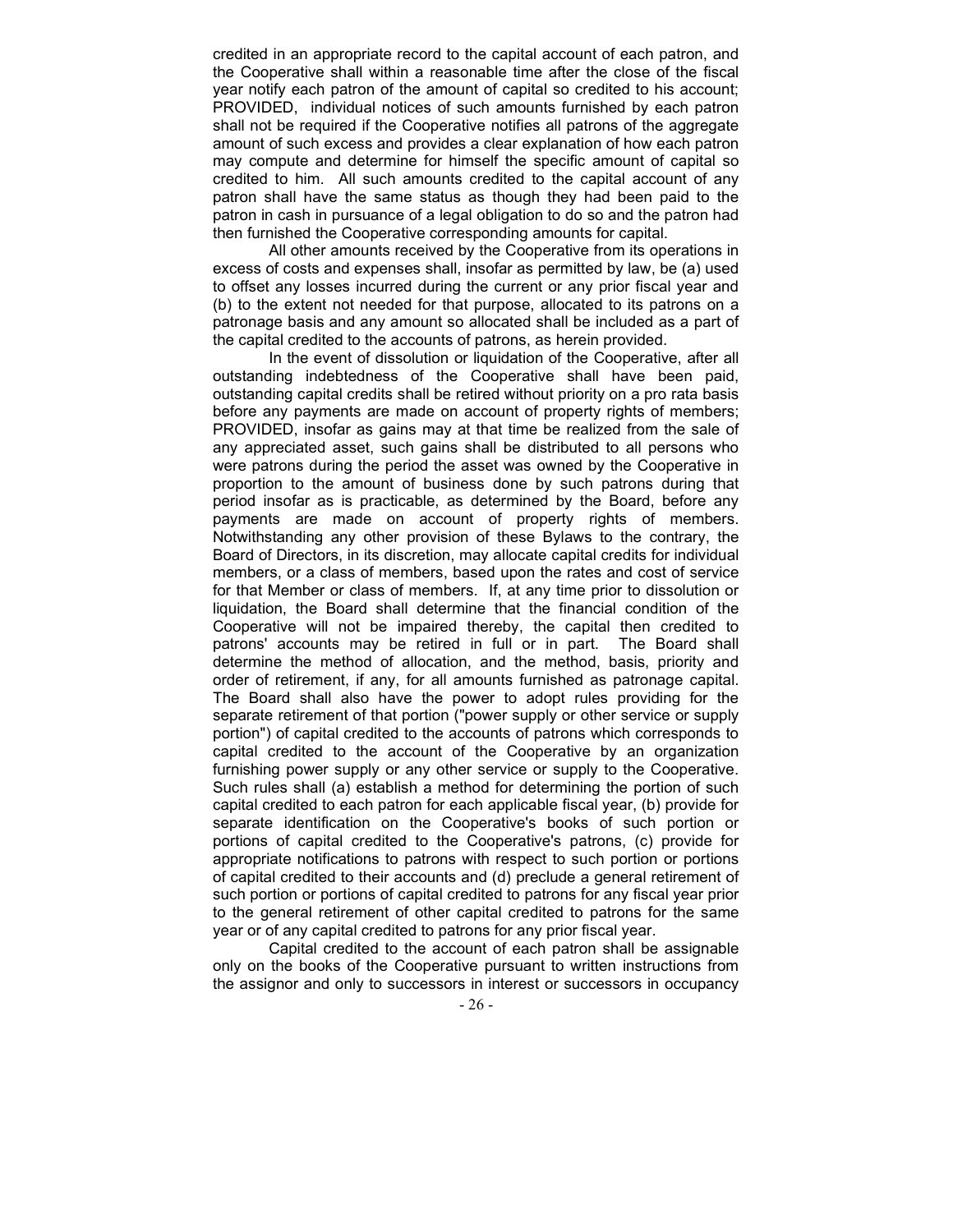in all or a part of such patron's premises served by the Cooperative, unless the Board, acting under policies of general application, shall determine otherwise.

Notwithstanding any other provisions of these Bylaws, the Board, at its sole discretion, shall have the power at any time upon the death of any patron, who was a natural person, (or, if as so provided for in the preceding paragraph, upon the death of an assignee of the capital credits of a patron, which assignee was a natural person), if the legal representatives of his estate shall request in writing that the capital credited to such patron be retired prior to the time such capital would otherwise be retired under these provisions of the Bylaws, to retire such capital immediately upon such terms and conditions as the Board, acting under policies of general application to situations of like kind, and such legal representatives, shall agree upon; PROVIDED, however, the financial condition of the Cooperative will not be thereby impaired.

The Cooperative, before retiring any capital credited to any patron's account, shall deduct therefrom any amount owing by such patron to the Cooperative, together with interest thereon at a reasonable rate as from time to time established by the Board and in effect when such amount became overdue, compounded annually.

Notwithstanding any other provisions of these Bylaws, the Board, at its sole discretion, shall have the power at any time upon the termination of any patron's membership with the Cooperative, to satisfy an indebtedness owed to the Cooperative by retiring capital credited to such patron's account prior to the time such capital would otherwise be retired under these provisions of the Bylaws. Such retirement of capital shall occur upon such terms and conditions as the Board shall establish; PROVIDED, however, the financial condition of the Cooperative will not be impaired thereby.

The patrons of the Cooperative, by dealing with the Cooperative, acknowledge that the terms and provisions of the Articles of Incorporation and Bylaws shall constitute and be a contract between the Cooperative and each patron, and both the Cooperative and the patrons are bound by such contract, as fully as though each patron had individually signed a separate instrument containing such terms and provisions.

## ARTICLE X

#### WAIVER OF NOTICE

Any member or director may waive, in writing, any notice of meetings required to be given by these Bylaws or any notice that may otherwise be legally required, either before or after such notice is required to be given.

## ARTICLE XI

## DISPOSITION AND PLEDGING OF PROPERTY; DISTRIBUTION OF SURPLUS ASSETS ON DISSOLUTION

## SECTION 11.01. DISPOSITION AND PLEDGING OF PROPERTY.

(a) The Cooperative's Board, without requirement of the members' vote or consent, is empowered to authorize any sale, lease, lease-sale, exchange, conveyance, transfer, or disposition of merchandise or property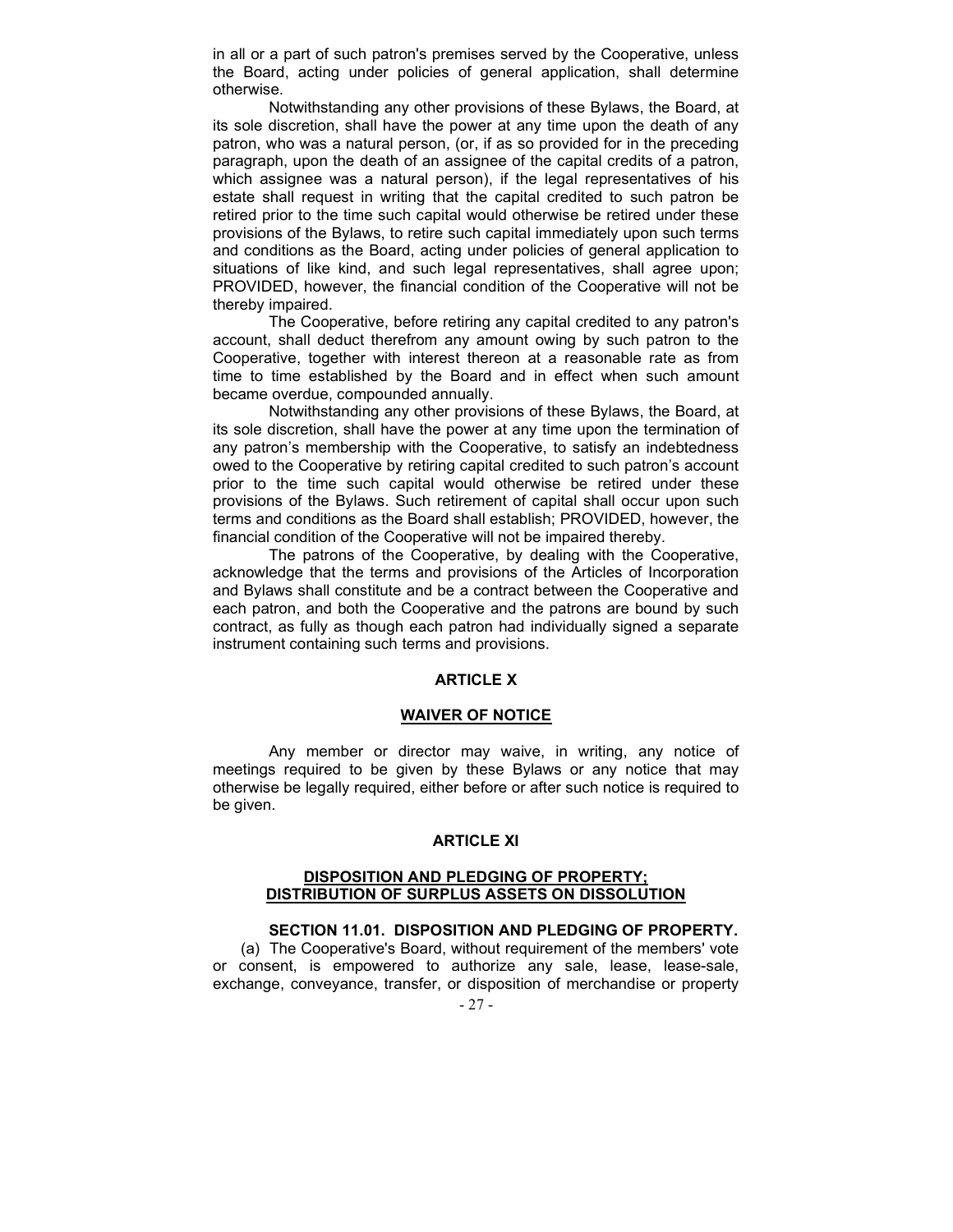no longer useful for the operation of the Cooperative or less than substantially all of the Cooperative's properties and assets and to authorize the execution and delivery of mortgages, deeds of trusts or any other security instruments covering all or any part of the Cooperative's property and assets, all as provided for in subsections (a) and (b) of Georgia Code Section 46-3-400.

(b) Other than as may be covered by Section 11.02, the sale, lease, lease-sale, exchange, conveyance, transfer or other disposition of all or substantially all of the Cooperative's properties and assets ("transaction") may be authorized and effectuated solely pursuant to the provisions of Georgia Code Section 46-3-401. Not in conflict with, or in lieu of, but rather as supplementary to such provisions, such a transaction may not be authorized except in conformity and compliance with the following:

- (1) If the Board looks with favor upon any proposal for any such transaction, it shall first appoint three persons each of whom is independent of the Cooperative and of the other two and is expert in electric utility property evaluations, and commission them, separately, to study, appraise and evaluate such assets and properties, including their going concern value and the values associated with the right of the members to participate in the ownership and control of the cooperative. Such appraisers shall be instructed to, and shall, take into account any other factors they may deem relevant in determining the present market value of such assets and properties. Within not more than sixty (60) days after their appointment and commission, each appraiser shall render his highest determination of such present value. The Board shall not recommend and submit any proposal that within one (1) year theretofore or thereafter it shall have received for such a transaction--or, within one (1) year thereafter, make any offer of such a transaction--for a consideration that is less than the highest such determination rendered by the appraisers; nor shall it, following the expiration of one (1) year thereafter, make such a recommendation or offer without, again, first complying with the foregoing appraisal requirements.
- (2) If, after receiving such appraisals, the Board resolves to pursue the matter further, it shall, within sixty (60) days after adoption of such resolution, transmit the appraisals, together with any underlying data and information that may have accompanied them, to every other electric membership corporation corporately sited and operating in Georgia and invite it to submit competing or alternative proposals, including proposals to merge or consolidate with the Cooperative. Such appraisals shall also be accompanied by any proposal for such a transaction received by the Cooperative within one (1) year prior to the receipt of the last appraisal or received subsequent thereto but prior to the adoption of such resolution; PROVIDED, only the most recent proposal from an entity that has made two or more proposals need be so transmitted. Such other electric membership corporations shall be given at least sixty (60) days within which to submit competing or alternative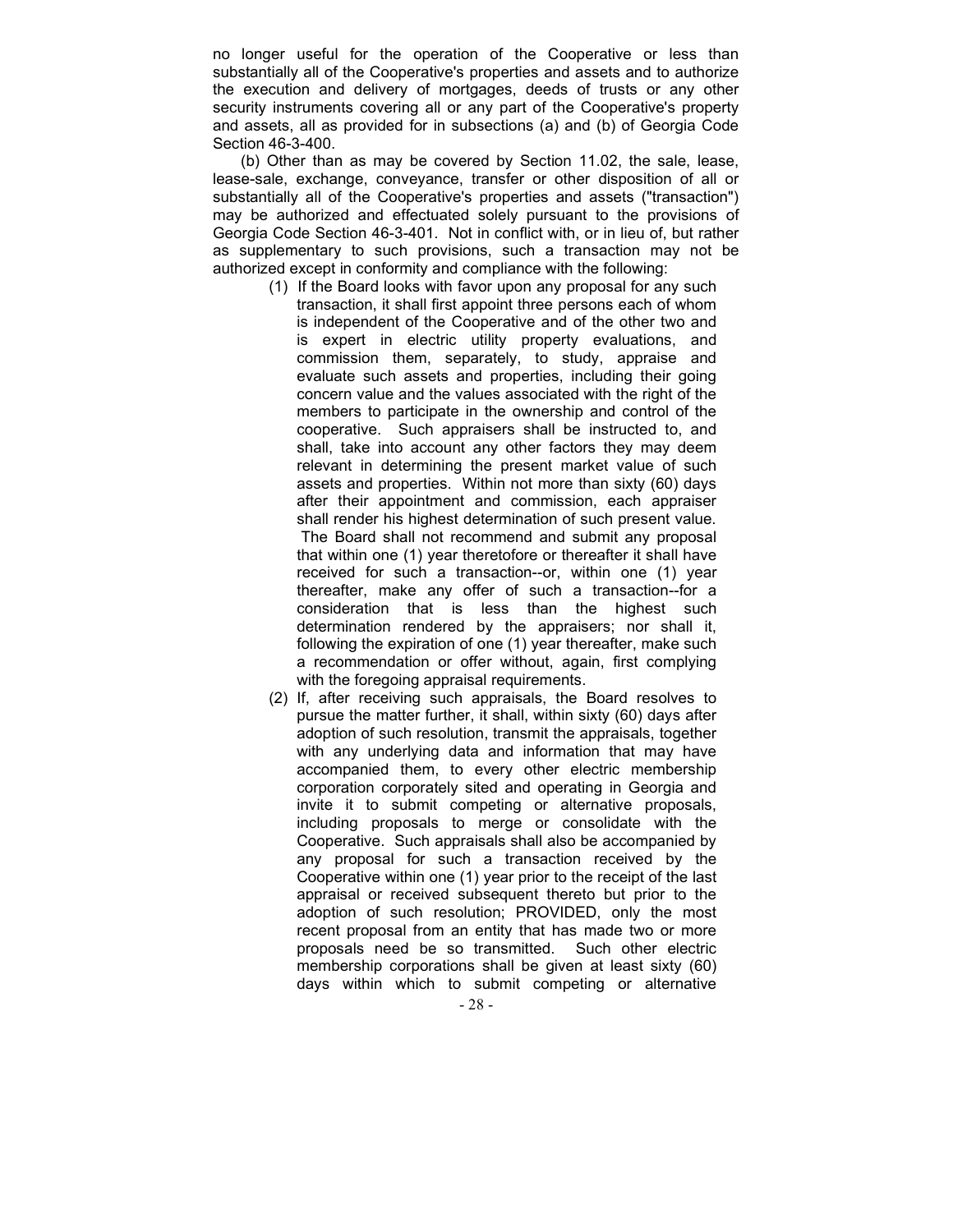proposals, and they shall be notified in such transmittal of the actual final date for such submissions.

- (3) If, after such date, the Board so resolves, it shall recommend and submit to the members (A) a proposal for such a transaction or (B) a proposal to merge or consolidate the Cooperative with one or more other electric membership corporations. The Board may recommend and submit two or more such proposals in the alternative, in which case it shall specify its preference as to which shall be approved by the members--that is, first choice, second choice, etc.--and the order in which such alternatives will be considered and acted upon at the meeting. The Board shall accompany its recommended proposal(s) with verbatim copies of all competing or alternative proposals it has received, together with all of the appraisals and any underlying data and information that may have accompanied such appraisals. The Board shall submit such recommendation and information to the members and shall at the same time call and give notice of a special meeting of the members thereon or, if it so determines, notify the members that the matter will be considered and acted upon at the ensuing annual member meeting, in either case stating in detail each of any such proposals. The special or annual meeting shall be held not sooner than ninety (90) days after the giving of such notice thereof.
- (4) Any two hundred (200) or more members of the Cooperative may, over their respective signatures and within not less than forty-five (45) days prior to the date of such member meeting, petition the Cooperative to mail to all of the Cooperative's members any statement of opposition to the Board's recommendation and/or of their own recommendation that a competing or alternative proposal, which may be or include a proposition to merge or consolidate the Cooperative with one or more other electric membership corporations, be submitted to and acted upon by the members at such meeting, in which event the Board shall cause a printed copy of the petition, including the printing of the names of the member signatories thereof, together with a printed copy of the statement, to be transmitted to all of the Cooperative's members via the United States mail not less than twenty-five (25) days prior to such member meeting, with the cost of such printing and mailing to be borne by the Cooperative. When so mailed, such petition and statement shall constitute sufficient notice of any such competing or alternative proposal for the same to be considered and acted upon at such meeting. The meeting shall first consider and act upon the recommendation(s) of the Board. If two or more alternative such recommendations have been made by the Board, they shall be considered and acted upon in the order specified by the Board. If the members fail to approve any Boardrecommended proposal, they shall then consider and act upon the competing, alternative proposal(s) which have, by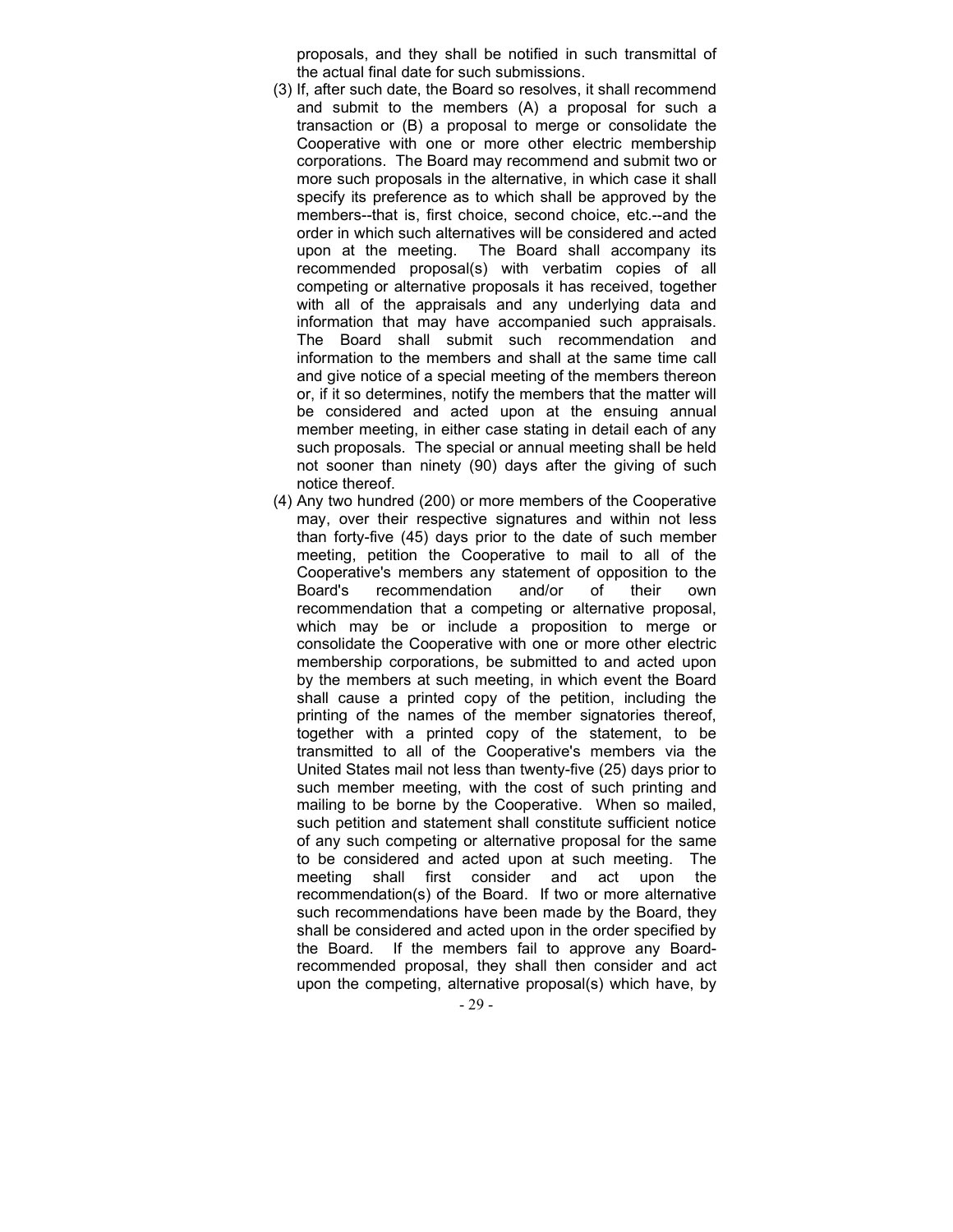petition, been submitted by the members, in the order in which they were received, if two or more such proposals have been submitted, or in the order of priority specified in a petition. The members may take such action on such proposal(s) as may be legally availing to them.

(c) No offer of such a transaction, whether made to or by the Board, shall be valid or, if made and accepted, enforceable unless the total consideration to be paid or otherwise furnished therefor, to the extent that the same is in excess of the amounts necessary to discharge or to provide for the discharge of all of the Cooperative's debts, obligations and liabilities, shall be distributed to or, if such be the case, allocated and assigned to the patrons or former patrons of the Cooperative in the manner provided for in the Articles of Incorporation, Bylaws or applicable law.

(d) Neither subsection (a) or (b) of this Section 11.01 shall apply to a Board-recommended legal merger or consolidation of the Cooperative with one or more other electric membership corporations, or to a sale, exchange or transfer if such is in the nature of a forced sale for the reason that the purchaser possesses and otherwise would exercise a legal right to acquire, damage, relocate, remove or destroy such property and assets by condemnation or otherwise without the Cooperative's consent. Subsection (b) shall not apply to a Board-recommended transaction if the substantive, although not technically legal, effect thereof is to merge or consolidate the Cooperative with one or more other electric membership corporations.

SECTION 11.02. DISTRIBUTION OF SURPLUS ASSETS ON DISSOLUTION. Upon the Cooperative's dissolution, any assets remaining after all liabilities or obligations of the Cooperative have been satisfied and discharged shall, to the extent practicable as determined by the Board and not inconsistently with the provisions of the third paragraph of Section 9.02 of these Bylaws, be distributed without priority but on a patronage basis among all persons who are or who have been members of the Cooperative for any period during its existence; PROVIDED, however, if in the judgment of the Board the amount of such surplus is too small to justify the expense of making such distribution, the Board may, in lieu thereof, donate, or provide for the donation of, such surplus to one or more nonprofit charitable or educational organizations that are exempt from Federal income taxation.

## ARTICLE XII

#### FISCAL YEAR

The Cooperative's fiscal year shall begin on the first day of the month of January of each year and end on the last day of the month of December following.

## ARTICLE XIII

## RULES OF ORDER

Parliamentary procedure at all meetings of the members, of the Board, of any committee provided for in these Bylaws and of any other committee of the members or Board of Directors which may from time to time be duly established shall be governed by the most recent edition of Robert's Rules of Order, except to the extent such procedure is otherwise